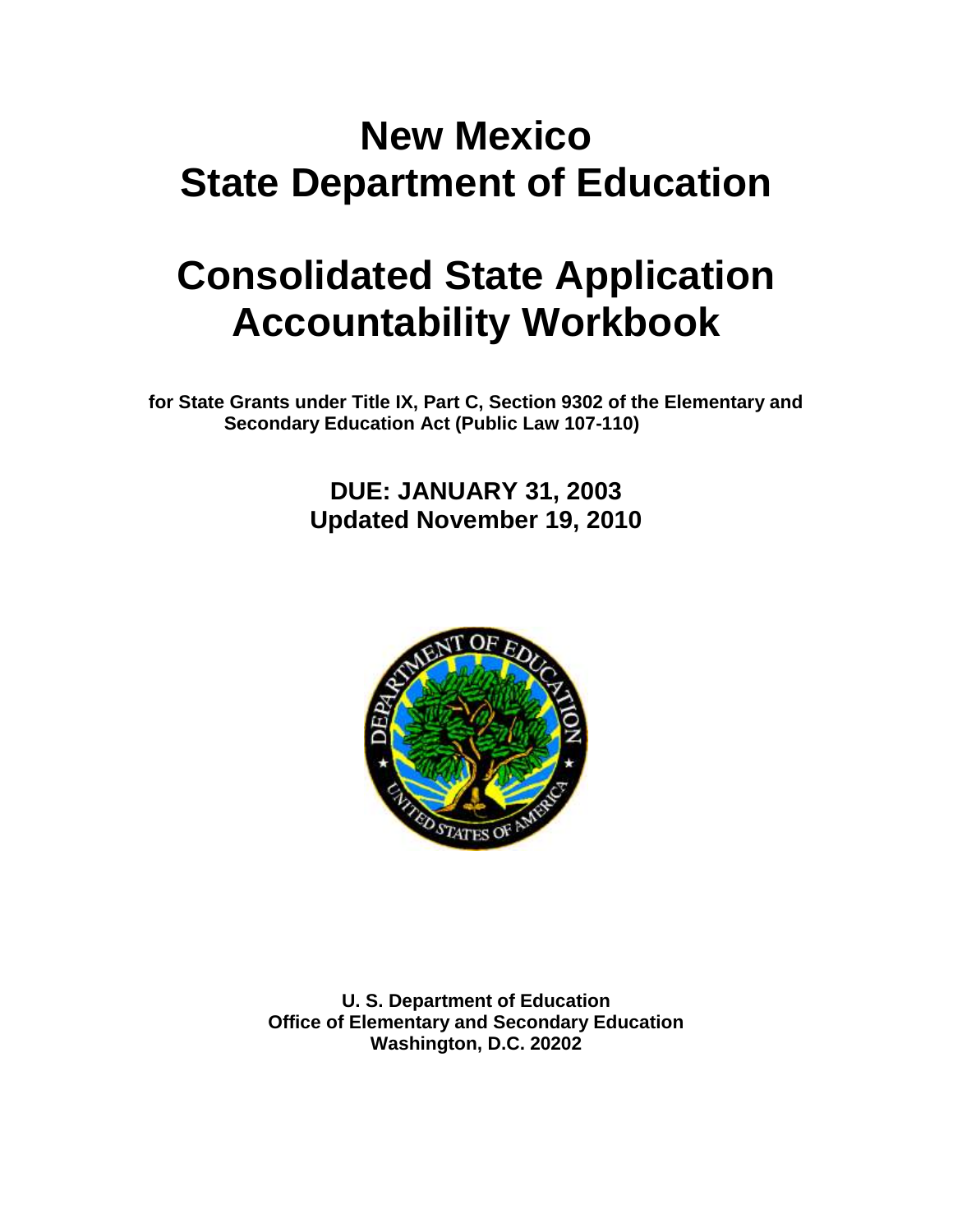# **Instructions for Completing Consolidated State Application Accountability Workbook**

By January 31, 2003, States must complete and submit to the Department this Consolidated State Application Accountability Workbook. We understand that some of the critical elements for the key principles may still be under consideration and may not yet be final State policy by the January 31 due date. States that do not have final approval for some of these elements or that have not finalized a decision on these elements by January 31 should, when completing the Workbook, indicate the status of each element which is not yet official State policy and provide the anticipated date by which the proposed policy will become effective. In each of these cases, States must include a timeline of steps to complete to ensure that such elements are in place by May 1, 2003, and implemented during the 2002-2003 school year. By no later than May 1, 2003, States must submit to the Department final information for all sections of the Consolidated State Application Accountability Workbook.

# **Transmittal Instructions**

To expedite the receipt of this Consolidated State Application Accountability Workbook, please send your submission via the Internet as a .doc file, pdf file, rtf or .txt file or provide the URL for the site where your submission is posted on the Internet. Send electronic submissions to conapp@ed.gov.

A State that submits only a paper submission should mail the submission by express courier to:

Celia Sims U.S. Department of Education 400 Maryland Ave., SW Room 3W300 Washington, D.C. 20202-6400 (202) 401-0113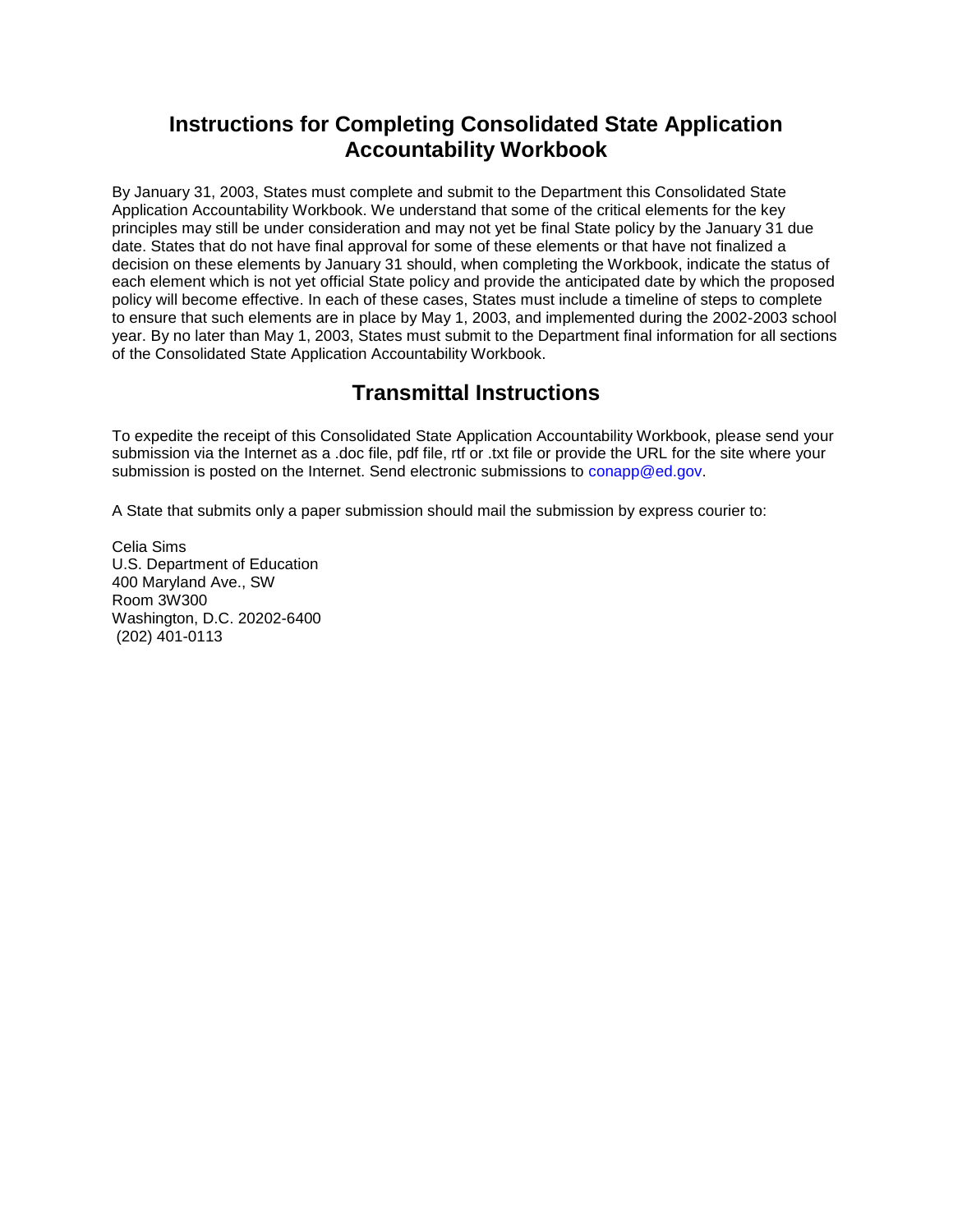# PART I: Summary of Required Elements for State Accountability Systems

#### **Instructions**

**The following chart is an overview of States' implementation of the critical elements required for approval of their State accountability systems. States must provide detailed implementation information for each of these elements in Part II of this Consolidated State Application Accountability Workbook.** 

**For each of the elements listed in the following chart, States should indicate the current implementation status in their State using the following legend:**

- F: **State has a final policy, approved by all the required entities in the State (e.g., State Board of Education, State Legislature), for implementing this element in its accountability system.**
- P: **State has a proposed policy for implementing this element in its accountability system, but must still receive approval by required entities in the State (e.g., State Board of Education, State Legislature).**
- W: **State is still working on formulating a policy to implement this element in its accountability system.**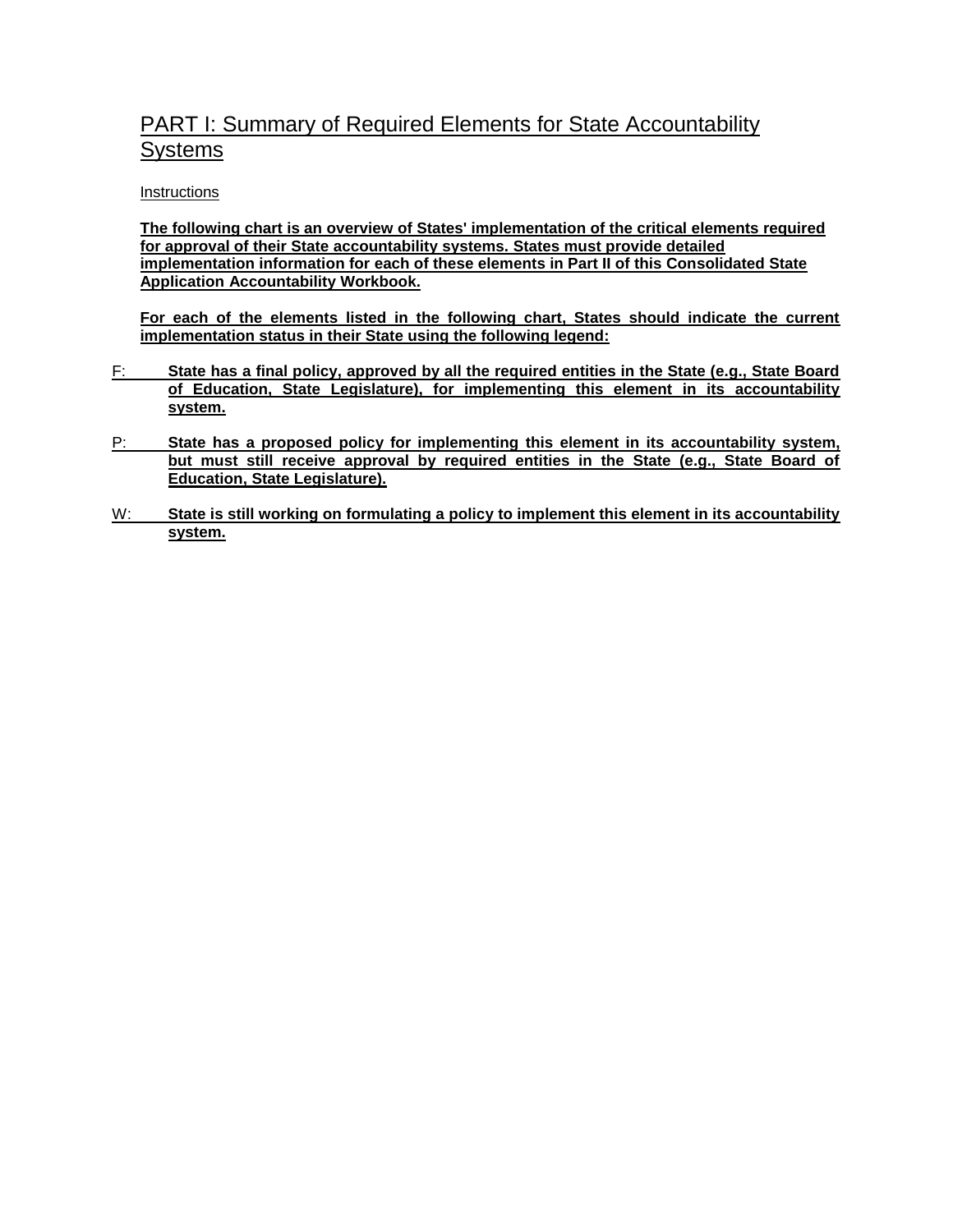## Summary of Implementation Status for Required Elements of **State Accountability Systems**

|   | <b>Status</b><br><b>State Accountability System Element</b> |                                                                                                                                          |  |  |  |
|---|-------------------------------------------------------------|------------------------------------------------------------------------------------------------------------------------------------------|--|--|--|
|   | <b>Principle 1: All Schools</b>                             |                                                                                                                                          |  |  |  |
| F | 1.1                                                         | Accountability system includes all schools and districts in the state.                                                                   |  |  |  |
| F | 1.2                                                         | Accountability system holds all schools to the same criteria.                                                                            |  |  |  |
| F | 1.3                                                         | Accountability system incorporates the academic achievement standards.                                                                   |  |  |  |
| F | 1.4                                                         | Accountability system provides information in a timely manner.                                                                           |  |  |  |
| F | 1.5                                                         | Accountability system includes report cards.                                                                                             |  |  |  |
| F | 1.6                                                         | Accountability system includes rewards and sanctions.                                                                                    |  |  |  |
|   |                                                             |                                                                                                                                          |  |  |  |
|   |                                                             | Principle 2: All Students                                                                                                                |  |  |  |
| F | 2.1                                                         | The accountability system includes all students                                                                                          |  |  |  |
| F | 2.2                                                         | The accountability system has a consistent definition of full academic year.                                                             |  |  |  |
| F | 2.3                                                         | The accountability system properly includes mobile students.                                                                             |  |  |  |
|   |                                                             | Principle 3: Method of AYP Determinations                                                                                                |  |  |  |
| F | 3.1                                                         | Accountability system expects all student subgroups, public schools, and LEAs to reach<br>proficiency by 2013-14.                        |  |  |  |
| F | 3.2                                                         | Accountability system has a method for determining whether student subgroups, public<br>schools, and LEAs made adequate yearly progress. |  |  |  |
| F | 3.2a                                                        | Accountability system establishes a starting point.                                                                                      |  |  |  |
| F | 3.2 <sub>b</sub>                                            | Accountability system establishes statewide annual measurable objectives.                                                                |  |  |  |
| F | 3.2 <sub>c</sub>                                            | Accountability system establishes intermediate goals.                                                                                    |  |  |  |
|   |                                                             | Principle 4: Annual Decisions                                                                                                            |  |  |  |
| F | 4.1                                                         | The accountability system determines annually the progress of schools and districts.                                                     |  |  |  |

## **STATUS Legend:**

**F** – Final state policy **P** – Proposed policy, awaiting State approval **W** – Working to formulate policy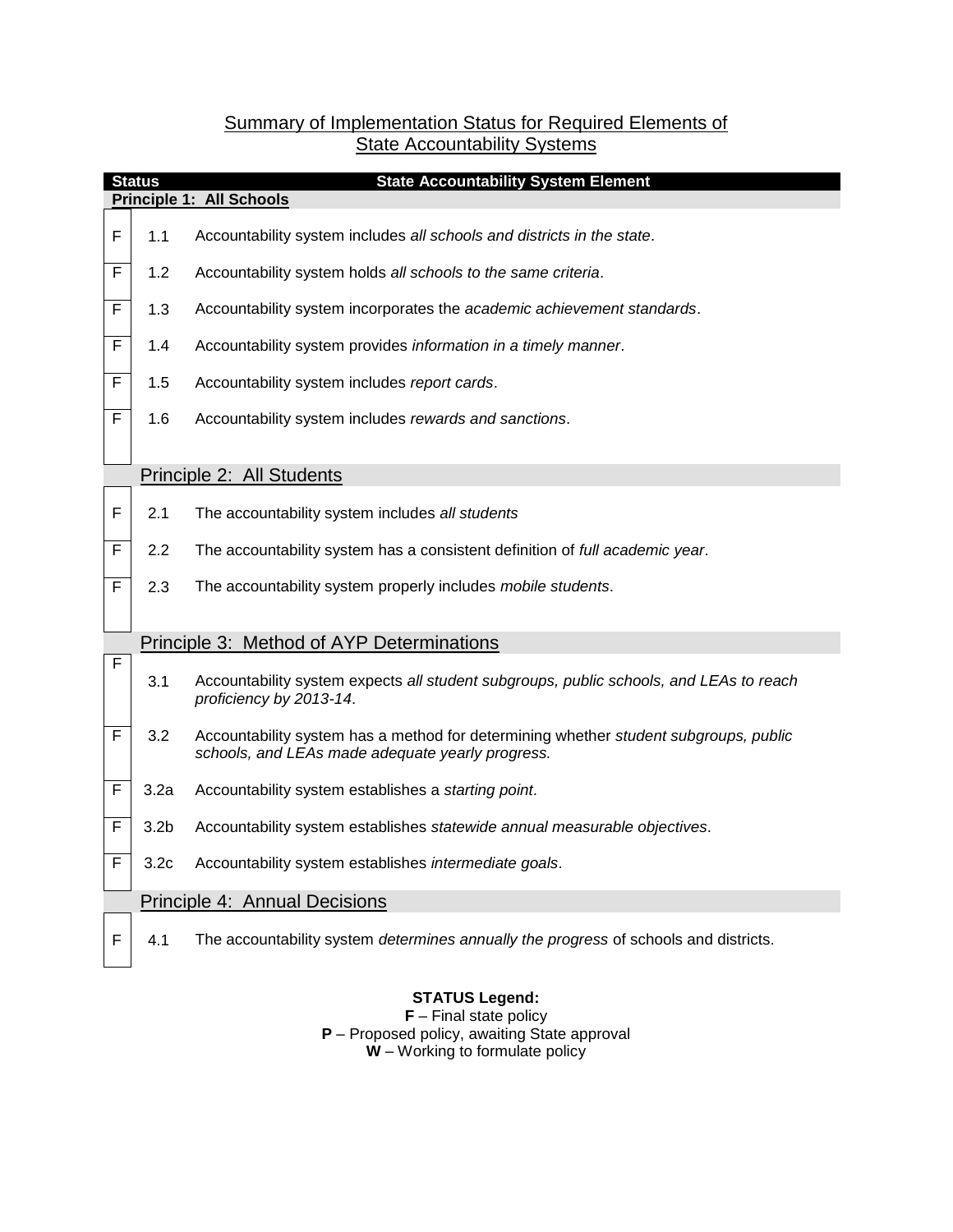|             |                                                                    | Principle 5: Subgroup Accountability                                                                                                                                                                                                   |  |  |  |
|-------------|--------------------------------------------------------------------|----------------------------------------------------------------------------------------------------------------------------------------------------------------------------------------------------------------------------------------|--|--|--|
|             |                                                                    |                                                                                                                                                                                                                                        |  |  |  |
| F           | 5.1                                                                | The accountability system includes all the required student subgroups.                                                                                                                                                                 |  |  |  |
| F           | 5.2                                                                | The accountability system holds schools and LEAs accountable for the progress of student<br>subgroups.                                                                                                                                 |  |  |  |
| F           | 5.3                                                                | The accountability system includes students with disabilities.                                                                                                                                                                         |  |  |  |
| F           | 5.4                                                                | The accountability system includes limited English proficient students.                                                                                                                                                                |  |  |  |
| F           | 5.5                                                                | The State has determined the minimum number of students sufficient to yield statistically<br>reliable information for each purpose for which disaggregated data are used.                                                              |  |  |  |
| F           | 5.6                                                                | The State has strategies to protect the privacy of individual students in reporting achievement<br>results and in determining whether schools and LEAs are making adequate yearly progress on<br>the basis of disaggregated subgroups. |  |  |  |
|             |                                                                    | Principle 6: Based on Academic Assessments                                                                                                                                                                                             |  |  |  |
| $\mathsf F$ | 6.1                                                                | Accountability system is based primarily on academic assessments.                                                                                                                                                                      |  |  |  |
|             |                                                                    | Principle 7: Additional Indicators                                                                                                                                                                                                     |  |  |  |
| $\mathsf F$ | 7.1                                                                | Accountability system includes graduation rate for high schools.                                                                                                                                                                       |  |  |  |
| F           | 7.2                                                                | Accountability system includes an additional academic indicator for elementary and middle<br>schools.                                                                                                                                  |  |  |  |
| F           | 7.3                                                                | Additional indicators are valid and reliable.                                                                                                                                                                                          |  |  |  |
|             |                                                                    | Principle 8: Separate Decisions for Reading/Language Arts and Mathematics                                                                                                                                                              |  |  |  |
| F           | 8.1                                                                | Accountability system holds students, schools and districts separately accountable for<br>reading/language arts and mathematics.                                                                                                       |  |  |  |
|             |                                                                    | <b>Principle 9: System Validity and Reliability</b>                                                                                                                                                                                    |  |  |  |
| F           | 9.1                                                                | Accountability system produces reliable decisions.                                                                                                                                                                                     |  |  |  |
| F           | 9.2                                                                | Accountability system produces valid decisions.                                                                                                                                                                                        |  |  |  |
| F           | 9.3                                                                | State has a plan for addressing changes in assessment and student population.                                                                                                                                                          |  |  |  |
|             | Principle 10: Participation Rate                                   |                                                                                                                                                                                                                                        |  |  |  |
| F           | 10.1                                                               | Accountability system has a means for calculating the rate of participation in the statewide<br>assessment.                                                                                                                            |  |  |  |
| F           | 10.2                                                               | Accountability system has a means for applying the 95% assessment criteria to student<br>subgroups and small schools.                                                                                                                  |  |  |  |
|             |                                                                    | <b>STATUS Legend:</b>                                                                                                                                                                                                                  |  |  |  |
|             | $F$ – Final policy<br>P - Proposed Policy, awaiting State approval |                                                                                                                                                                                                                                        |  |  |  |
|             |                                                                    | W-Working to formulate policy                                                                                                                                                                                                          |  |  |  |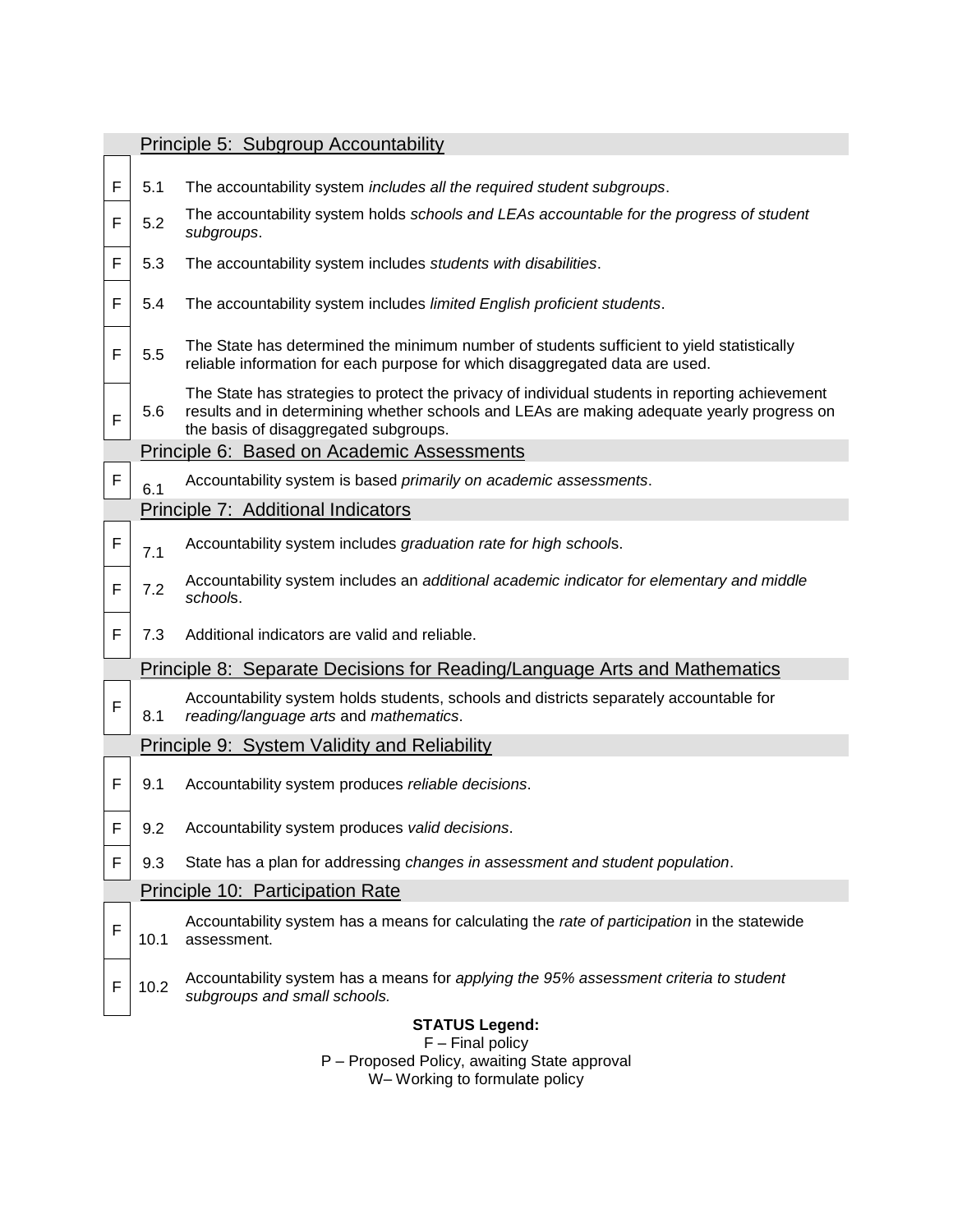# **PART II: State Response and Activities for Meeting State Accountability System Requirements**

**Instructions** 

In Part II of this Workbook, States are to provide detailed information for each of the critical elements required for State accountability systems. States should answer the questions asked about each of the critical elements in the State's accountability system. States that do not have final approval for any of these elements or that have not finalized a decision on these elements by January 31, 2003, should, when completing this section of the Workbook, indicate the status of each element that is not yet official State policy and provide the anticipated date by which the proposed policy will become effective. In each of these cases, States must include a timeline of steps to complete to ensure that such elements are in place by May 1, 2003, and implemented during the 2002-2003 school year. By no later than May 1, 2003, States must submit to the Department final information for all sections of the Consolidated State Application Accountability Workbook.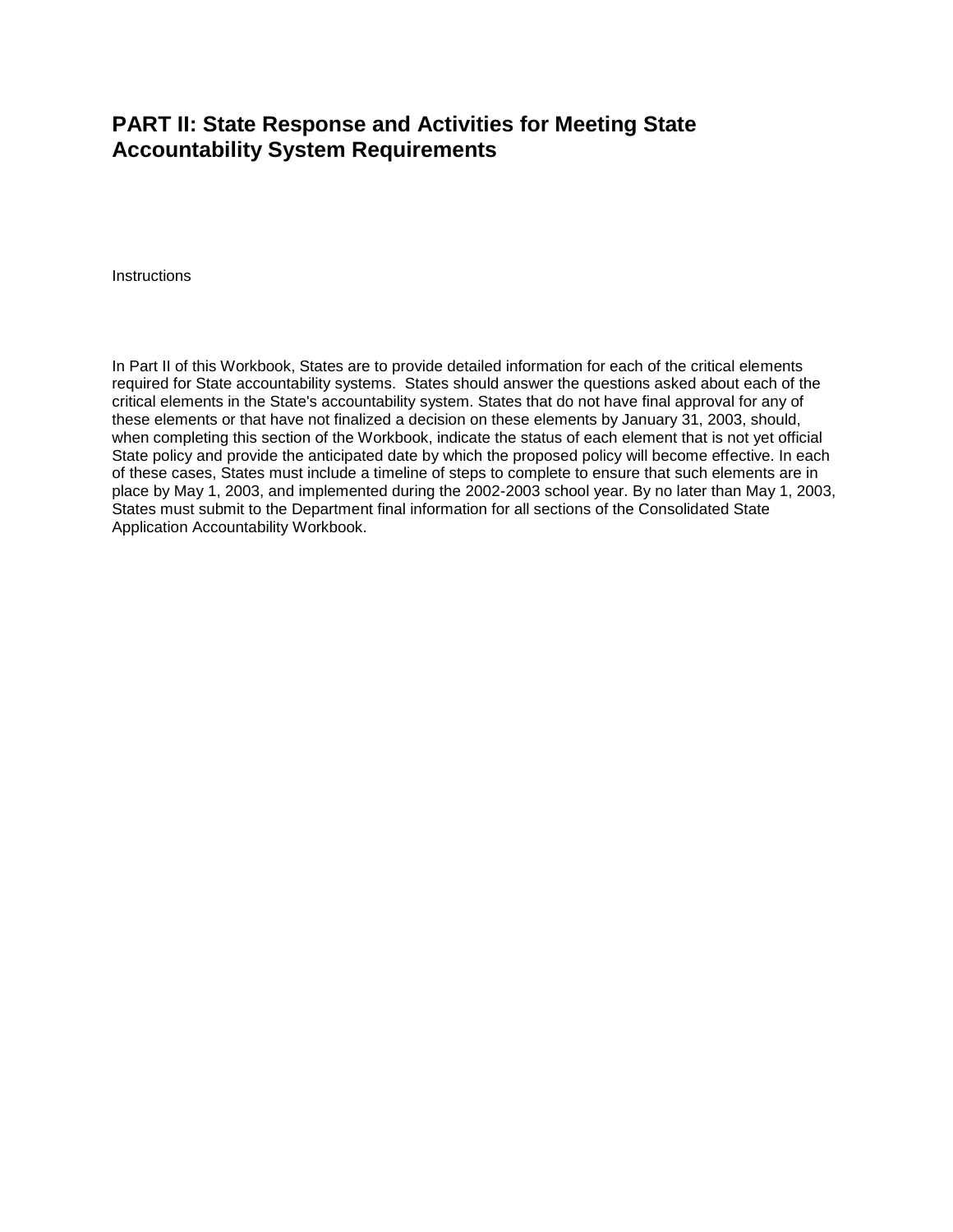## **PRINCIPLE 1. A single statewide Accountability System applied to all public schools and LEAs.**

| <b>CRITICAL</b><br><b>ELEMENT</b>                                                                                | <b>EXAMPLES FOR</b><br><b>MEETING STATUTORY REQUIREMENTS</b>                                                                                                                                                                                                                                                                                                                                                                                                                                                                                                                                                                                                                          | <b>EXAMPLES OF</b><br><b>NOT MEETING</b><br><b>REQUIREMENTS</b>                                                                                                                                                                  |
|------------------------------------------------------------------------------------------------------------------|---------------------------------------------------------------------------------------------------------------------------------------------------------------------------------------------------------------------------------------------------------------------------------------------------------------------------------------------------------------------------------------------------------------------------------------------------------------------------------------------------------------------------------------------------------------------------------------------------------------------------------------------------------------------------------------|----------------------------------------------------------------------------------------------------------------------------------------------------------------------------------------------------------------------------------|
| 1.1 How does the<br>State<br>Accountability<br>System include<br>every public<br>school and LEA<br>in the State? | Every public school and LEA is required to<br>make adequate yearly progress and is<br>included in the State Accountability System.<br>State has a definition of "public school" and<br>"LEA" for AYP accountability purposes.<br>• The State Accountability System<br>produces AYP decisions for all public<br>schools, including public schools with<br>variant grade configurations (e.g., K-<br>12), public schools that serve special<br>populations (e.g., alternative public<br>schools, juvenile institutions, state<br>public schools for the blind) and public<br>charter schools. It also holds<br>accountable public schools with no<br>grades assessed (e.g., K-2, 9-10). | A public school or LEA is<br>not required to make<br>adequate yearly progress<br>and is not included in the<br>State Accountability<br>System.<br>State policy systematically<br>excludes certain public<br>schools and/or LEAs. |

**STATE RESPONSE AND STATE ACTIVITIES FOR MEETING REQUIREMENTS**

All 821 public schools in New Mexico receive public funds. Each public school in New Mexico is assigned a separate identification code. Of these schools, 586 public schools from 89 school districts receive Title I funds. Each of the 89 school districts and 4 state-chartered schools has a separate identification code. Alternative schools (state supported residential schools, including the School for the Visually Impaired, New Mexico School for the Deaf, and Juvenile Detention Facilities) have separate district codes. Locally-charter schools have the same district code from the district in which they are located and a separate school code.

New Mexico schools that contain some configuration of grades kindergarten through  $2<sup>nd</sup>$  will be assigned the grade 3 data from the primary feeder schools "backwards" based on the New Mexico Standards Based Assessments for the determination of AYP. Similarly, schools with only 9<sup>th</sup> and  $10^{th}$  grades are assigned proficiencies from the  $11^{th}$  grade alumnae.

In situations where a feeder pattern is not available, e.g. newly formed charter schools without a tested grade level (grades 9 and 10), the school district's achievement results for the appropriate grade band and AYP designation will be applied to the school until a tested grade level is established or the students are promoted to a tested grade level where back mapping is possible (see Critical Element 1.2). This rule is also applied to schools without any Full Academic Year (FAY) students, such as small schools with highly mobile student populations.

#### **NEW MEXICO DEFINTIONS OF SCHOOL AND DISTRICT**

1. Public School: A public school is defined as that part of a school district that is a single attendance center where instruction is offered by a certified school instructor or group of certified instructors and is discernable as a building or group of buildings generally recognized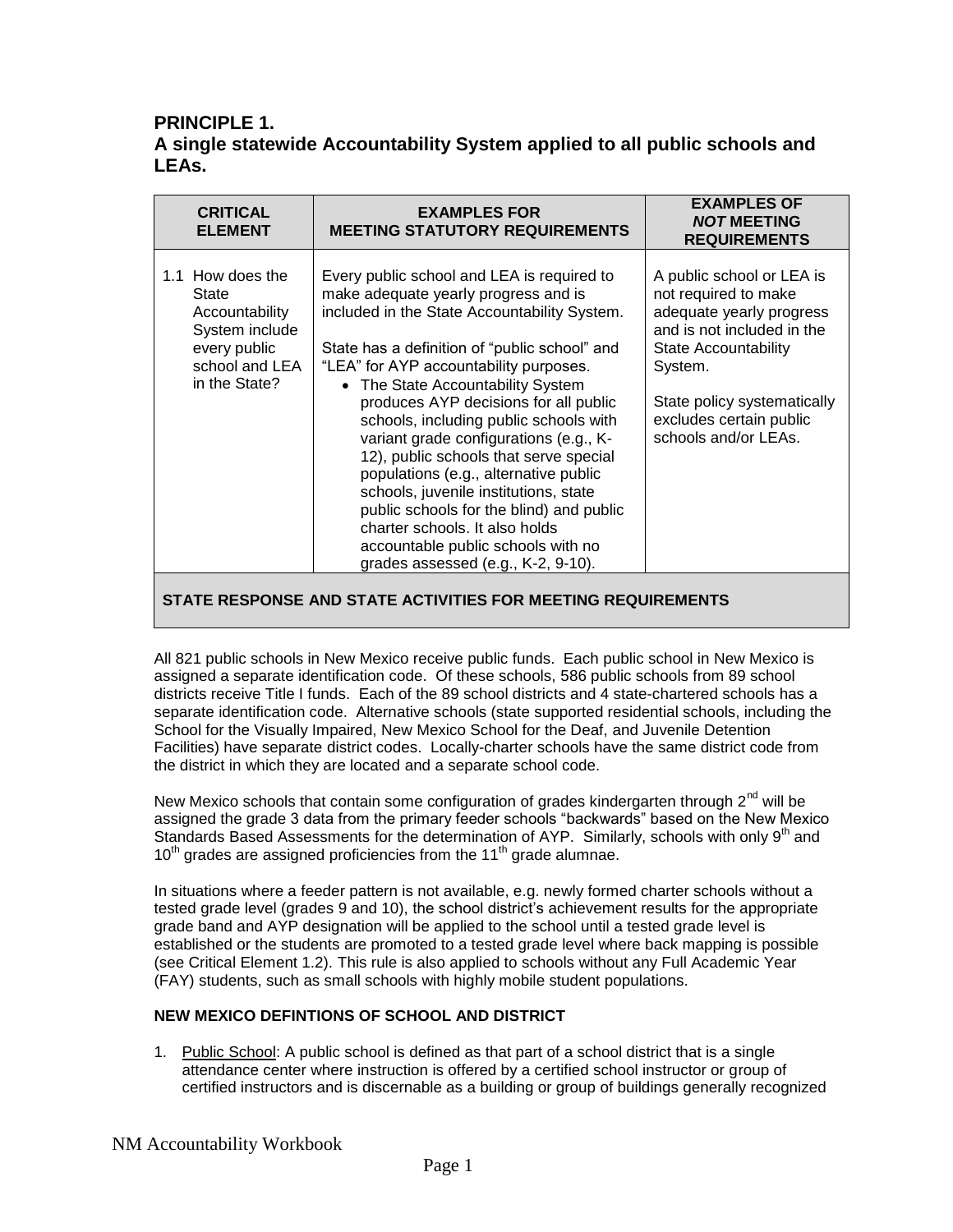as either an elementary, secondary, junior high or high school or any combination thereof [Section 22-1-2.M NMSA 1978].

- 2. Local Charter School: A conversion school or start-up school within a school district authorized by the local school board, or within the state authorized by the State, to operate as a charter school.
- 3. State Charter School: A conversion school or start-up school independent of any district, authorized by the authorized by the State to operate as a charter school [Section 22-8B NMSA 1978].
- 4. District means a public school district or a charter school district.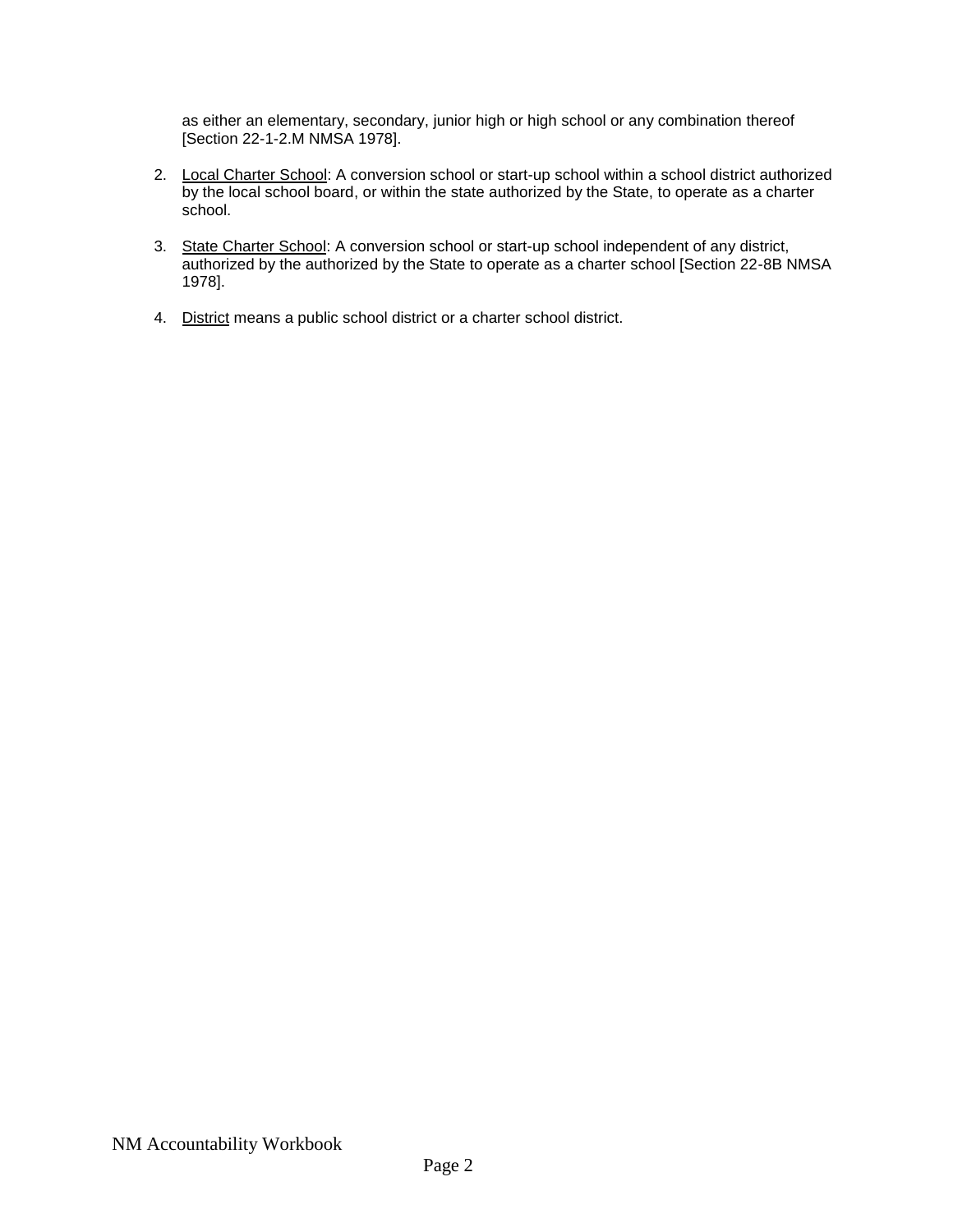| <b>CRITICAL ELEMENT</b>                                                                                            | <b>EXAMPLES FOR</b><br><b>MEETING STATUTORY</b><br><b>REQUIREMENTS</b>                                                                                                                                                            | <b>EXAMPLES OF</b><br><b>NOT MEETING</b><br><b>REQUIREMENTS</b>                                                                            |
|--------------------------------------------------------------------------------------------------------------------|-----------------------------------------------------------------------------------------------------------------------------------------------------------------------------------------------------------------------------------|--------------------------------------------------------------------------------------------------------------------------------------------|
| 1.2 How are all public<br>schools and LEAs<br>held to the same<br>criteria when<br>making an AYP<br>determination? | All public schools and LEAs are<br>systematically judged on the basis of<br>the same criteria when making an<br>AYP determination.<br>If applicable, the AYP definition is<br>integrated into the State<br>Accountability System. | Some public schools and<br>LEAs are systematically<br>judged on the basis of<br>alternate criteria when<br>making an AYP<br>determination. |
|                                                                                                                    | STATE RESPONSE AND STATE ACTIVITIES FOR MEETING REQUIREMENTS                                                                                                                                                                      |                                                                                                                                            |

All New Mexico public schools are held to the same criteria when making an AYP determination by administering the New Mexico Standards Based Assessments in grades 3 through 8 and 11. NM applied starting points and AMOs consistently to all schools and sub groups. Furthermore all schools are expected to maintain 95% participation in the assessments for all groups and subgroups with an N size of 40 or more, and all schools are held accountable for one additional academic indicator. The additional academic indicator will be attendance in elementary and middle schools and graduation in high schools with a  $12<sup>th</sup>$  grade.

New Mexico schools that contain some configuration of grades kindergarten through  $2^{nd}$  are assigned the grade 3 data from the primary feeder schools "backwards" based on the New Mexico Standards Based Assessments for the determination of AYP. Schools that enroll only 9<sup>th</sup> or 10<sup>th</sup> grade students are evaluated on the test performance of their exited students tested in the 11<sup>th</sup> grade.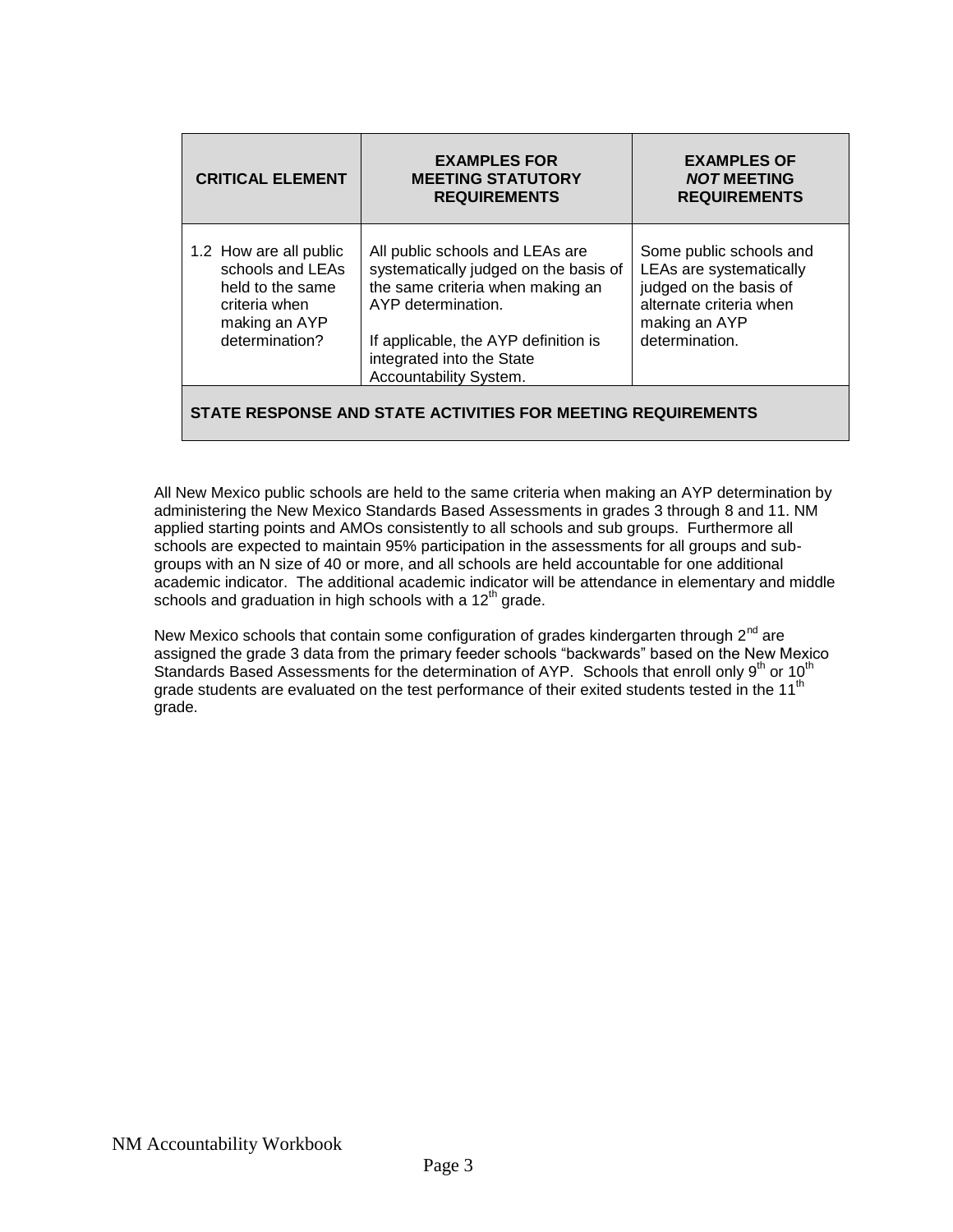| <b>CRITICAL ELEMENT</b>                                                                                                                                                         | <b>EXAMPLES FOR</b><br><b>MEETING STATUTORY</b><br><b>REQUIREMENTS</b>                                                                                                                                                                                                                                                                                                                                                                                                                  | <b>EXAMPLES OF</b><br><b>NOT MEETING</b><br><b>REQUIREMENTS</b> |
|---------------------------------------------------------------------------------------------------------------------------------------------------------------------------------|-----------------------------------------------------------------------------------------------------------------------------------------------------------------------------------------------------------------------------------------------------------------------------------------------------------------------------------------------------------------------------------------------------------------------------------------------------------------------------------------|-----------------------------------------------------------------|
| 1.3 Does the State have,<br>at a minimum, a<br>definition of basic,<br>proficient and<br>advanced student<br>achievement levels in<br>reading/language arts<br>and mathematics? | State has defined three levels of<br>student achievement: basic,<br>proficient and advanced. <sup>1</sup><br>Student achievement levels of<br>proficient and advanced determine<br>how well students are mastering<br>the materials in the State's<br>academic content standards; and<br>the <i>basic</i> level of achievement<br>provides complete information<br>about the progress of lower-<br>achieving students toward<br>mastering the <i>proficient</i> and<br>advanced levels. | Standards do not meet the<br>legislated requirements.           |

In preparing for the implementation of the CRTs at grades 4, 8, and 11, NMPED conducted performance level descriptor writing sessions facilitated by Appalachian Education Labs (AEL) in October 2002. These sessions included teachers and other interested parties from around the state as well as NMPED staff. From these sessions, using the four-level descriptor method, "New Mexico Performance Descriptors for Language Arts and Mathematics" were developed. These descriptors were used with the Standards Based Assessments to describe student's performance. Through this work New Mexico established four levels of student proficiency: *Beginning Step*, *Nearing Proficiency*, *Proficient* and *Advanced.* It is anticipated and expected that there will be further changes and modifications to the accountability system over time.

New Mexico set achievement standards for the assessments in grades 3, 4, 5, 6, 7, 8, and 11 during the 2004-2005 school year and prior to the release of the assessment results and the calculation of AYP on August 1, 2005.

NM Accountability Workbook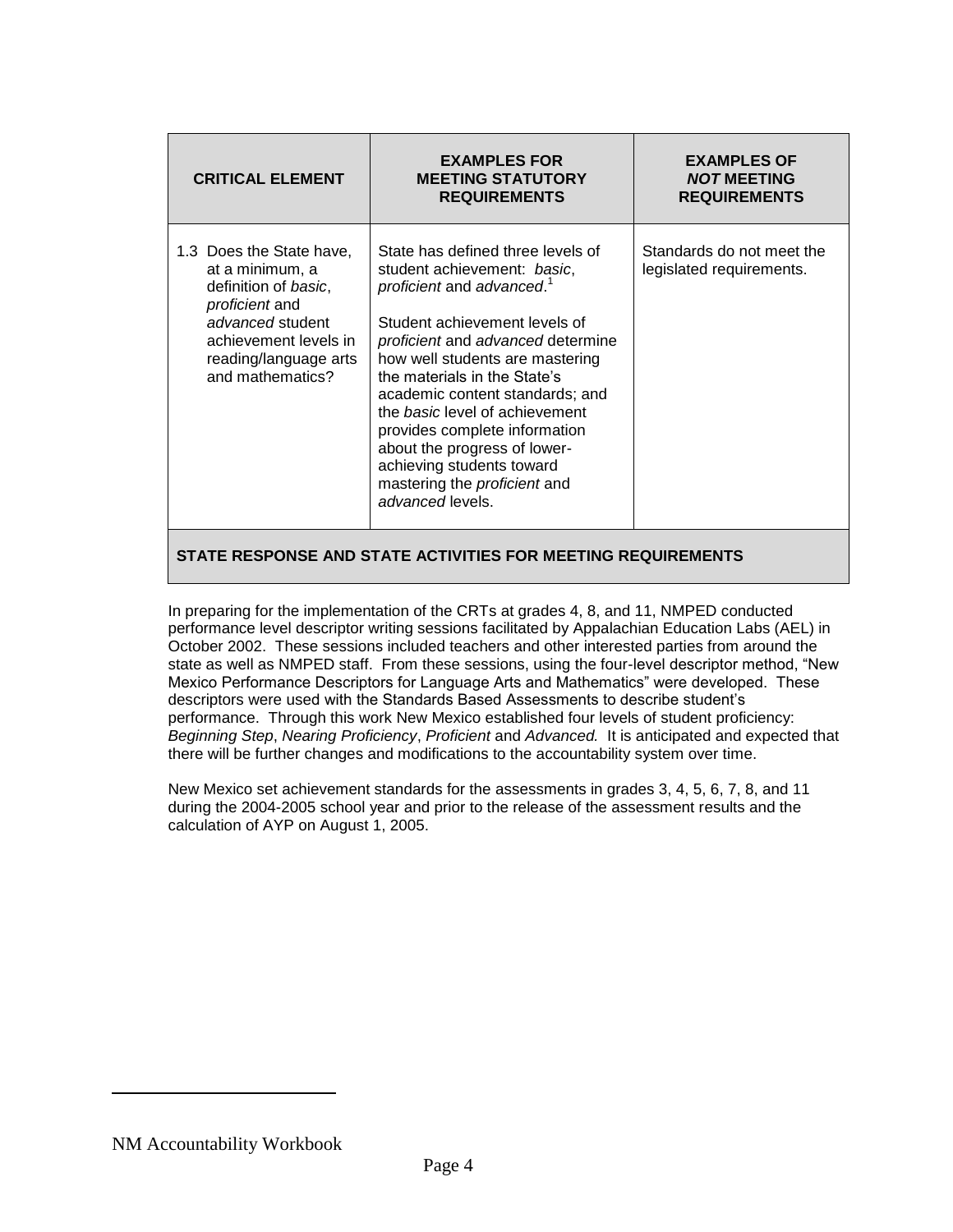| <b>CRITICAL ELEMENT</b>                                                                                                                 | <b>EXAMPLES FOR</b><br><b>MEETING STATUTORY</b><br><b>REQUIREMENTS</b>                                                                                                                                                                                                                                                                                                                                                                                      | <b>EXAMPLES OF</b><br><b>NOT MEETING</b><br><b>REQUIREMENTS</b>                                                                                  |
|-----------------------------------------------------------------------------------------------------------------------------------------|-------------------------------------------------------------------------------------------------------------------------------------------------------------------------------------------------------------------------------------------------------------------------------------------------------------------------------------------------------------------------------------------------------------------------------------------------------------|--------------------------------------------------------------------------------------------------------------------------------------------------|
| 1.4 How does the State<br>provide accountability<br>and adequate yearly<br>progress decisions and<br>information in a timely<br>manner? | State provides decisions about<br>adequate yearly progress in time<br>for LEAs to implement the<br>required provisions before the<br>beginning of the next academic<br>year.<br>State allows enough time to<br>notify parents about public school<br>choice or supplemental<br>educational service options, time<br>for parents to make an informed<br>decision, and time to implement<br>public school choice and<br>supplemental educational<br>services. | Timeline does not provide<br>sufficient time for LEAs to fulfill<br>their responsibilities before the<br>beginning of the next academic<br>year. |
|                                                                                                                                         |                                                                                                                                                                                                                                                                                                                                                                                                                                                             |                                                                                                                                                  |

The testing contractor will work with the NMPED to have all demographic data back to school districts to review and validate by the beginning of May of each year. Data will be returned to the NMPED from the present contractors by early July, following each testing period. The NMPED will provide schools with ratings and data by August 1. This will allow two weeks, at the school level, to further validate data and prepare any response deemed necessary prior to the start of school (about the second week in August of each new school year). Assessment contracts have been reviewed with each contractor and dates have been set that support these timelines. The issue of timeliness has been addressed in the transition to the new testing system over the next few years.

New Mexico will make preliminary school improvement designations for new or reorganized schools based on estimated enrollment. Parental notification of a school's designation will occur before the start of the school year. All new or reorganized schools identified for improvement based on enrollment estimates will begin offering the appropriate level of interventions prior to the start of the school year. Final school improvement designations for new or reorganized schools will be based on actual student enrollment after the first reporting period rather than estimated enrollment prior to a school's opening. Schools that are not initially designated for improvement but whose school improvement designations change based on results of the enrollment audit must immediately begin offering services. Schools that act on preliminary school improvement designations and then find out they are not in improvement after the enrollment audit is completed in November will not be required to continue to offer required services. Eligibility for school improvement funds will be based on a school's AYP history as determined by the final enrollment audit.

The accountability system provides time for districts and schools to notify parents about public school choice or supplemental educational services and time for parents to make informed decisions. These timelines also provide sufficient time for the state to identify schools in improvement and to initiate the process for implementing technical assistance and support services.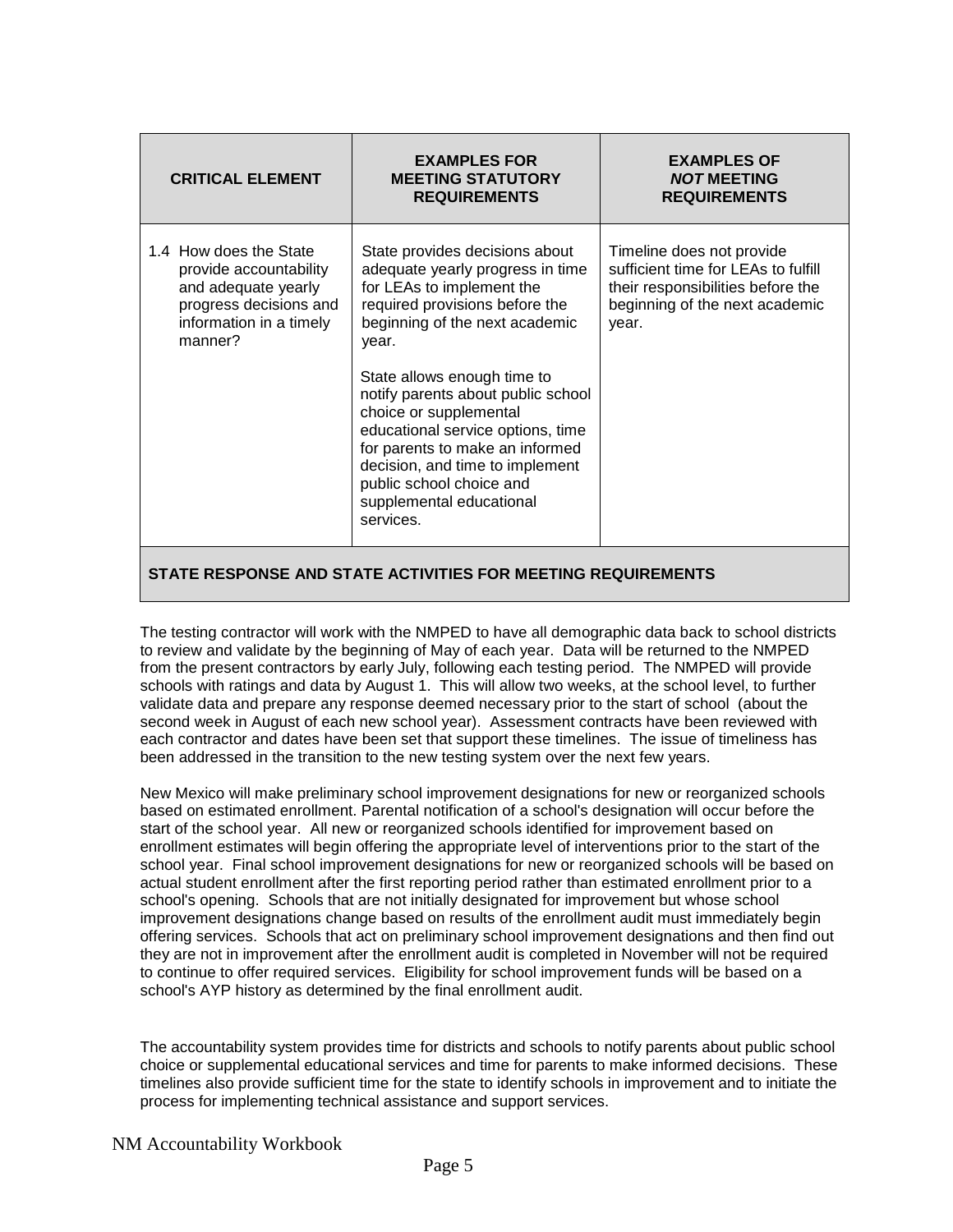| <b>CRITICAL ELEMENT</b>                                                                              | <b>EXAMPLES FOR</b><br><b>MEETING STATUTORY</b><br><b>REQUIREMENTS</b>                                                                                                                                                                                                                                                                                                                                                                                                               | <b>EXAMPLES OF</b><br><b>NOT MEETING</b><br><b>REQUIREMENTS</b>                                                                          |
|------------------------------------------------------------------------------------------------------|--------------------------------------------------------------------------------------------------------------------------------------------------------------------------------------------------------------------------------------------------------------------------------------------------------------------------------------------------------------------------------------------------------------------------------------------------------------------------------------|------------------------------------------------------------------------------------------------------------------------------------------|
| 1.5 Does the State<br><b>Accountability System</b><br>produce an annual<br><b>State Report Card?</b> | The State Report Card includes all<br>the required data elements [see<br>Appendix A for the list of required<br>data elements].<br>The State Report Card is available<br>to the public at the beginning of the<br>academic year.<br>The State Report Card is<br>accessible in languages of major<br>populations in the State, to the<br>extent possible.<br>Assessment results and other<br>academic indicators (including<br>graduation rates) are reported by<br>student subgroups | The State Report Card<br>does not include all the<br>required data elements.<br>The State Report Card is<br>not available to the public. |
| STATE RESPONSE AND STATE ACTIVITIES FOR MEETING REQUIREMENTS                                         |                                                                                                                                                                                                                                                                                                                                                                                                                                                                                      |                                                                                                                                          |

In New Mexico, a fully developed reporting system exists for schools and school districts. Data are reported by academic achievement standards for all required disaggregated groups. The state report card is distributed to schools and school district representatives, legislators, and other interested parties. In addition, this report is posted on the NMPED website.

These data are combined and modified where necessary to accommodate the requirements of ESEA. Data include:

- 1. Information, in the aggregate, on student achievement at each proficiency level on the State academic assessments (disaggregated by race, ethnicity, gender, disability status, migrant status, English proficiency, and status as economically disadvantaged, except that such disaggregation shall not be required in a case in which the results would reveal personally identifiable information about an individual student.)
- 2. Information that provides a comparison between the actual achievement levels of each student subgroup and the State's annual measurable objectives for each such group of students on each of the academic assessments.
- 3. The percentage of students not tested (disaggregated by the student subgroups), except that such disaggregation shall not be required in a case in which the number of students in a category is insufficient to yield statistically reliable information or the results would reveal personally identifiable information about an individual student.
- 4. The most recent 2-year trend in student achievement in each subject area, and for each grade level, for the required assessments.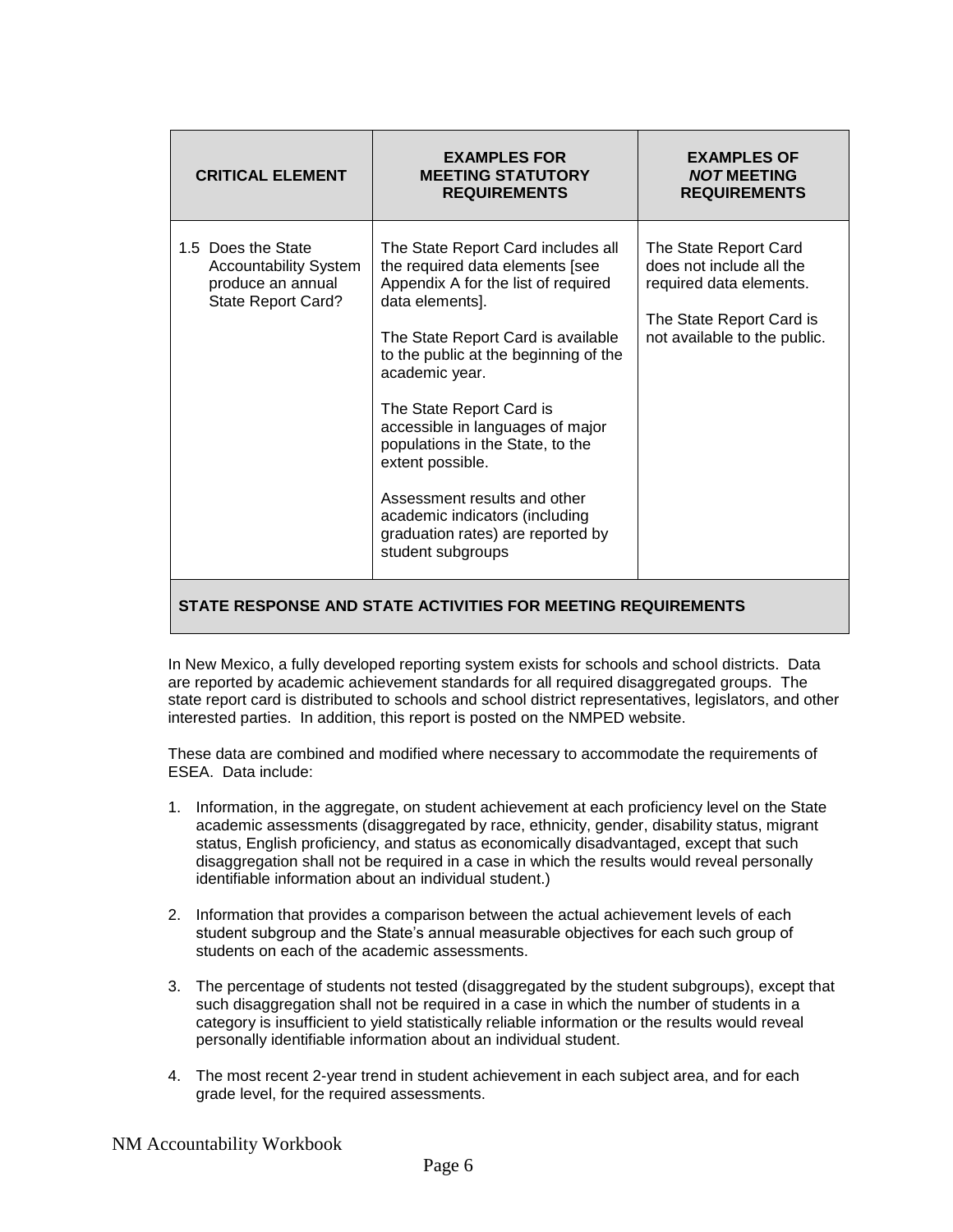- 5. Aggregate information on all other indicators used by the State to determine the adequate yearly progress of students in achieving State academic achievement standards disaggregated by student subgroups.
- 6. Graduation rates for secondary school students disaggregated by student subgroups.
- 7. Information on the performance of schools and school districts in the State regarding making adequate yearly progress, including the number and names of each school identified for school improvement.
- 8. The professional qualifications of teachers in the State, the percentage of such teachers teaching with emergency or provisional credentials, and the percentage of classes in the State not taught by highly qualified teachers, in the aggregate and disaggregated by highpoverty compared to low-poverty.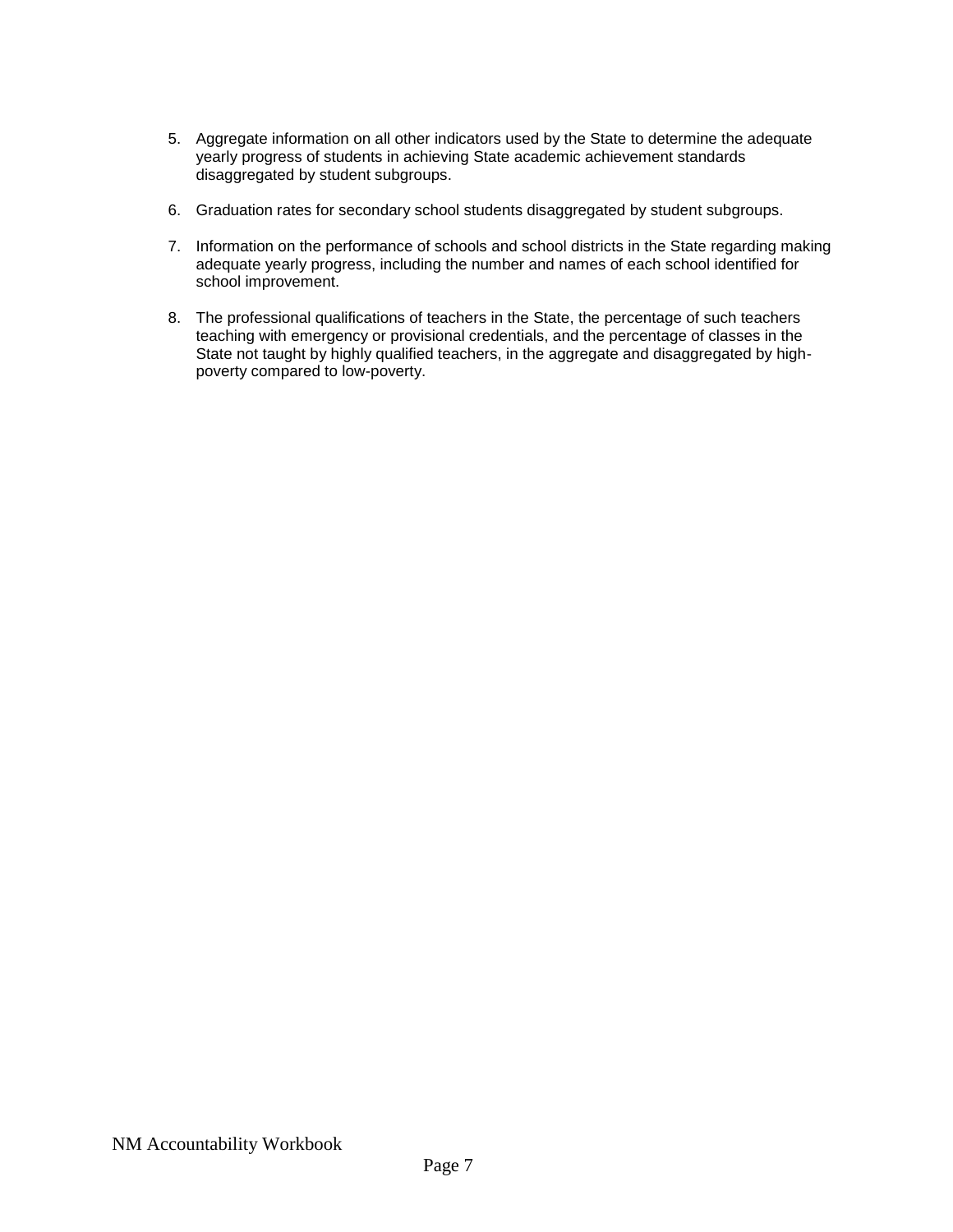| <b>CRITICAL ELEMENT</b>                                                                                                        | <b>EXAMPLES FOR</b><br><b>MEETING STATUTORY</b><br><b>REQUIREMENTS</b>                                                                                                                                                                                           | <b>EXAMPLES OF</b><br><b>NOT MEETING</b><br><b>REQUIREMENTS</b>                                                       |  |
|--------------------------------------------------------------------------------------------------------------------------------|------------------------------------------------------------------------------------------------------------------------------------------------------------------------------------------------------------------------------------------------------------------|-----------------------------------------------------------------------------------------------------------------------|--|
| 1.6 How does the State<br><b>Accountability System</b><br>include rewards and<br>sanctions for public<br>schools and $LEAs?^2$ | State uses one or more types of<br>rewards and sanctions, where the<br>criteria are:<br>Set by the State;<br>$\bullet$<br>Based on adequate yearly<br>$\bullet$<br>progress decisions; and,<br>Applied uniformly across<br>$\bullet$<br>public schools and LEAs. | State does not implement<br>rewards or sanctions for public<br>schools and LEAs based on<br>adequate yearly progress. |  |
| STATE RESPONSE AND STATE ACTIVITIES FOR MEETING REQUIREMENTS                                                                   |                                                                                                                                                                                                                                                                  |                                                                                                                       |  |

The New Mexico School Reform Act provides for rewards and sanctions to all public schools under:

22-2C-7. Adequate yearly progress; school improvement plans; corrective action.\*

22-2C-8. Adequate Yearly Progress; supplemental incentive funding; state programs for other achievement.

22-2C-9. Incentives for school improvement fund; created; distributions.

The Incentives for School Improvement Award was created by the 1997 Legislature to give schools financial incentives to make outstanding gains on student assessments (§22-2C-8 and §22-2C-9, NMSA 1978). The size of the awards is determined by the level of improvement and school size. Schools that improved the most and had the largest student enrollment will receive the largest awards. The PED awarded a total of \$1,550,440 for improvements in 2006-2007.

The PED identified schools in two categories to receive awards. Schools that made AYP in 2006-2007 were identified for an award if they achieved above average increases in proficiency and were designated as schools in need of improvement at least once in the last three years. Thirty-Three of these schools were selected. Schools that Did Not Make AYP for the 2006-2007 school year were selected if they achieved above average increases in proficiency and only missed AYP by one subgroup (the subgroup that missed AYP was not All Students). Fifty-six of these schools were selected. Incentives for School Improvement Awards were suspended in school year 2008-2009 until the Legislature appropriates funding.

22-2C-10. Schools in need of improvement fund; created.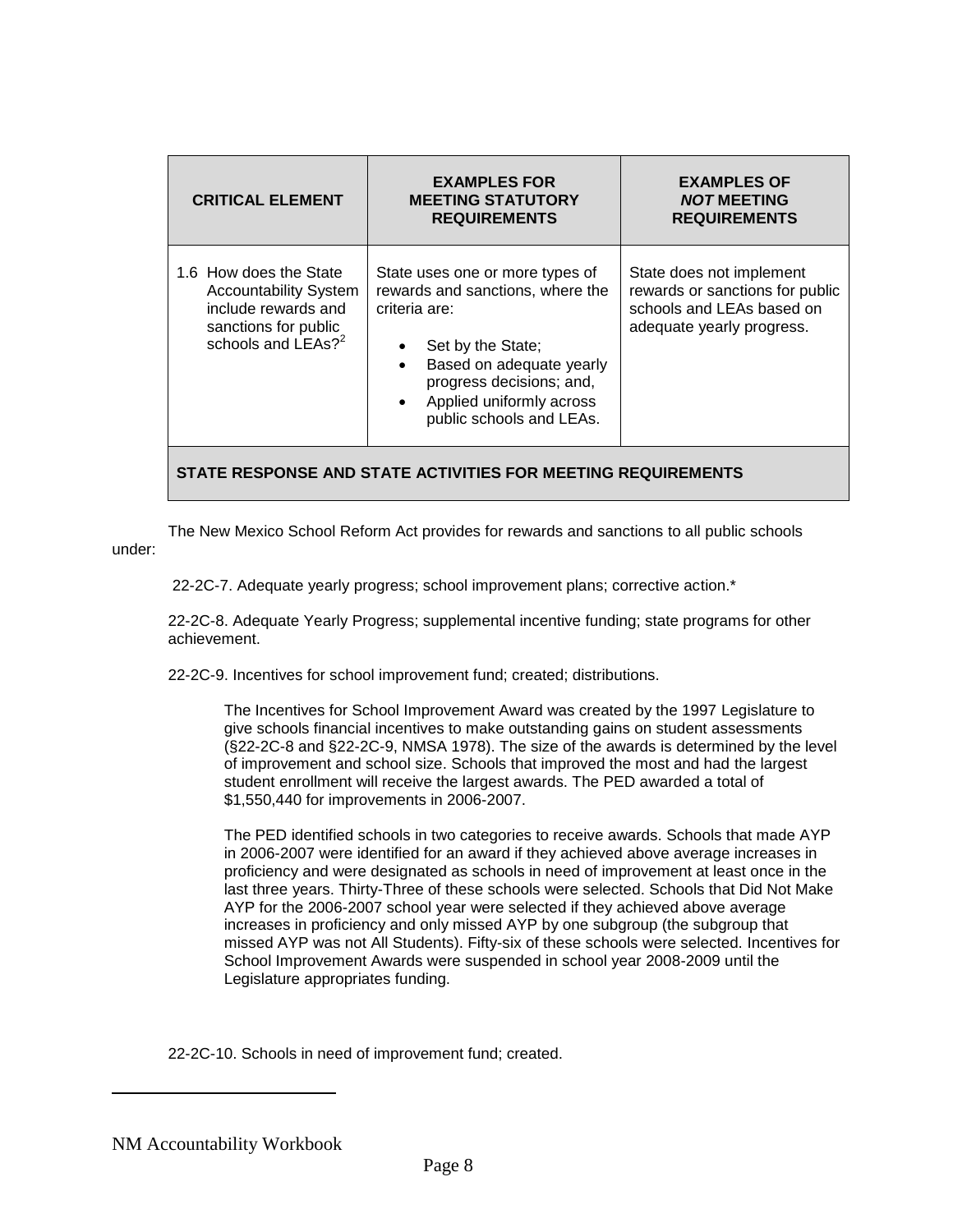#### *\*New Mexico Public Education Department* **SCHOOL REFORM ACT AND ESEA DESIGNATIONS AND REQUIREMENTS** *School Improvement I:*

• Notify parents at a public meeting of the school's designation

• Develop/Revise/Implement a school improvement plan: Educational Plan for

- Student Success (EPSS**)**
- Provide public school choice to students *School Improvement II:*
- Notify parents at a public meeting of the school's designation
- Implement the school improvement plan (EPSS**)**

• Provide public school choice to students • Offer supplemental educational services (SES) to eligible students *Corrective Action:*

- Notify parents at a public meeting of the school's designation
- Implement the school improvement plan (EPSS**)**
- Provide public school choice to students
- Offer supplemental educational services (SES) to eligible students
- Take one or more of the following measures:
	- Replace staff as allowed by law
		- Implement a new curriculum
	- Decrease management authority of the public school
	- Extend the school day or year
	- Change the public school's internal organizational structure

#### *Restructuring I:*

• Notify parents at a public meeting of the school's designation

• Provide public school choice to students • Offer supplemental educational services (SES) to eligible students

• Develop an "alternative governance" plan that includes one of the following: Reopen the public school as a charter

- Replace all or most of the staff as allowed by law
- Turn over management of the public school to the department
- Make other governance changes

#### *Restructuring II:*

- Notify parents at a public meeting of the school's designation
- Provide public school choice to students
- Offer supplemental educational services (SES) to eligible students
- Implement the "alternative governance" plan developed in Restructuring I

Public schools, charter schools, special state-supported schools, and LEAs that are not in school improvement status receive the designation "Progressing." This classification replaces "None."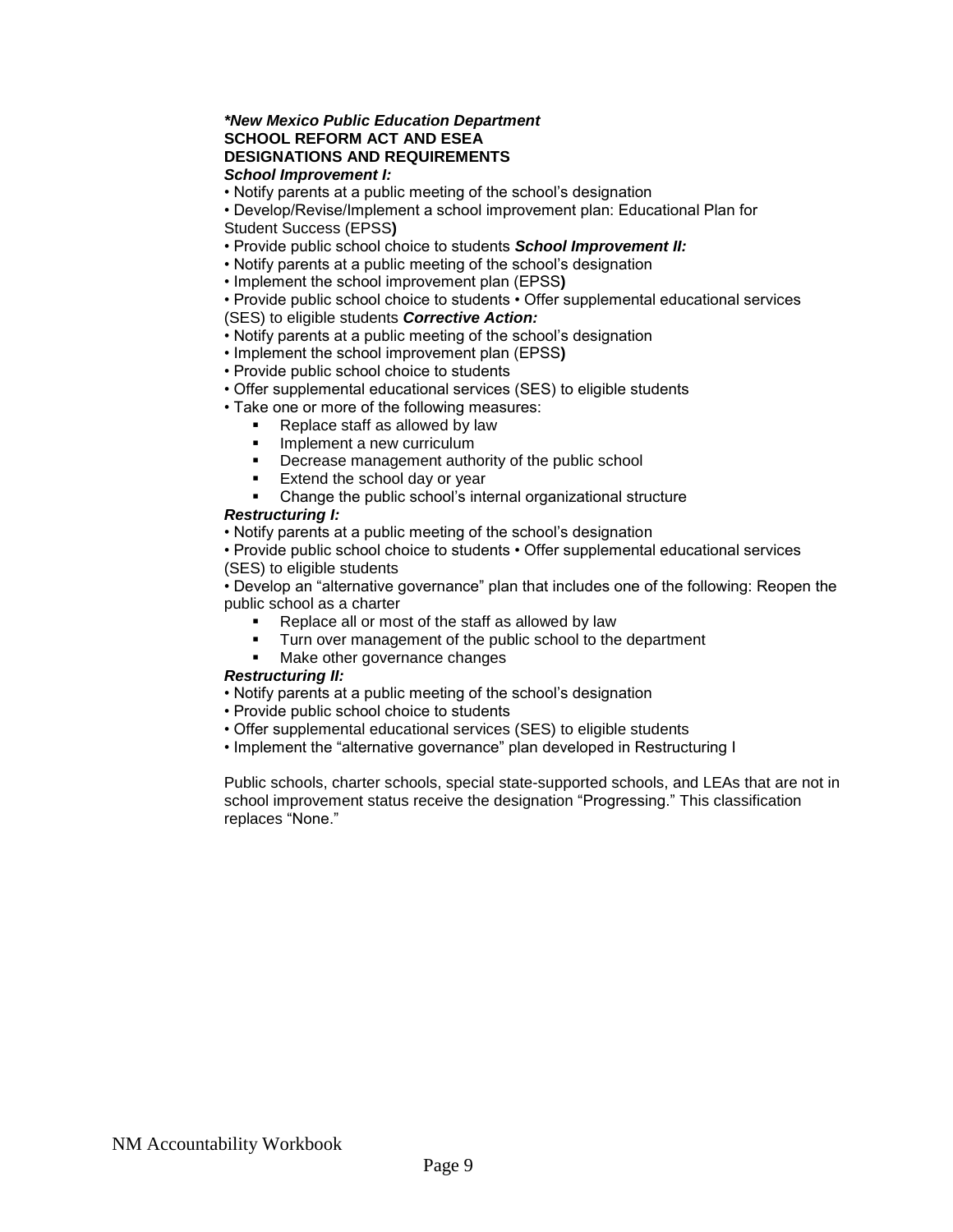| <b>CRITICAL ELEMENT</b>                                                                     | <b>EXAMPLES FOR</b><br><b>MEETING STATUTORY</b><br><b>REQUIREMENTS</b>                                                                                                                                                                                        | <b>EXAMPLES OF</b><br><b>NOT MEETING</b><br><b>REQUIREMENTS</b>                                                        |  |
|---------------------------------------------------------------------------------------------|---------------------------------------------------------------------------------------------------------------------------------------------------------------------------------------------------------------------------------------------------------------|------------------------------------------------------------------------------------------------------------------------|--|
| 2.1 How does the State<br>Accountability<br>System include all<br>students in the<br>State? | All students in the State are<br>included in the State Accountability<br>System.<br>The definitions of "public school"<br>and "LEA" account for all students<br>enrolled in the public school<br>district, regardless of program or<br>type of public school. | Public school students exist<br>in the State for whom the<br><b>State Accountability System</b><br>makes no provision. |  |
| STATE RESPONSE AND STATE ACTIVITIES FOR MEETING REQUIREMENTS                                |                                                                                                                                                                                                                                                               |                                                                                                                        |  |

New Mexico defines "public school" and LEA in the following ways:

- 1. Public School: A public school is defined as that part of a school district that is a single attendance center where instruction is offered by a certified school instructor or group of certified instructors and is discernable as a building or group of buildings generally recognized as either an elementary, secondary, junior high or high school or any combination thereof [Section 22-1-2.M NMSA 1978].
- 2. Local Charter School: A conversion school or start-up school within a school district authorized by the local school board to operate as a charter school [Section 22-8B-2-A NMSA 1978].
- 3. State Charter School : means a charter school authorized by the Public Education Commission [NMAC 6.80.7 (V)]
- 4. District means a public school district [Section 22-1-2-R NMSA 1978] District aggregates include students who are educated outside of the traditional school setting, such as students in residential treatment programs or are homebound for medical reasons. District aggregates do not include students in either local or state charter schools.
- 5. Each of these definitions includes all students receiving a public education. Additionally New Mexico assigns a school code to each public school in the state and requires that each public school with a code be included in the State Accountability System. Students who attend a "program" must be assigned to a school with a school code for accountability purposes.
- 6. The State Assessment System and the Student-Teacher Accountability Reporting System are aligned to ensure that data are collected on all students and allow for the auditing of schools to ensure that the State Accountability System includes all students.
- 7. New or Reorganized schools are subject to certain AYP inheritance rules. These definitions are helpful in understanding the transition and applicable rules:

*Sending School* is the school that existed prior to the reorganization, and it may or may not exist after the reorganization. Some or all students from the sending school will become students of the receiving school.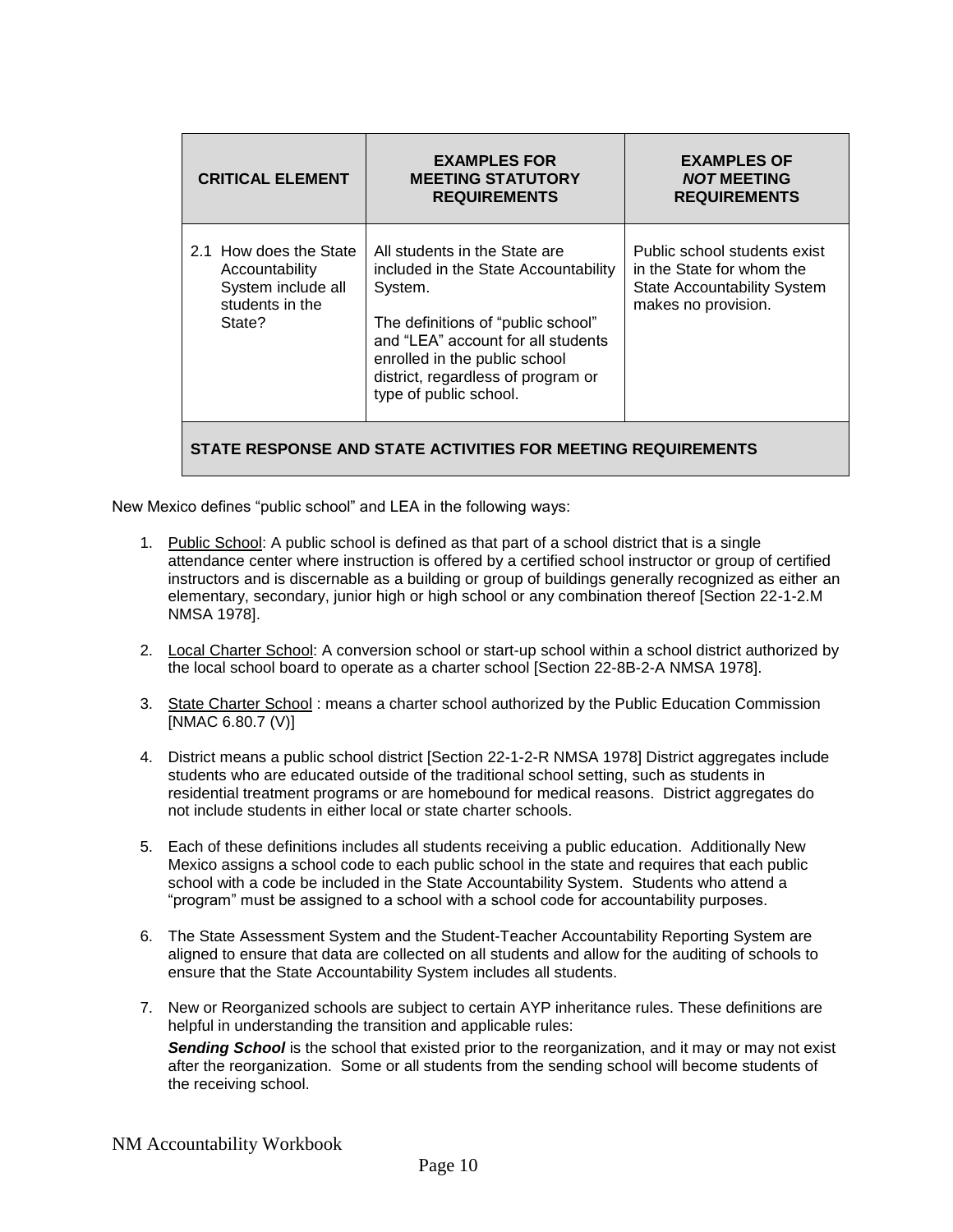*Receiving School* is the school that is new or reorganized, and it may or may not have existed prior to the reorganization. Take as an example an existing school with grades K-5 that proposes to add a  $6<sup>th</sup>$  grade. A number of the  $5<sup>th</sup>$  graders from the existing school will become  $6<sup>th</sup>$  graders in the new school, in which case the school qualifies both as a *sending* and a *receiving* school. In general, receiving schools will enroll students from multiple sending schools.

**Counts and rates** are limited to students arriving from tested grades 3-8, and 11. Therefore when a school reorganizes or is new, the projected enrollments are requested for grades 4-9 and 12. The actual counts and rates will be computed after the first reporting cycle in which the school has enrolled students.

*Designation* refers to school's AYP improvement level:

- a. No Designation (Progressing)
- b. School Improvement 1 (SI-1)
- c. School Improvement 2 (SI-2)
- d. Corrective Action (CA)
- e. Restructuring 1 (R-1)
- f. Restructuring 2 (R-2)

**Inheritance** refers to an AYP history from a sending school that is applied to a receiving school. The inherited AYP status will guide required accountability measures at the school. Historic proficiency and participation values provide an opportunity for the receiving school to participate in AYP averaging rules and Safe Harbor. Specifically, a qualifying receiving school will inherit from the prior year:

- a. School Met / Not Met
- b. School Designation
- c. Reading Met / Not Met
- d. Reading Designation
- e. Math Met / Not Met
- f. Math Designation
- g. Other Academic Indicator Met / Not Met
- h. Other Academic Indicator Designation
- i. Percent Proficient, Reading & Math
- j. Percent Participating, Reading & Math
- k. Percent Graduating or Attending

A receiving school will inherit AYP history from a sending school following these hierarchical business rules. That is, the second rule is applied only if the school does not meet the first rule, and so on:

- **1. 61% Single School:** When looking at enrollment of the receiving school, if 61% or more of the students tested in a prior year is represented by a single sending school, the receiving school will inherit the AYP history of the sending school. The AYP rating cycle continues without interruption.
- 2. **61% Mixed Schools** When looking at enrollment of the receiving school, if 61% or more of the students tested in a prior year is represented by multiple schools in some level of improvement (not *Progressing*), a student count results in one of two outcomes:
	- a. **Majority:** The receiving school will inherit the AYP history of the designation that represents the greatest proportion of students tested in the prior year. Where there are multiple schools with the same designation, the history will come from the school with the greater enrollment.
	- b. **Median:** If a majority does not exist, then the AYP history from the median school designation is applied. Sending schools will be ranked from least to most serious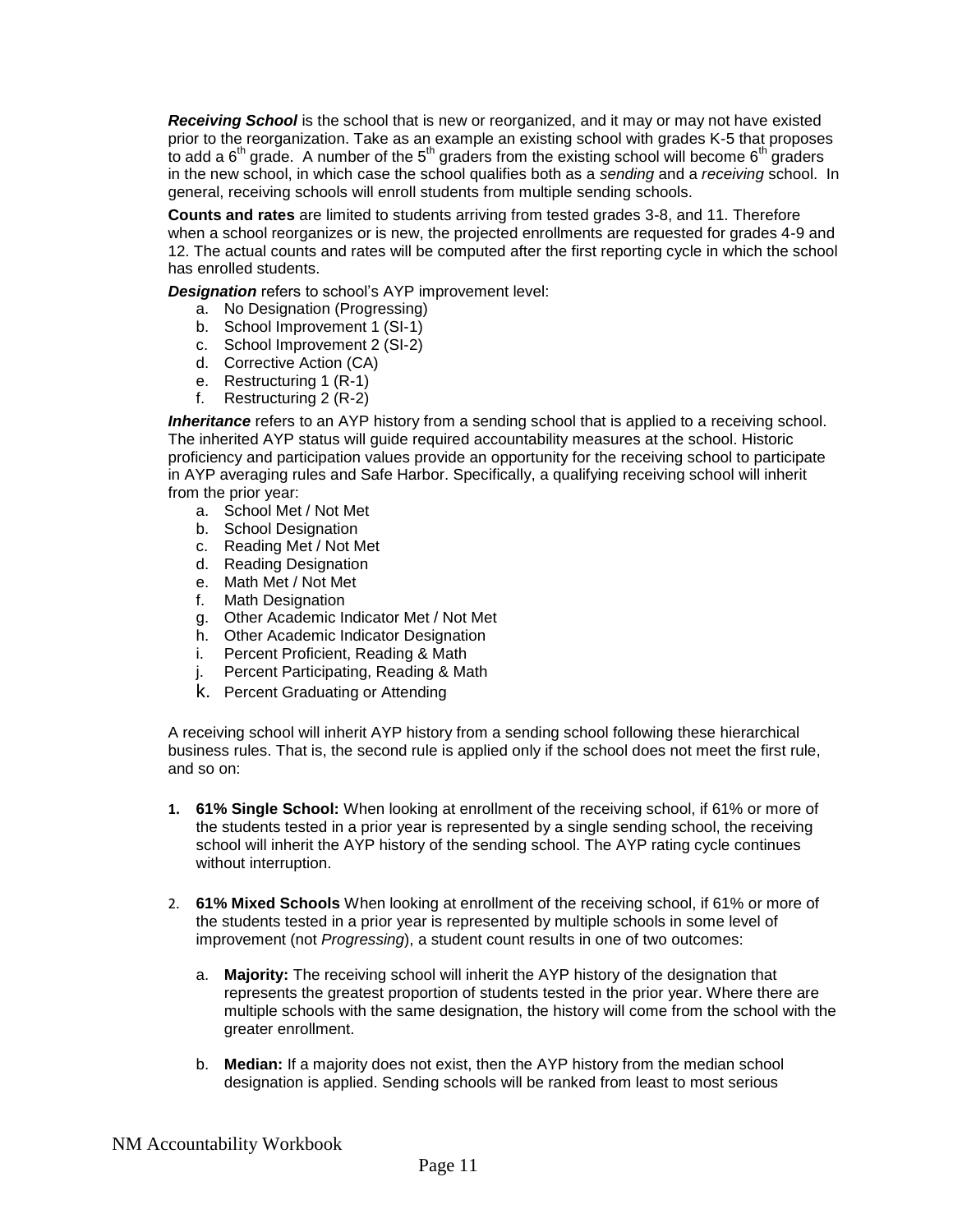designation. The historic AYP from the school represented by the median student will be applied.

3. **No Inheritance**: If school enrollment does not meet the criteria of either I or II, the school will not inherit any AYP history. The school will not be eligible for averaging rules or for Safe Harbor in its inaugural year.

New Mexico will make preliminary school improvement designations for new or reorganized schools based on estimated enrollment. Parental notification of a school's designation will occur before the start of the school year. All new or reorganized schools identified for improvement based on enrollment estimates will begin offering the appropriate level of interventions prior to the start of the school year. Final school improvement designations for new or reorganized schools will be based on actual student enrollment after the first reporting period rather than estimated enrollment prior to a school's opening. Schools that are not initially designated for improvement but whose school improvement designations change based on results of the enrollment audit must immediately begin offering services. Schools that act on preliminary school improvement designations and then find out they are not in improvement after the enrollment audit is completed in November will not be required to continue to offer required services. Eligibility for school improvement funds will be based on a school's AYP history as determined by the final enrollment audit.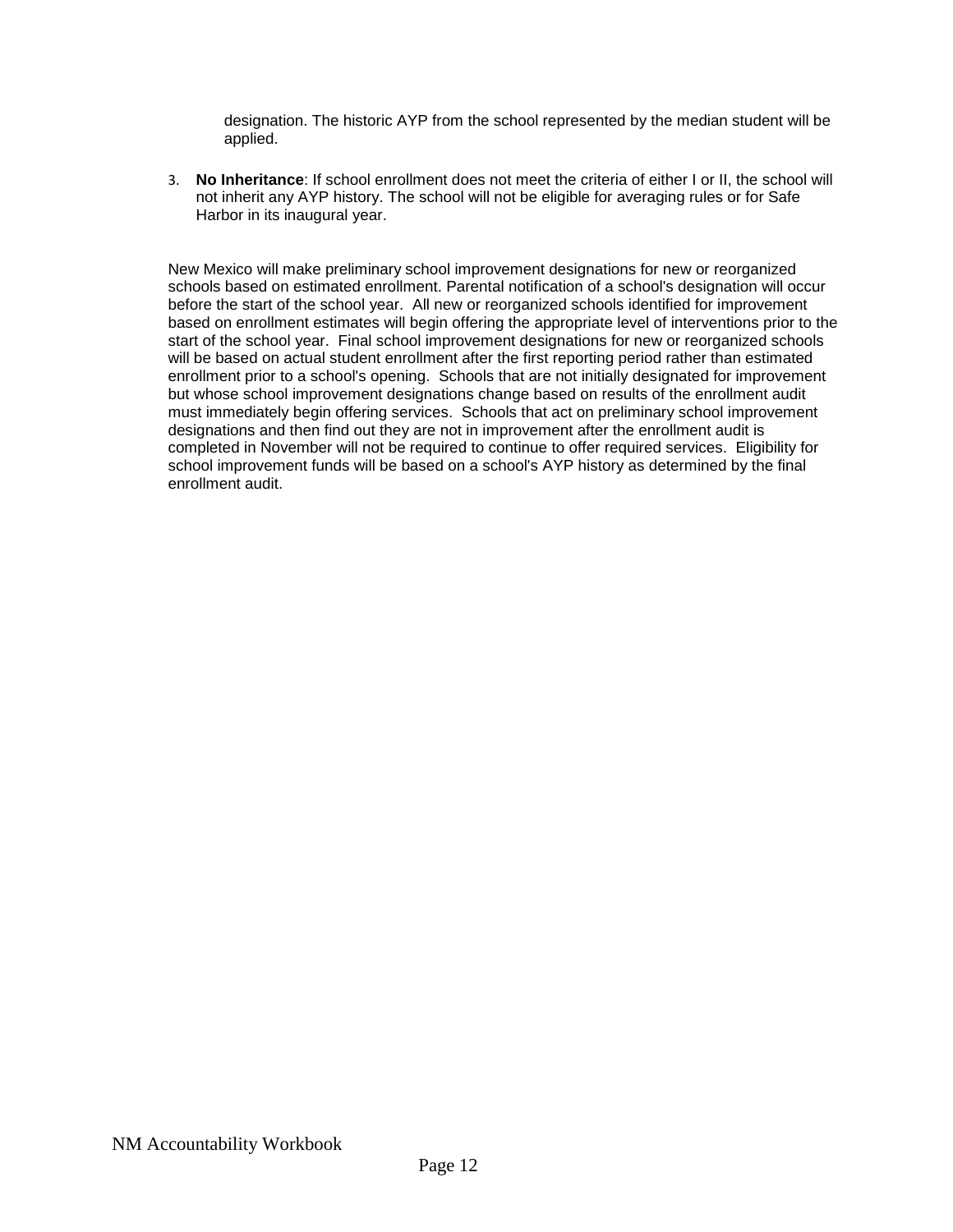| <b>CRITICAL ELEMENT</b>                                                                                   | <b>EXAMPLES FOR</b><br><b>MEETING STATUTORY</b><br><b>REQUIREMENTS</b>                                                                                                                                                      | <b>EXAMPLES OF</b><br><b>NOT MEETING</b><br><b>REQUIREMENTS</b>                                                                                                                                                                                                          |  |
|-----------------------------------------------------------------------------------------------------------|-----------------------------------------------------------------------------------------------------------------------------------------------------------------------------------------------------------------------------|--------------------------------------------------------------------------------------------------------------------------------------------------------------------------------------------------------------------------------------------------------------------------|--|
| 2.2 How does the State<br>define "full academic<br>year" for identifying<br>students in AYP<br>decisions? | The State has a definition of<br>"full academic year" for<br>determining which students<br>are to be included in decisions<br>about AYP.<br>The definition of full academic<br>year is consistent and applied<br>statewide. | LEAs have varying definitions of<br>"full academic year."<br>The State's definition excludes<br>students who must transfer from<br>one district to another as they<br>advance to the next grade.<br>The definition of full academic<br>year is not applied consistently. |  |
| STATE RESPONSE AND STATE ACTIVITIES FOR MEETING REQUIREMENTS                                              |                                                                                                                                                                                                                             |                                                                                                                                                                                                                                                                          |  |

New Mexico defines a student enrolled for a "full academic year" for AYP purposes as a student who has been enrolled from 120<sup>th</sup> day prior year to 120<sup>th</sup> day current year, for a period not to exceed 365 days. Achievement scores for students that test in a different school or district will be counted in their funded FAY school or district. Information from the Student-Teacher Accountability Reporting System is used to determine student full academic year status.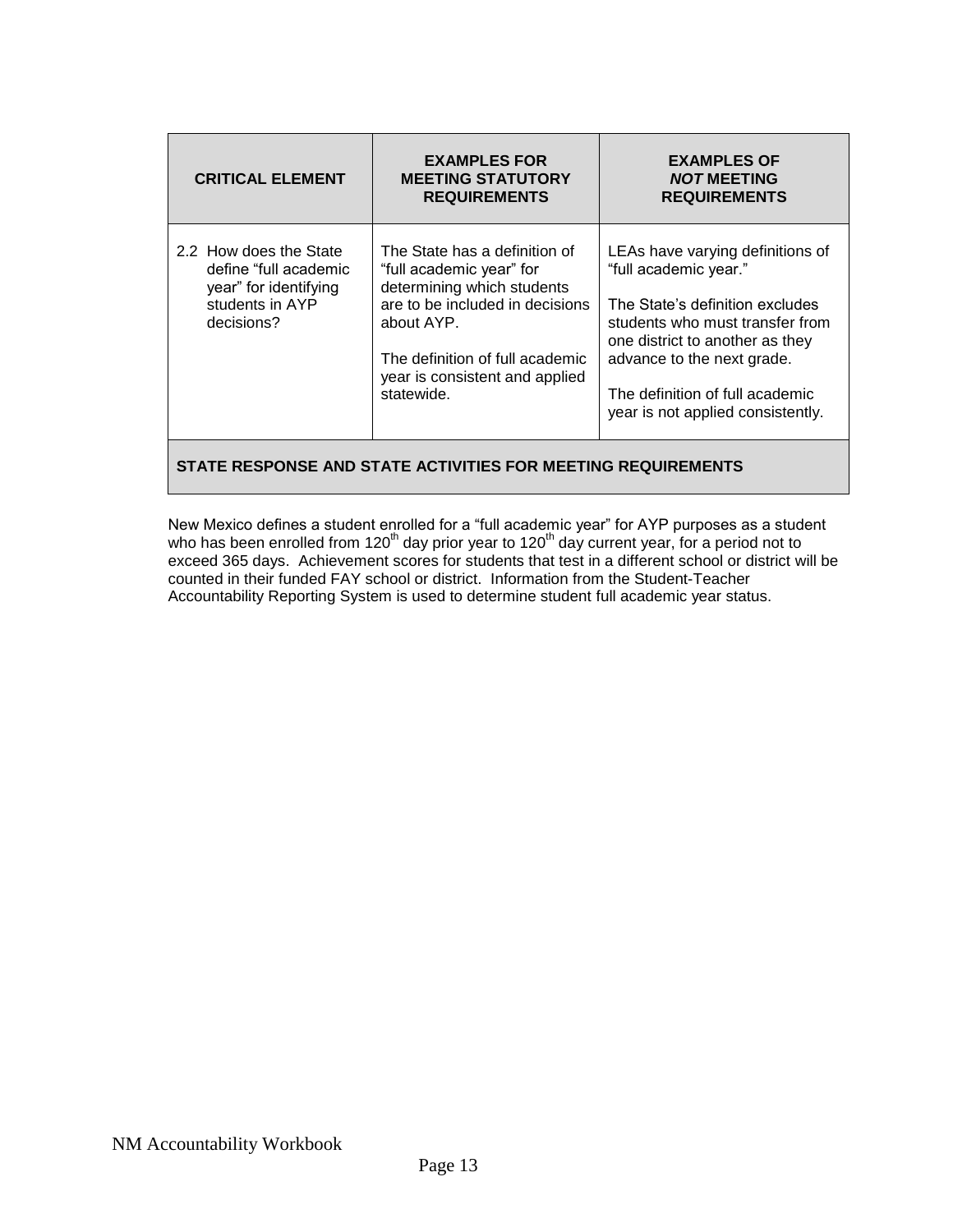| <b>CRITICAL ELEMENT</b>                                                                                                                                               | <b>EXAMPLES FOR</b><br><b>MEETING STATUTORY</b><br><b>REQUIREMENTS</b>                                                                                                                                                                                                                                                             | <b>EXAMPLES OF</b><br><b>NOT MEETING</b><br><b>REQUIREMENTS</b>                                                                                                                                                                                                                                                                                                                                                                                                                    |
|-----------------------------------------------------------------------------------------------------------------------------------------------------------------------|------------------------------------------------------------------------------------------------------------------------------------------------------------------------------------------------------------------------------------------------------------------------------------------------------------------------------------|------------------------------------------------------------------------------------------------------------------------------------------------------------------------------------------------------------------------------------------------------------------------------------------------------------------------------------------------------------------------------------------------------------------------------------------------------------------------------------|
| 2.3 How does the State<br><b>Accountability System</b><br>determine which students<br>have attended the same<br>public school and/or LEA for<br>a full academic year? | State holds public schools<br>accountable for students who<br>were enrolled at the same public<br>school for a full academic year.<br>State holds LEAs accountable for<br>students who transfer during the<br>full academic year from one<br>public school within the district to<br>another public school within the<br>district. | State definition requires students<br>to attend the same public school<br>for more than a full academic<br>year to be included in public<br>school accountability.<br>State definition requires students<br>to attend school in the same<br>district for more than a full<br>academic year to be included in<br>district accountability.<br>State holds public schools<br>accountable for students who<br>have not attended the same<br>public school for a full academic<br>year. |

The NMPED has developed in the Student-Teacher Accountability Reporting System a process for recording a full year academic year of enrollment for the purpose of tracking students enrolled for a full academic year and who transition form one grade configuration to the next (elementary school to middle school and middle school to high school). Students who change schools within the same school district because of a change in grade configurations are counted as full academic year in their current school if they are included in the  $40<sup>th</sup>$  day and  $80<sup>th</sup>$  day enrollment. This definition and process is applied to each public school and LEA in New Mexico. Data from Student-Teacher Accountability Reporting System and the 120<sup>th</sup> day enrollment is used to document enrollment for a full academic year.

This process allows the NMPED to verify student enrollment for a full academic year and also provides a method for auditing schools and districts for student enrollment.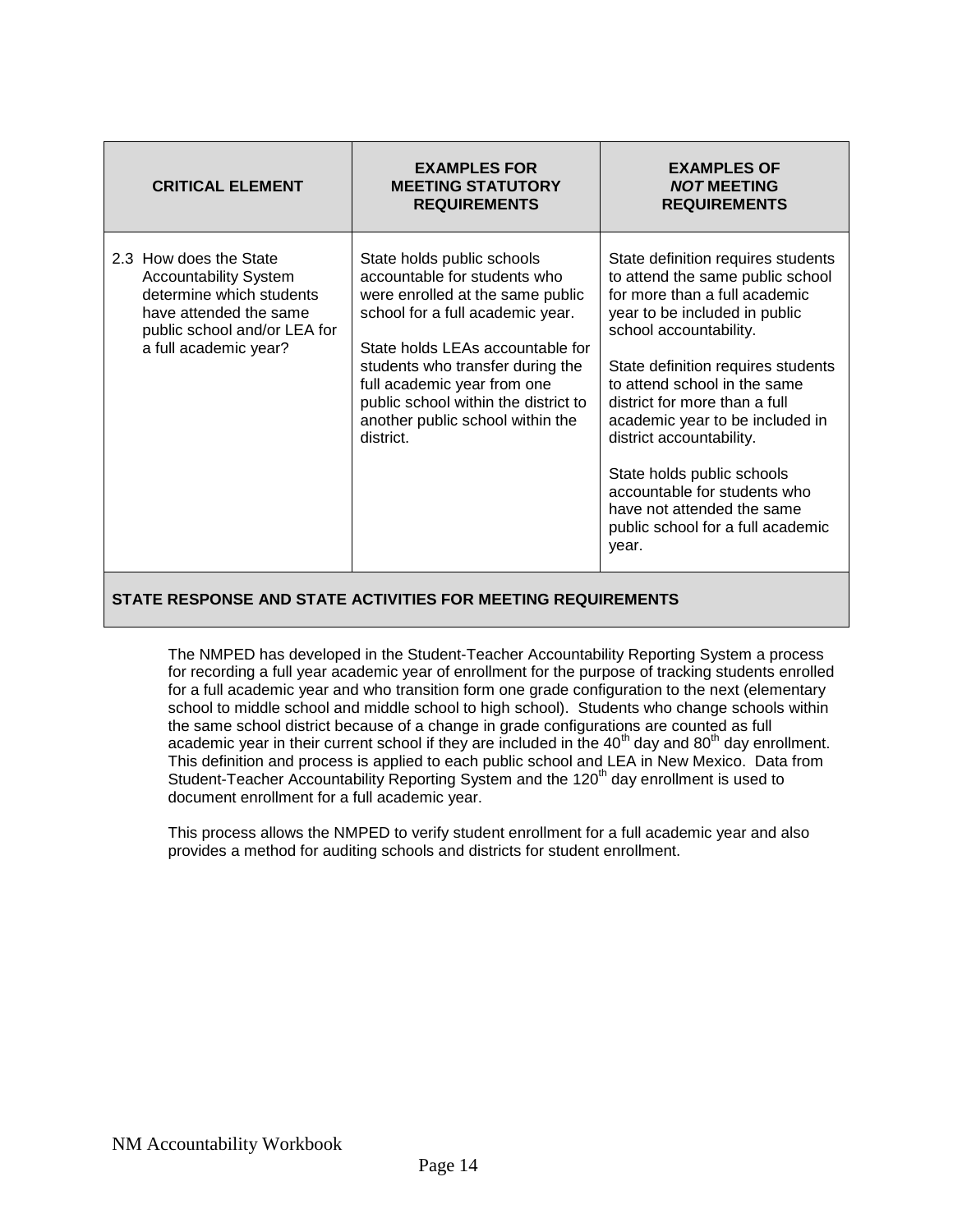**PRINCIPLE 3. State definition of AYP is based on expectations for growth in student achievement that is continuous and substantial, such that all students are proficient in reading/language arts and mathematics no later than 2013-2014.**

| <b>CRITICAL ELEMENT</b>                                                                                                                                                                           | <b>EXAMPLES FOR</b><br><b>MEETING REQUIREMENTS</b>                                                                                                                                                                                     | <b>EXAMPLES OF</b><br><b>NOT MEETING</b><br><b>REQUIREMENTS</b>                                                                                              |
|---------------------------------------------------------------------------------------------------------------------------------------------------------------------------------------------------|----------------------------------------------------------------------------------------------------------------------------------------------------------------------------------------------------------------------------------------|--------------------------------------------------------------------------------------------------------------------------------------------------------------|
| 3.1 How does the State's<br>definition of adequate<br>yearly progress require all<br>students to be proficient in<br>reading/language arts and<br>mathematics by the 2013-<br>2014 academic year? | The State has a timeline for<br>ensuring that all students will<br>meet or exceed the State's<br>proficient level of academic<br>achievement in<br>reading/language arts <sup>3</sup> and<br>mathematics, not later than<br>2013-2014. | State definition does not<br>require all students to achieve<br>proficiency by 2013-2014.<br>State extends the timeline past<br>the 2013-2014 academic year. |

#### **STATE RESPONSE AND STATE ACTIVITIES FOR MEETING REQUIREMENTS**

The NMPED recognizes the need for all students to demonstrate proficiency by school year 2013-2014 in reading, and mathematics. For 2003-2004, AYP determinations were calculated using results from grades 4, 8, and 11 standards-based assessments. Beginning with the 2004- 2005 SY and the implementation of new standards-based assessments, AYP is calculated using the results from the Standards Based Assessment grades 3 through 8 and 11. Proficiency trajectories were recalibrated in the summer of 2005. All students in New Mexico will be proficient by 2013-2014. This timeline will apply to all groups and subgroups in all public schools in New Mexico.

If, in any particular year the student subgroup does not meet annual measurable objectives, the public school or school district may be considered to have made AYP under Safe Harbor. Safe Harbor provides that the percentage of students in that subgroup who were not proficient in a prior year in math or reading must decrease by 10% from the preceding public school year; that the subgroup meets requirements for the other academic indicator (attendance or graduation); and that subgroup met the 95% participation rate on the statewide assessment.

A district shall be identified in need of improvement when it does not make AYP in the same area for two consecutive years. Districts which fail to meet annual measurable objectives or Safe Harbor in the same content area (math and reading/language arts) or the additional indicator (attendance rate or graduation rate) for two consecutive years are identified as in LEA Improvement status. District improvement status progresses each year AYP is not met, through District Improvement I, District Improvement II, Corrective Action I, and Corrective Action II. Districts must successfully make AYP in the subject area for two consecutive years to return to Progressing.

NM Accountability Workbook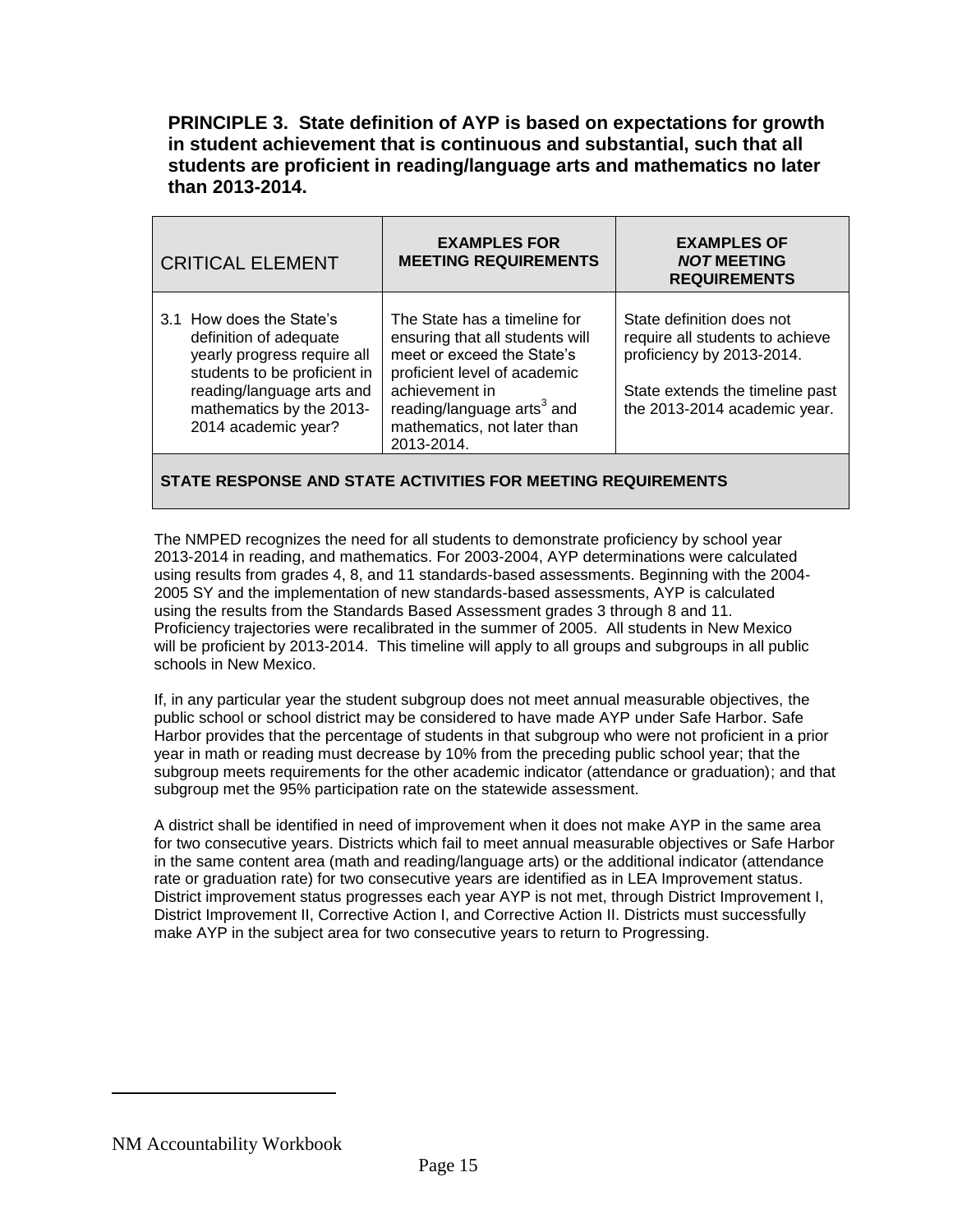| <b>CRITICAL</b><br><b>ELEMENT</b>                                                                                                                  | <b>EXAMPLES FOR</b><br><b>MEETING REQUIREMENTS</b>                                                                                                                                                                                                                                                                                                                                                                                                                                                                                                                                                                                                                                                                                                                                                                                                                                                                                                                            | <b>EXAMPLES OF</b><br><b>NOT MEETING</b><br><b>REQUIREMENTS</b>                            |
|----------------------------------------------------------------------------------------------------------------------------------------------------|-------------------------------------------------------------------------------------------------------------------------------------------------------------------------------------------------------------------------------------------------------------------------------------------------------------------------------------------------------------------------------------------------------------------------------------------------------------------------------------------------------------------------------------------------------------------------------------------------------------------------------------------------------------------------------------------------------------------------------------------------------------------------------------------------------------------------------------------------------------------------------------------------------------------------------------------------------------------------------|--------------------------------------------------------------------------------------------|
| 3.2 How does the<br><b>State</b><br>Accountability<br>System determine<br>whether each<br>student subgroup,<br>public school and<br>LEA makes AYP? | For a public school and LEA to make<br>adequate yearly progress, each student<br>subgroup must meet or exceed the State<br>annual measurable objectives, each<br>student subgroup must have at least a<br>95% participation rate in the statewide<br>assessments, and the school must meet<br>the State's requirement for other<br>academic indicators.<br>However, if in any particular year the<br>student subgroup does not meet those<br>annual measurable objectives, the public<br>school or LEA may be considered to<br>have made AYP, if the percentage of<br>students in that group who did not meet<br>or exceed the proficient level of<br>academic achievement on the State<br>assessments for that year decreased by<br>10% of that percentage from the<br>preceding public school year; that group<br>made progress on one or more of the<br>State's academic indicators; and that<br>group had at least 95% participation rate<br>on the statewide assessment. | State uses different method<br>for calculating how public<br>schools and LEAs make<br>AYP. |

The NMPED is responsible for holding all schools and school districts accountable for the academic achievement of all children. Determinations are calculated using results from grades 3-8 and 11 standards-based assessments. Schools and districts that do not make AYP will receive the designation specified in federal statute. Determinations of whether a school or school district has made adequate yearly progress are based on achievement of the annual measurable objectives for proficiency, participation rates, and one additional academic indicator.

A district shall be identified as in need of improvement only when it does not make AYP in the same subject area for two consecutive years or fails to meet the additional indicator for two consecutive years.

Under provisions of Senate Bill 911, which gives the Secretary of Education the authority to establish regulation, New Mexico adopted the following policy to support schools and meet federal regulatory requirements.

 Use of safe harbor: If a subgroup or all students in a school or district does not meet annual measurable objectives, a safe harbor test will be applied to determine if AYP has been met.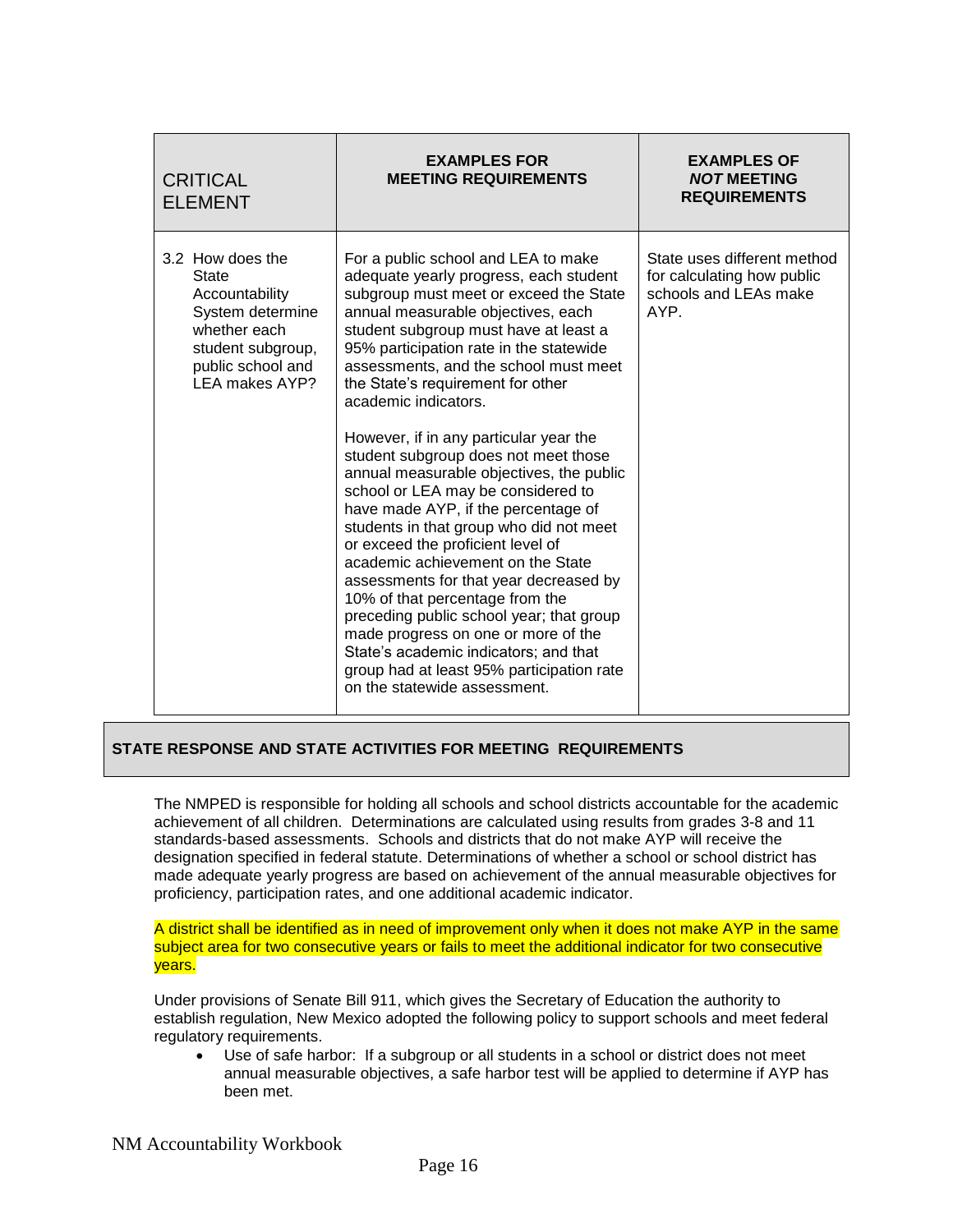- The safe harbor test can be applied to any year when a measurable objective has not been met.
- Operationally, the percentage of non-proficient students in the subgroup must decrease by at least 10 percent over the prior year
- The subgroup must meet other academic indicators (graduation or attendance) and participation (95%) [34 CFR 200.20]
- To qualify for safe harbor, schools must be in existence for 2 years, and subgroups must meet minimum group sizes for proficiency in the prior and current years.
- All indicators are disaggregated by subgroup to allow the application of safe harbor.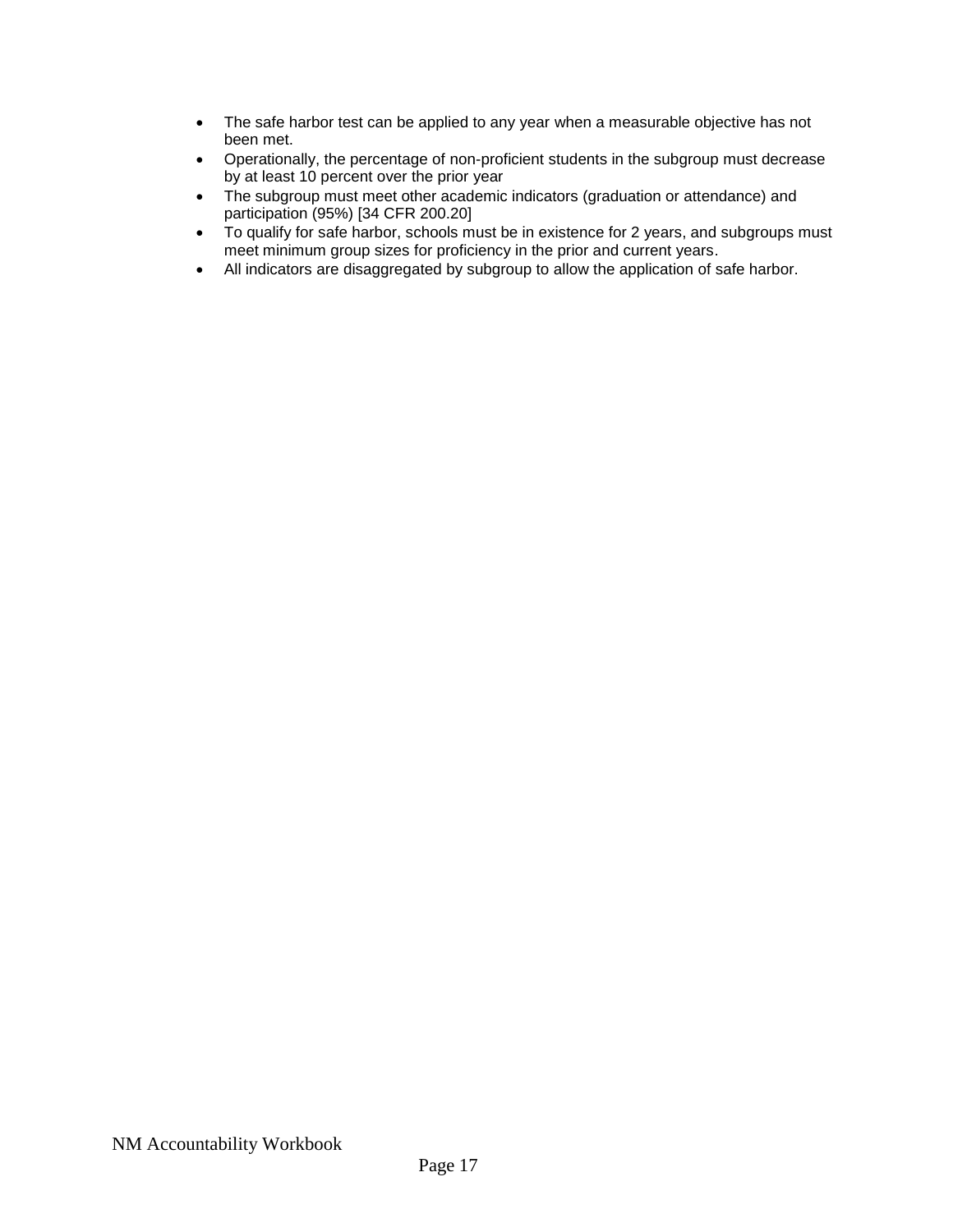| <b>CRITICAL</b><br><b>ELEMENT</b>                                                                       | <b>EXAMPLES FOR</b><br><b>MEETING REQUIREMENTS</b>                                                                                                                                                                                                                                                                                                                                                                                                                                                                                                                                                                                                                                                                                                                                                                                                                                                                                                                                                                                                   | <b>EXAMPLES OF</b><br><b>NOT MEETING</b><br><b>REQUIREMENTS</b>                                                            |
|---------------------------------------------------------------------------------------------------------|------------------------------------------------------------------------------------------------------------------------------------------------------------------------------------------------------------------------------------------------------------------------------------------------------------------------------------------------------------------------------------------------------------------------------------------------------------------------------------------------------------------------------------------------------------------------------------------------------------------------------------------------------------------------------------------------------------------------------------------------------------------------------------------------------------------------------------------------------------------------------------------------------------------------------------------------------------------------------------------------------------------------------------------------------|----------------------------------------------------------------------------------------------------------------------------|
| 3.2a What is the<br>State's starting<br>point for<br>calculating<br><b>Adequate Yearly</b><br>Progress? | Using data from the 2001-2002 school<br>year, the State established separate<br>starting points in reading/language arts<br>and mathematics for measuring the<br>percentage of students meeting or<br>exceeding the State's proficient level of<br>academic achievement.<br>Each starting point is based, at a<br>minimum, on the higher of the following<br>percentages of students at the proficient<br>level: (1) the percentage in the State of<br>proficient students in the lowest-<br>achieving student subgroup; or, (2) the<br>percentage of proficient students in a<br>public school at the 20 <sup>th</sup> percentile of the<br>State's total enrollment among all<br>schools ranked by the percentage of<br>students at the proficient level.<br>A State may use these procedures to<br>establish separate starting points by<br>grade span; however, the starting point<br>must be the same for all like schools<br>(e.g., one same starting point for all<br>elementary schools, one same starting<br>point for all middle schools). | The State Accountability<br>System uses a different<br>method for calculating the<br>starting point (or baseline<br>data). |

Under its timeline waiver agreement for the 1994 IASA standards and assessment requirements, NM established starting points for grades 4 and 8 from standards-based assessments administered in 2002-2003 and for grade 11 from standards-based assessments administered in 2003-2004. In 2005, New Mexico implemented new Standards Based Assessments in Grades 3 through 9, and New Mexico moved its 11<sup>th</sup> grade Standards Based Assessment from the fall to the spring in the 2004-2005 school year. The addition of new assessments necessitated a recalibration in the proficiency trajectories for reading/language arts and mathematics that year. New Mexico applied the methodology prescribed in federal legislation for annual measurable objectives and intermediate goals, ensuring that all students are proficient by 2013-2014. In spring of 2008, Standards Based Assessments were administered in Grades 3-8 and 11.

The annual measurable objectives and intermediate goals are the same for all groups and subgroups in New Mexico's public schools and school districts. Please see tables in Critical Element 3.2b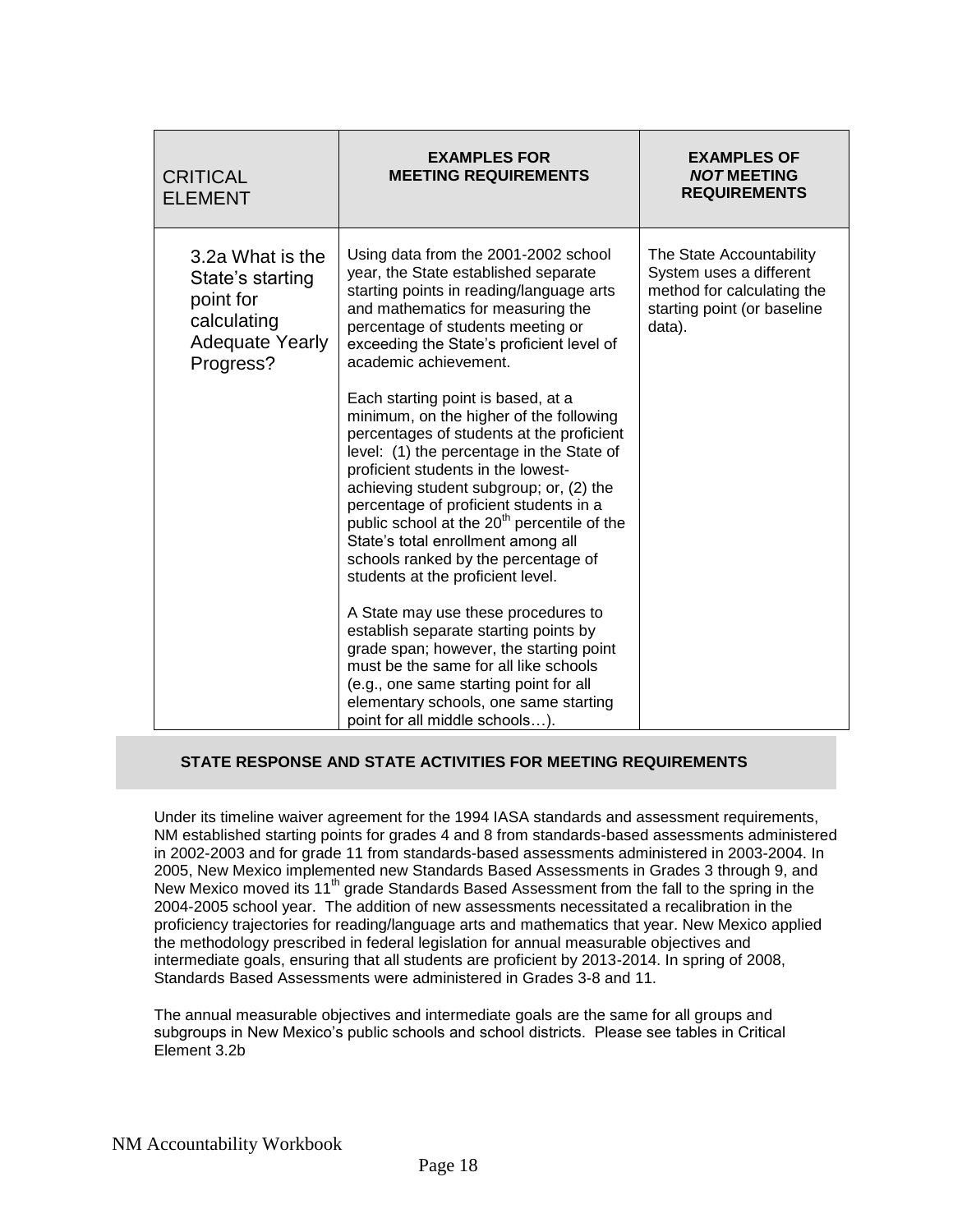| <b>CRITICAL</b><br><b>ELEMENT</b>                                                                                  | <b>EXAMPLES FOR</b><br><b>MEETING REQUIREMENTS</b>                                                                                                                                                                                                                                                                                                                                                                                                                                                                                                                                                                       | <b>EXAMPLES OF</b><br><b>NOT MEETING</b><br><b>REQUIREMENTS</b>                                                                                                                                          |  |  |  |  |  |  |  |
|--------------------------------------------------------------------------------------------------------------------|--------------------------------------------------------------------------------------------------------------------------------------------------------------------------------------------------------------------------------------------------------------------------------------------------------------------------------------------------------------------------------------------------------------------------------------------------------------------------------------------------------------------------------------------------------------------------------------------------------------------------|----------------------------------------------------------------------------------------------------------------------------------------------------------------------------------------------------------|--|--|--|--|--|--|--|
| 3.2b What are the<br>State's annual<br>measurable<br>objectives for<br>determining<br>adequate yearly<br>progress? | State has annual measurable objectives<br>that are consistent with a state's<br>intermediate goals and that identify for each<br>year a minimum percentage of students<br>who must meet or exceed the proficient<br>level of academic achievement on the<br>State's academic assessments.<br>The State's annual measurable objectives<br>ensure that all students meet or exceed the<br>State's proficient level of academic<br>achievement within the timeline.<br>The State's annual measurable objectives<br>are the same throughout the State for each<br>public school, each LEA, and each<br>subgroup of students. | The State Accountability<br>System uses another<br>method for calculating<br>annual measurable<br>objectives.<br>The State Accountability<br>System does not include<br>annual measurable<br>objectives. |  |  |  |  |  |  |  |
|                                                                                                                    |                                                                                                                                                                                                                                                                                                                                                                                                                                                                                                                                                                                                                          | STATE RESPONSE AND STATE ACTIVITIES FOR MEETING REQUIREMENTS                                                                                                                                             |  |  |  |  |  |  |  |

New Mexico uses a non-linear model for determining improvement in AYP. The model emphasizes an initial gradual increase in performance in the beginning years, a significant increase in the middle years, and slight increases in the final years, leading to 100% proficient by 2014. Consistent with the statute, NM's intermediate goals will increase in equal increments.

The AMOs for each grade configuration are presented in the following charts.

| <b>Starting Points, Annual Measurable Objectives</b><br>Kindergarten – Grade 5 |  |  |  |  |  |  |
|--------------------------------------------------------------------------------|--|--|--|--|--|--|
| Math<br>Reading                                                                |  |  |  |  |  |  |
| AMO TYPE<br>AMO<br><b>Test Year</b><br>AMO<br><b>Report Year</b>               |  |  |  |  |  |  |
| 2005<br>24.13<br>2004-05<br>$P/K-05$<br>40.85                                  |  |  |  |  |  |  |
| 2006<br>2005-06<br>$P/K-05$<br>45.00<br>28.00                                  |  |  |  |  |  |  |
| $P/K-05$<br>49.00<br>2007<br>2006-07<br>33.00                                  |  |  |  |  |  |  |
| 2008<br>59.00<br>44.00<br>2007-08<br>$P/K-05$                                  |  |  |  |  |  |  |
| 2009<br>2008-09<br>$P/K-05$<br>63.00<br>50.00                                  |  |  |  |  |  |  |
| 2010<br>2009-10<br>$P/K-05$<br>67.00<br>57.00                                  |  |  |  |  |  |  |
| 77.00<br>2011<br>2010-11<br>$P/K-05$<br>68.00                                  |  |  |  |  |  |  |
| 2012<br>2011-12<br>$P/K-05$<br>81.00<br>79.00                                  |  |  |  |  |  |  |
| 2013<br>2012-13<br>$P/K-05$<br>90.00<br>89.00                                  |  |  |  |  |  |  |
| 2014<br>2013-14<br>$P/K-05$<br>100.00<br>100.00                                |  |  |  |  |  |  |

## **Starting Points, Annual Measurable Objectives**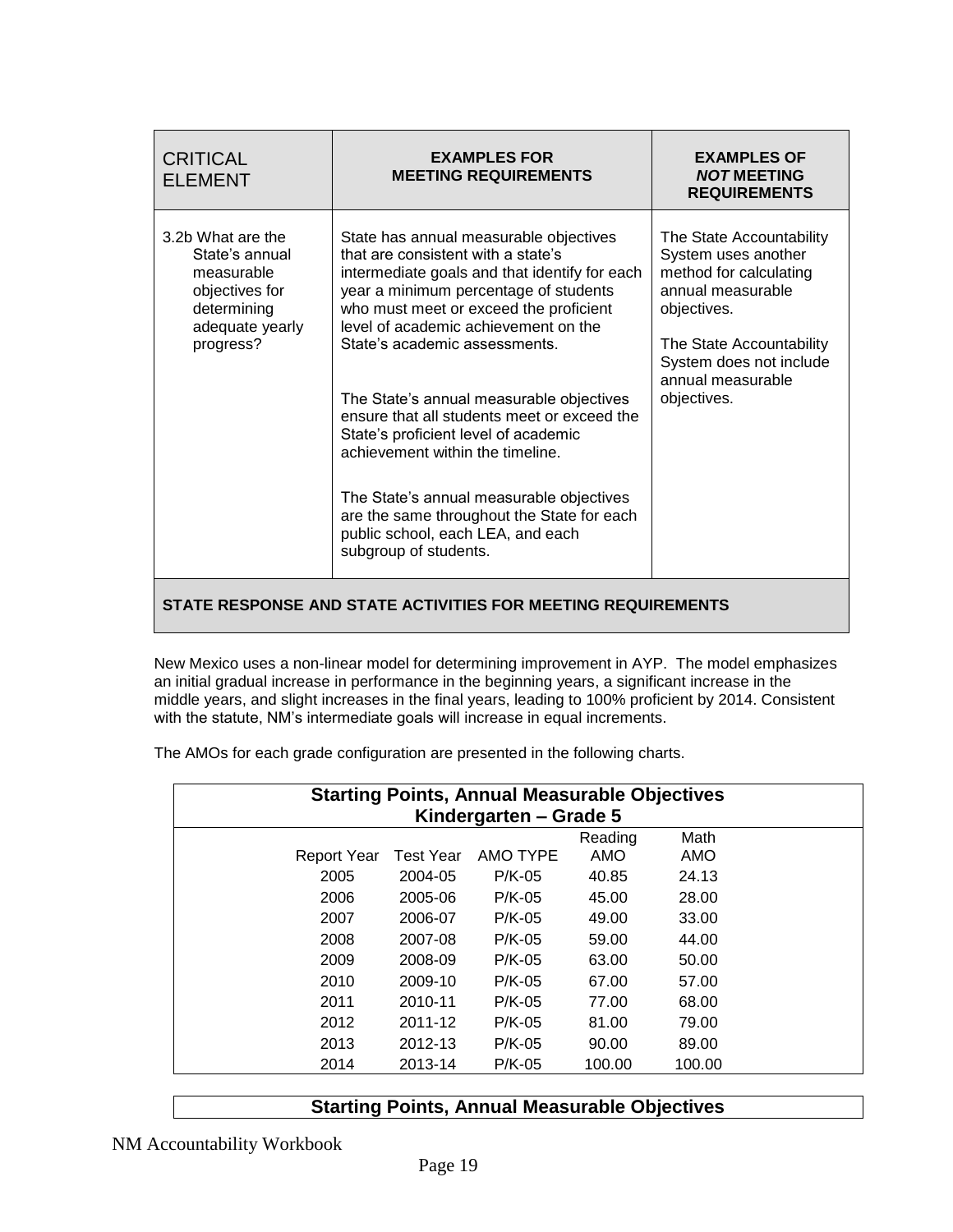| Kindergarten – Grade 6 |                  |          |         |        |  |  |
|------------------------|------------------|----------|---------|--------|--|--|
|                        |                  |          | Reading | Math   |  |  |
| Report Year            | <b>Test Year</b> | AMO TYPE | AMO     | AMO    |  |  |
| 2005                   | 2004-05          | $P/K-06$ | 36.00   | 19.40  |  |  |
| 2006                   | 2005-06          | $P/K-06$ | 40.00   | 23.00  |  |  |
| 2007                   | 2006-07          | $P/K-06$ | 44.00   | 28.00  |  |  |
| 2008                   | 2007-08          | $P/K-06$ | 55.00   | 41.00  |  |  |
| 2009                   | 2008-09          | $P/K-06$ | 59.00   | 47.00  |  |  |
| 2010                   | 2009-10          | $P/K-06$ | 63.00   | 54.00  |  |  |
| 2011                   | 2010-11          | $P/K-06$ | 74.00   | 67.00  |  |  |
| 2012                   | 2011-12          | $P/K-06$ | 78.00   | 77.00  |  |  |
| 2013                   | 2012-13          | $P/K-06$ | 89.00   | 87.00  |  |  |
| 2014                   | 2013-14          | $P/K-06$ | 100.00  | 100.00 |  |  |

| <b>Starting Points, Annual Measurable Objectives</b><br>Kindergarten – Grade 8 |                                                                      |          |        |        |  |  |  |  |
|--------------------------------------------------------------------------------|----------------------------------------------------------------------|----------|--------|--------|--|--|--|--|
| <b>Report Year</b>                                                             | Math<br>Reading<br><b>AMO TYPE</b><br>AMO<br>AMO<br><b>Test Year</b> |          |        |        |  |  |  |  |
| 2005                                                                           | 2004-05                                                              | $P/K-08$ | 36.79  | 15.28  |  |  |  |  |
| 2006                                                                           | 2005-06                                                              | $P/K-08$ | 41.00  | 19.00  |  |  |  |  |
| 2007                                                                           | 2006-07                                                              | $P/K-08$ | 45.00  | 24.00  |  |  |  |  |
| 2008                                                                           | 2007-08                                                              | $P/K-08$ | 56.00  | 38.00  |  |  |  |  |
| 2009                                                                           | 2008-09                                                              | $P/K-08$ | 60.00  | 44.00  |  |  |  |  |
| 2010                                                                           | 2009-10                                                              | $P/K-08$ | 64.00  | 51.00  |  |  |  |  |
| 2011                                                                           | 2010-11                                                              | $P/K-08$ | 75.00  | 65.00  |  |  |  |  |
| 2012                                                                           | 2011-12                                                              | $P/K-08$ | 79.00  | 76.00  |  |  |  |  |
| 2013                                                                           | 2012-13                                                              | $P/K-08$ | 89.00  | 86.00  |  |  |  |  |
| 2014                                                                           | 2013-14                                                              | $P/K-08$ | 100.00 | 100.00 |  |  |  |  |

| <b>Starting Points, Annual Measurable Objectives</b><br>Grade 6 - Grade 8 |                  |          |                       |             |  |  |
|---------------------------------------------------------------------------|------------------|----------|-----------------------|-------------|--|--|
| <b>Report Year</b>                                                        | <b>Test Year</b> | AMO TYPE | Reading<br><b>AMO</b> | Math<br>AMO |  |  |
| 2005                                                                      | 2004-05          | 06-08    | 34.14                 | 10.58       |  |  |
| 2006                                                                      | 2005-06          | 06-08    | 38.00                 | 15.00       |  |  |
| 2007                                                                      | 2006-07          | 06-08    | 42.00                 | 20.00       |  |  |
| 2008                                                                      | 2007-08          | 06-08    | 53.00                 | 35.00       |  |  |
| 2009                                                                      | 2008-09          | 06-08    | 57.00                 | 41.00       |  |  |
| 2010                                                                      | 2009-10          | 06-08    | 61.00                 | 48.00       |  |  |
| 2011                                                                      | 2010-11          | 06-08    | 72.00                 | 63.00       |  |  |
| 2012                                                                      | 2011-12          | 06-08    | 76.00                 | 74.00       |  |  |
| 2013                                                                      | 2012-13          | 06-08    | 89.00                 | 85.00       |  |  |
| 2014                                                                      | 2013-14          | 06-08    | 100.00                | 100.00      |  |  |

| <b>Starting Points, Annual Measurable Objectives</b><br>Grade 7 – Grade 8 |  |                                |         |      |  |
|---------------------------------------------------------------------------|--|--------------------------------|---------|------|--|
|                                                                           |  |                                | Reading | Math |  |
|                                                                           |  | Report Year Test Year AMO TYPE | AMO     | AMO  |  |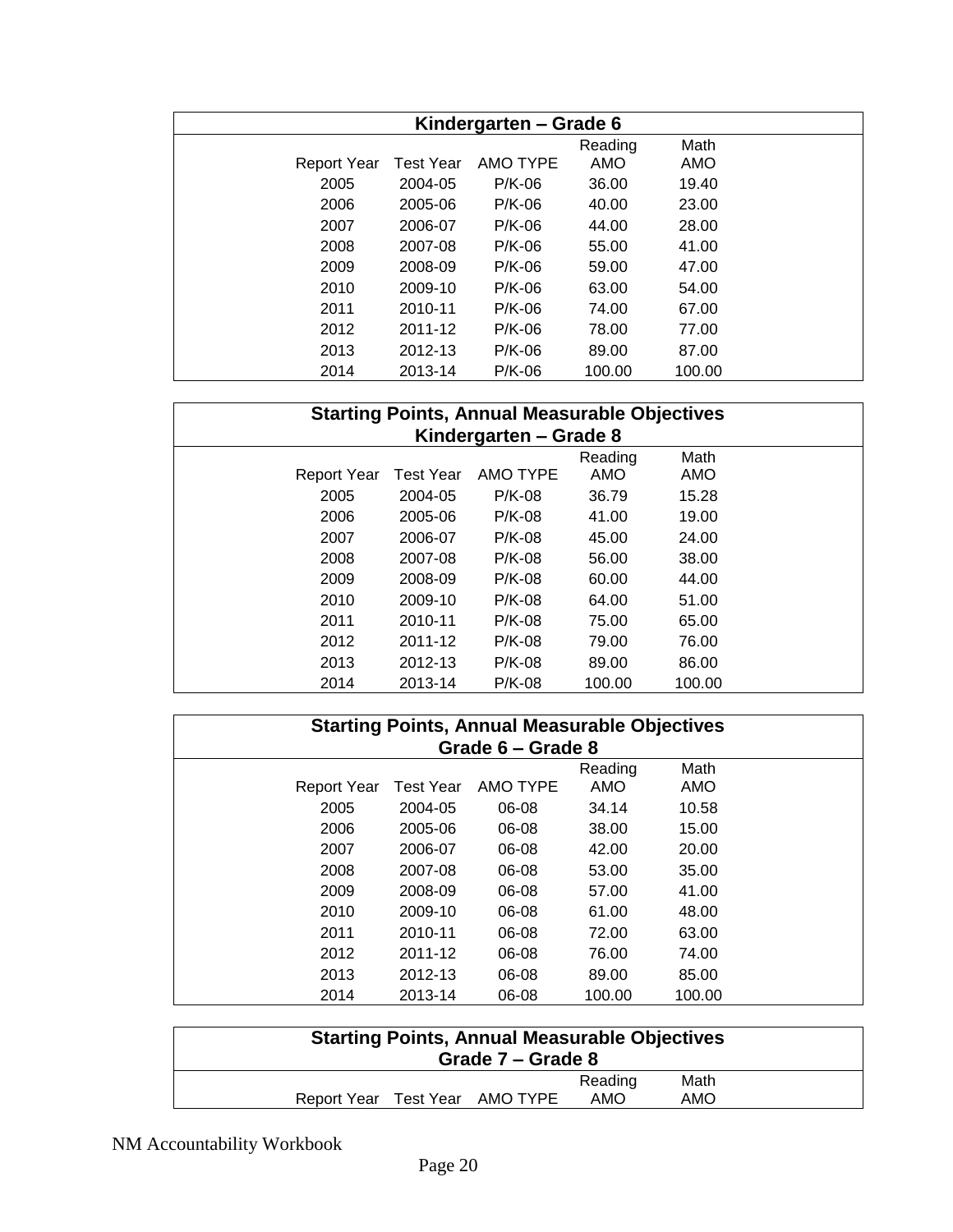| 2005 | 2004-05         | 07-08     | 37.17  | 10.75  |  |
|------|-----------------|-----------|--------|--------|--|
| 2006 | 2005-06         | 07-08     | 41.00  | 15.00  |  |
| 2007 | 2006-07         | 07-08     | 45.00  | 20.00  |  |
| 2008 | 2007-08         | 07-08     | 56.00  | 35.00  |  |
| 2009 | 2008-09         | 07-08     | 60.00  | 41.00  |  |
| 2010 | 2009-10         | 07-08     | 64.00  | 48.00  |  |
| 2011 | 2010-11         | 07-08     | 75.00  | 63.00  |  |
|      | 2012<br>2011-12 | $07 - 08$ | 79.00  | 74.00  |  |
| 2013 | 2012-13         | 07-08     | 89.00  | 85.00  |  |
| 2014 | 2013-14         | 07-08     | 100.00 | 100.00 |  |

| <b>Starting Points, Annual Measurable Objectives</b><br>Grade 7 – Grade 12 |                  |          |                |             |  |  |
|----------------------------------------------------------------------------|------------------|----------|----------------|-------------|--|--|
| Report Year                                                                | <b>Test Year</b> | AMO TYPE | Reading<br>AMO | Math<br>AMO |  |  |
| 2005                                                                       | 2004-05          | $07-12$  | 37.30          | 14.42       |  |  |
| 2006                                                                       | 2005-06          | $07-12$  | 41.00          | 18.00       |  |  |
| 2007                                                                       | 2006-07          | $07-12$  | 45.00          | 23.00       |  |  |
| 2008                                                                       | 2007-08          | $07-12$  | 56.00          | 37.00       |  |  |
| 2009                                                                       | 2008-09          | $07-12$  | 60.00          | 43.00       |  |  |
| 2010                                                                       | 2009-10          | $07-12$  | 64.00          | 50.00       |  |  |
| 2011                                                                       | 2010-11          | $07-12$  | 75.00          | 64.00       |  |  |
| 2012                                                                       | 2011-12          | $07-12$  | 79.00          | 75.00       |  |  |
| 2013                                                                       | 2012-13          | $07-12$  | 89.00          | 86.00       |  |  |
| 2014                                                                       | 2013-14          | $07-12$  | 100.00         | 100.00      |  |  |

| <b>Starting Points, Annual Measurable Objectives</b><br>Grade 9 – Grade 12 |                                                        |         |        |        |  |  |  |  |
|----------------------------------------------------------------------------|--------------------------------------------------------|---------|--------|--------|--|--|--|--|
| <b>Report Year</b>                                                         | Math<br>Reading<br>AMO TYPE<br>Test Year<br>AMO<br>AMO |         |        |        |  |  |  |  |
| 2005                                                                       | 2004-05                                                | $09-12$ | 37.30  | 18.29  |  |  |  |  |
| 2006                                                                       | 2005-06                                                | $09-12$ | 41.00  | 22.00  |  |  |  |  |
| 2007                                                                       | 2006-07                                                | $09-12$ | 45.00  | 27.00  |  |  |  |  |
| 2008                                                                       | 2007-08                                                | $09-12$ | 56.00  | 40.00  |  |  |  |  |
| 2009                                                                       | 2008-09                                                | $09-12$ | 60.00  | 46.00  |  |  |  |  |
| 2010                                                                       | 2009-10                                                | $09-12$ | 64.00  | 53.00  |  |  |  |  |
| 2011                                                                       | 2010-11                                                | $09-12$ | 75.00  | 66.00  |  |  |  |  |
| 2012                                                                       | 2011-12                                                | $09-12$ | 79.00  | 77.00  |  |  |  |  |
| 2013                                                                       | 2012-13                                                | $09-12$ | 89.00  | 87.00  |  |  |  |  |
| 2014                                                                       | 2013-14                                                | $09-12$ | 100.00 | 100.00 |  |  |  |  |

| <b>Starting Points, Annual Measurable Objectives</b><br>Kindergarten – Grade 12 |                |                                |                |             |  |  |  |
|---------------------------------------------------------------------------------|----------------|--------------------------------|----------------|-------------|--|--|--|
|                                                                                 |                | Report Year Test Year AMO TYPE | Reading<br>AMO | Math<br>AMO |  |  |  |
| 2005                                                                            | 2004-05 P/K-12 |                                | 37.23          | 15.79       |  |  |  |
| 2006                                                                            | 2005-06 P/K-12 |                                | 41.00          | 20.00       |  |  |  |
| 2007                                                                            | 2006-07 P/K-12 |                                | 45.00          | 25.00       |  |  |  |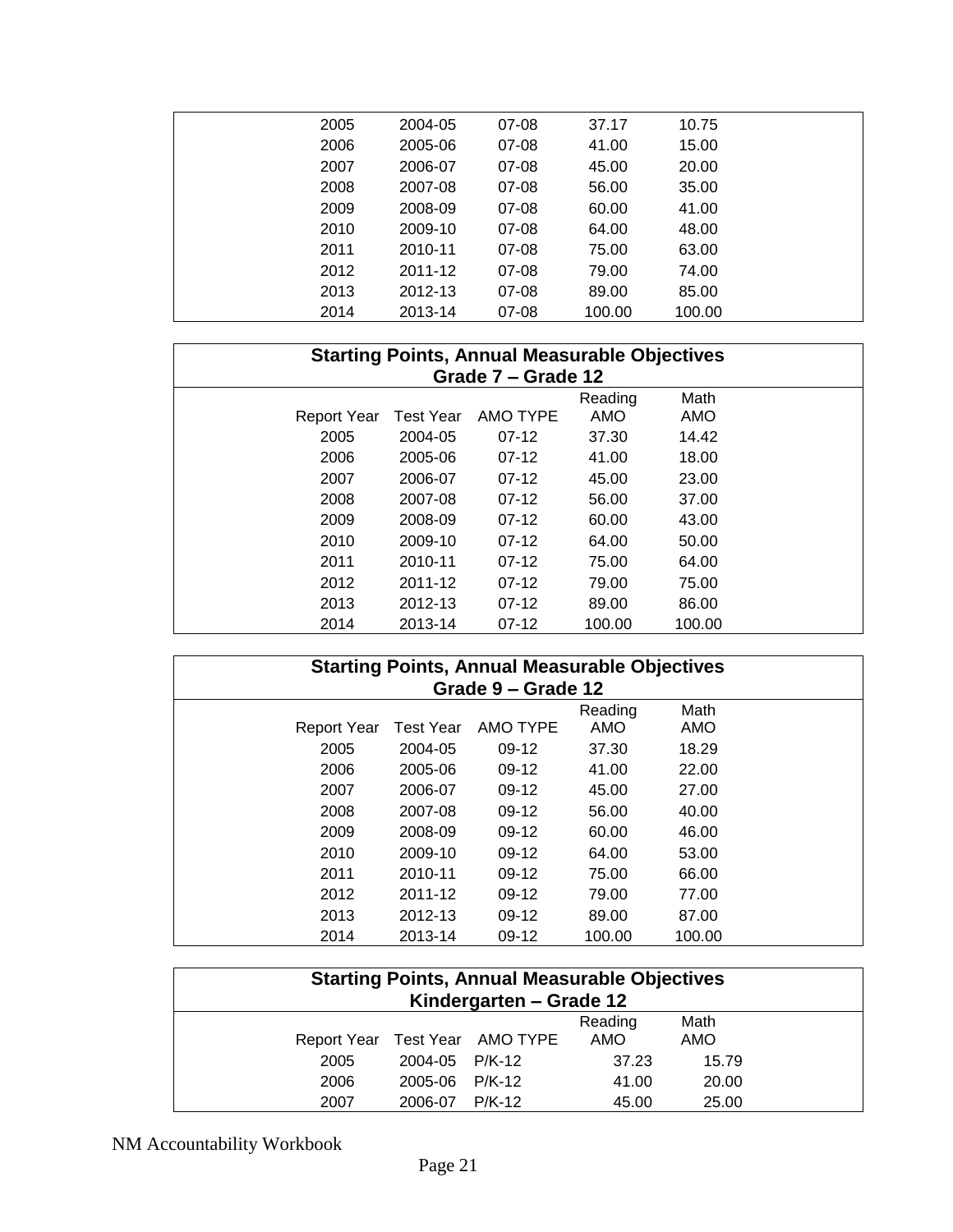| 2008 | 2007-08        | P/K-12 | 56.00  | 39.00  |  |
|------|----------------|--------|--------|--------|--|
| 2009 | 2008-09        | P/K-12 | 60.00  | 45.00  |  |
| 2010 | 2009-10        | P/K-12 | 64.00  | 52.00  |  |
| 2011 | 2010-11 P/K-12 |        | 75.00  | 66.00  |  |
| 2012 | 2011-12 P/K-12 |        | 79.00  | 76.00  |  |
| 2013 | 2012-13 P/K-12 |        | 89.00  | 86.00  |  |
| 2014 | 2013-14        | P/K-12 | 100.00 | 100.00 |  |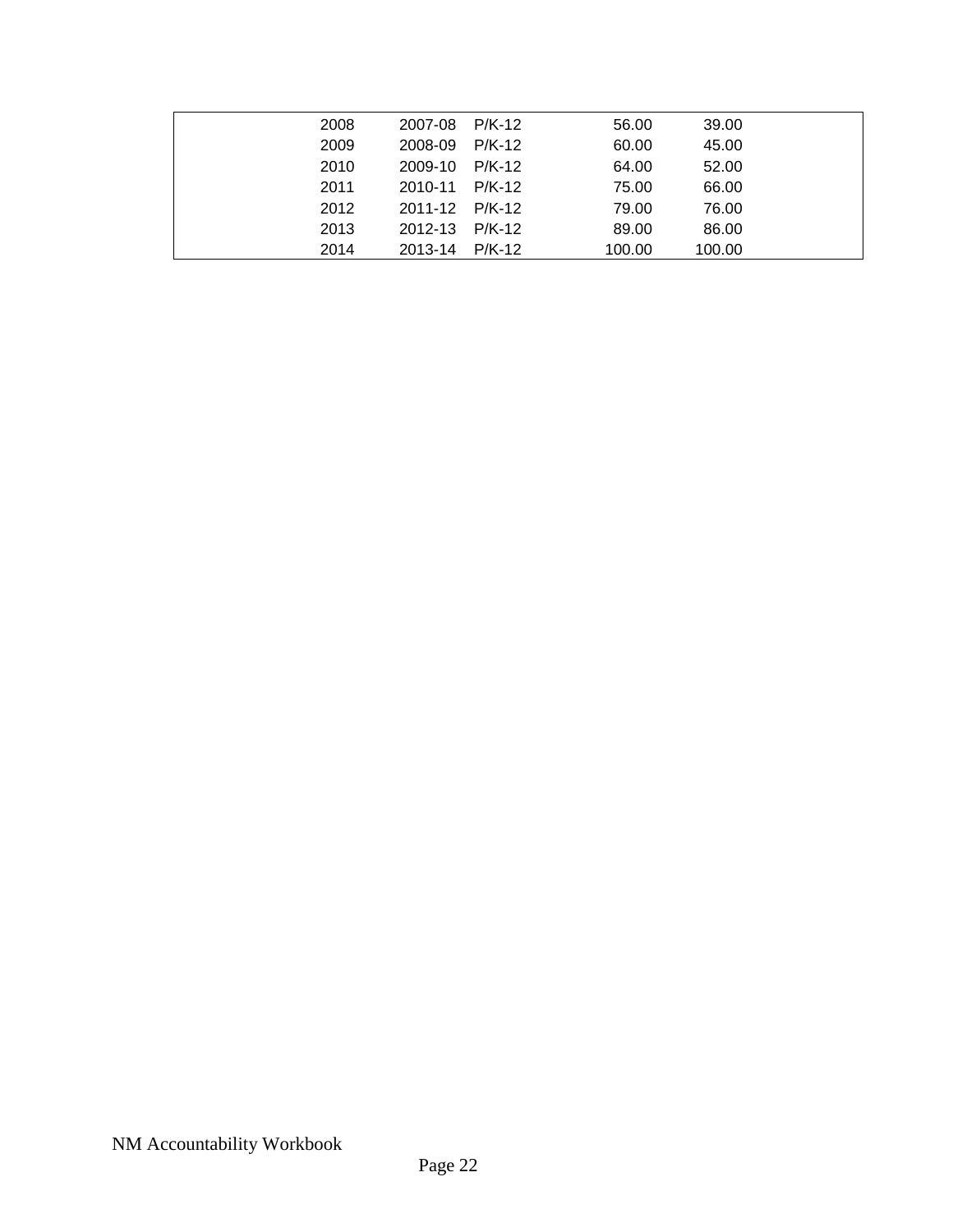| <b>CRITICAL ELEMENT</b>                                                                               | <b>EXAMPLES FOR</b><br><b>MEETING REQUIREMENTS</b>                                                                                                                                                                                                                                                              | <b>EXAMPLES OF</b><br><b>NOT MEETING</b><br><b>REQUIREMENTS</b>                                                                                                                  |
|-------------------------------------------------------------------------------------------------------|-----------------------------------------------------------------------------------------------------------------------------------------------------------------------------------------------------------------------------------------------------------------------------------------------------------------|----------------------------------------------------------------------------------------------------------------------------------------------------------------------------------|
| 3.2c What are the<br>State's<br>intermediate goals<br>for determining<br>adequate yearly<br>progress? | State has established intermediate<br>goals that increase in equal increments<br>over the period covered by the State<br>timeline.<br>• The first incremental increase<br>takes effect not later than the<br>2004-2005 academic year.<br>• Each following incremental<br>increase occurs within three<br>years. | The State uses another<br>method for calculating<br>intermediate goals.<br>The State does not<br>include intermediate<br>goals in its definition of<br>adequate yearly progress. |

The incremental goals are represented in years 2008, 2011, and 2014 and are relatively linear. For goals see Critical Element 3.2b.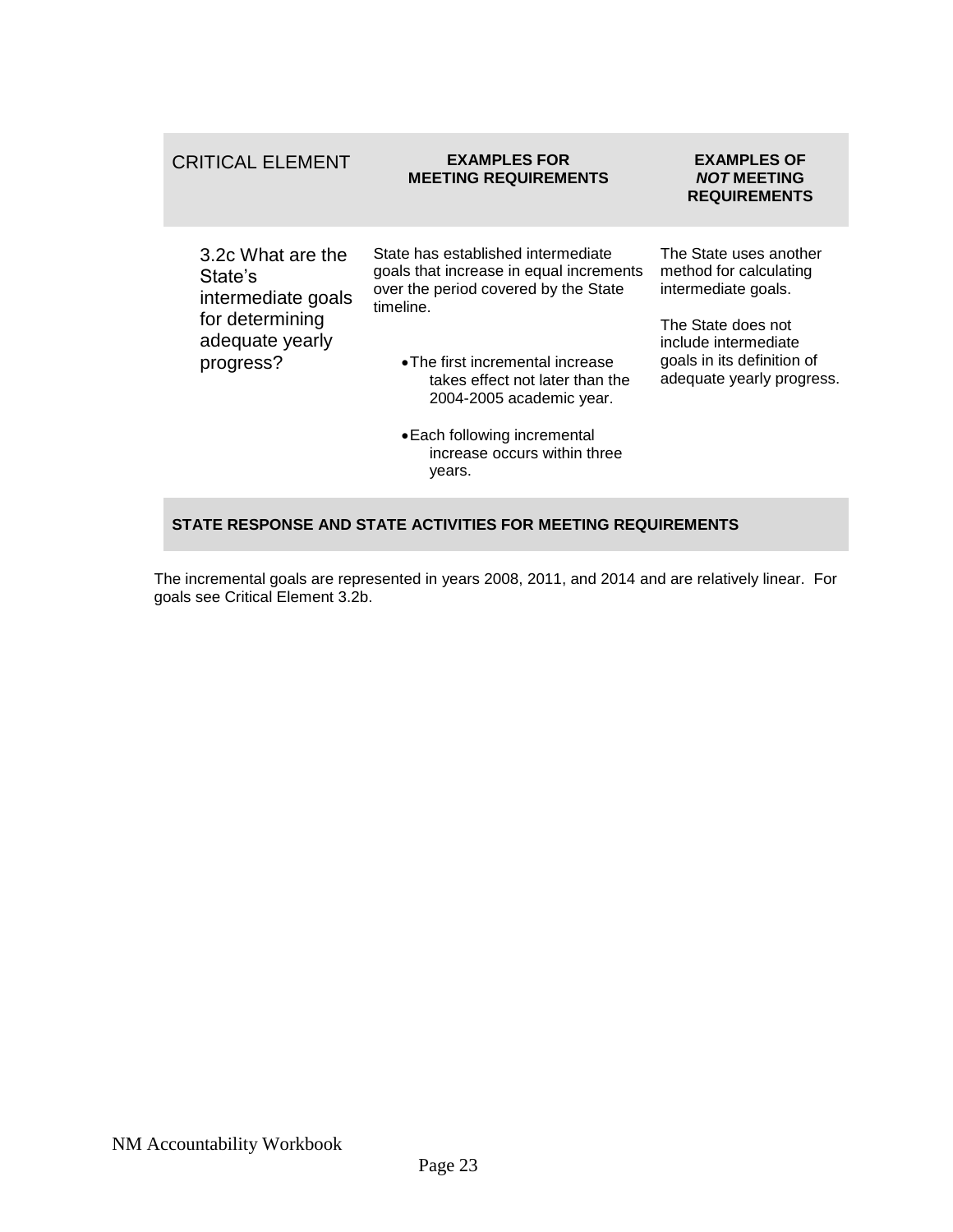| <b>CRITICAL ELEMENT</b>                                                                                                                                         | <b>EXAMPLES FOR</b><br><b>MEETING</b><br><b>REQUIREMENTS</b>                       | <b>EXAMPLES OF</b><br><b>NOT MEETING REQUIREMENTS</b>               |
|-----------------------------------------------------------------------------------------------------------------------------------------------------------------|------------------------------------------------------------------------------------|---------------------------------------------------------------------|
| 4.1 How does the State<br><b>Accountability System</b><br>make an annual<br>determination of whether<br>each public school and<br>LEA in the State made<br>AYP? | AYP decisions for each<br>public school and LEA are<br>made annually. <sup>4</sup> | AYP decisions for public schools<br>and LEAs are not made annually. |

New Mexico PED calculates AYP for each school and school district based on the results of the State's Standards Based Assessment in grades 3 through 8 and 11. AYP determinations are based on:

- 95 % of all students enrolled at the time of testing must be assessed
- All elementary and middle schools must demonstrate attendance rates of 92%
- All high schools must demonstrate progress toward the goal of 85% graduation
- All students must demonstrate progress toward the goal of 100% proficiency
- $\bullet$

The business rules detailing these determinations are found on the NMPED website: <http://www.ped.state.nm.us/ayp2009/index.html>

The NMPED notifies each school and district as to whether or not AYP was achieved by August 1, prior to the start of the school year.

In the 2004 – 2005 school year the NMPED implemented an individual student identification system and a data warehouse (Student Teacher Accountability and Reporting System – STARS). NMPED utilizes these systems to determine attendance, enrollment, participation, full academic year, and other relevant accountability criteria. STARS submissions ensure data quality through monthly audits of student, school, and district validity and reliability.

NM Accountability Workbook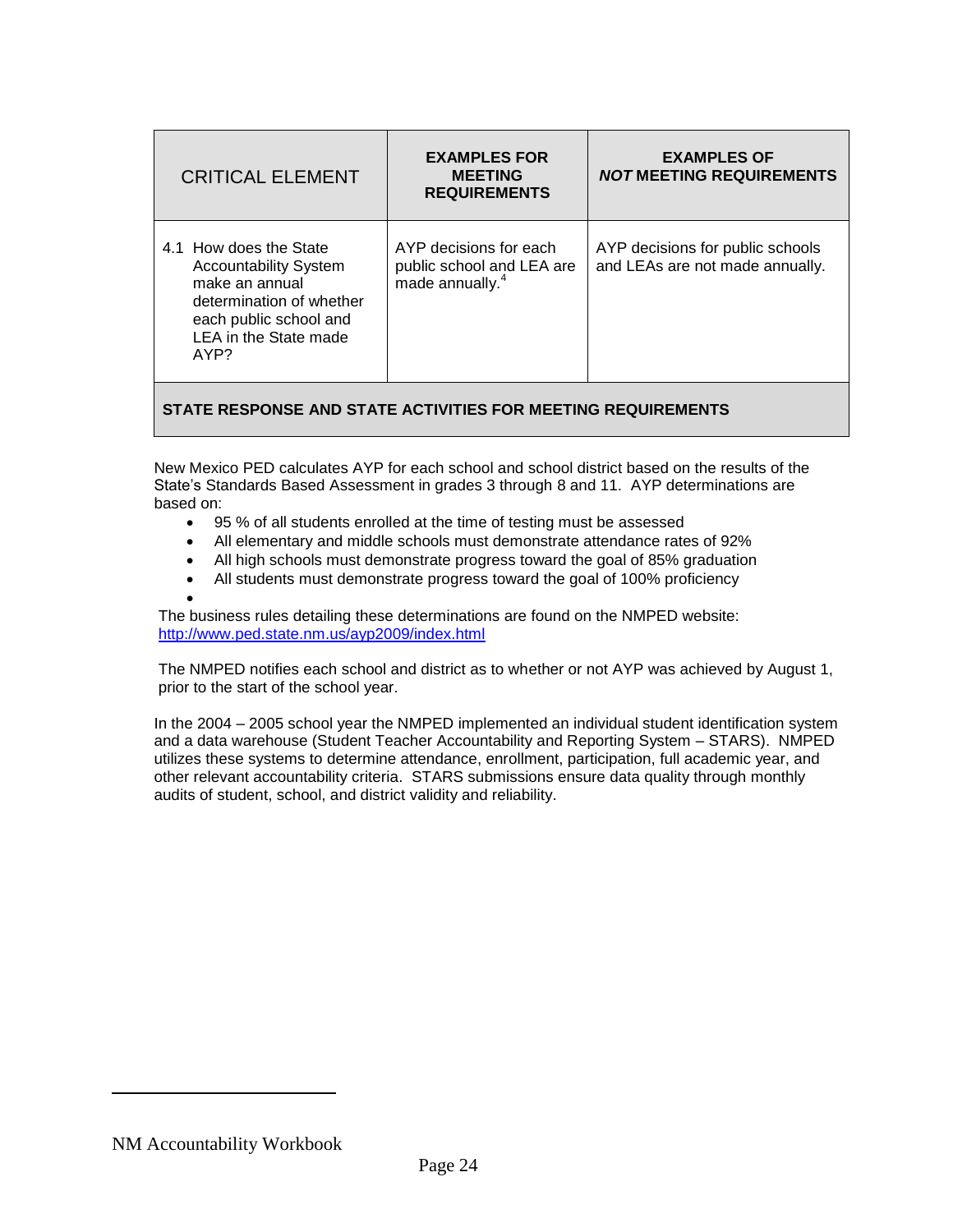#### **PRINCIPLE 5. All public schools and LEAs are held accountable for the achievement of individual subgroups.**

| <b>ELEMENT</b>                                                                                                        |                                                                                                                                                                                                                                                                                                     | <b>REQUIREMENTS</b>                                                       |
|-----------------------------------------------------------------------------------------------------------------------|-----------------------------------------------------------------------------------------------------------------------------------------------------------------------------------------------------------------------------------------------------------------------------------------------------|---------------------------------------------------------------------------|
| 5.1 How does the<br>definition of<br>adequate yearly<br>progress include<br>all the required<br>student<br>subgroups? | Identifies subgroups for defining<br>adequate yearly progress: economically<br>disadvantaged, major racial and ethnic<br>groups, students with disabilities, and<br>students with limited English proficiency.<br>Provides definition and data source of<br>subgroups for adequate yearly progress. | State does not<br>disaggregate data by each<br>required student subgroup. |

#### **STATE RESPONSE AND STATE ACTIVITIES FOR MEETING REQUIREMENTS**

The following subgroups are required to make AYP and are disaggregated for reporting purposes in New Mexico statute (§ 22-2C-5, NMSA 1978):

- I. Race/Ethnicity:
- Caucasian/White not of Hispanic origin
- Black, not of Hispanic origin
- **•** Hispanic
- Asian/Pacific Islander
- American Indian/Alaskan native
- II. Economically disadvantaged students
- III. Students with disabilities
- IV. ELL (LEP) students
- V. Gender. While state statute requires that all accountability reports include disaggregated information by gender, this information is not included in AYP determinations.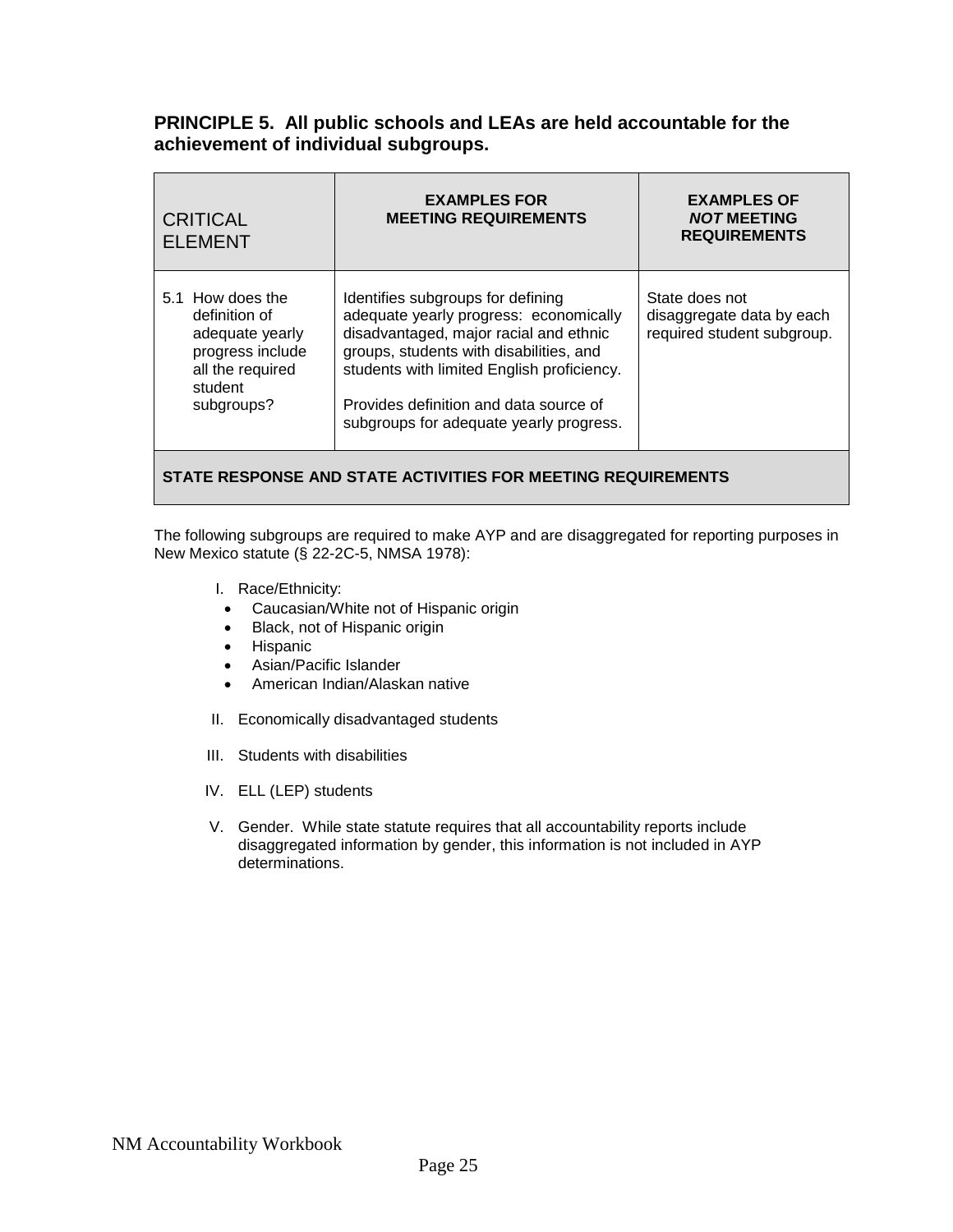| <b>CRITICAL ELEMENT</b>                                                                                                                                           | <b>EXAMPLES FOR</b><br><b>MEETING REQUIREMENTS</b>                                                                                                                                                                                | <b>EXAMPLES OF</b><br><b>NOT MEETING</b><br><b>REQUIREMENTS</b>                    |
|-------------------------------------------------------------------------------------------------------------------------------------------------------------------|-----------------------------------------------------------------------------------------------------------------------------------------------------------------------------------------------------------------------------------|------------------------------------------------------------------------------------|
| 5.2 How are public schools<br>and LEAs held<br>accountable for the<br>progress of student<br>subgroups in the<br>determination of<br>adequate yearly<br>progress? | Public schools and LEAs are held<br>accountable for student subgroup<br>achievement: economically<br>disadvantaged, major ethnic and<br>racial groups, students with<br>disabilities, and limited English<br>proficient students. | State does not include<br>student subgroups in its<br>State Accountability System. |

As discussed in Principle 3 the following subgroups are included for making AYP determinations:

- 1. Race/Ethnicity:
	- a. Caucasian/White not of Hispanic origin
	- b. Black, not of Hispanic origin
	- c. Hispanic
	- d. Asian/Pacific Islander
	- e. American Indian/Alaskan native
- 2. Economically disadvantaged students
- 3. Students with disabilities
- 4. ELL (LEP) students

Electronic data files sent from the testing company are disaggregated by subgroups and placed in the correct accountability categories with data points assigned. School data reports are sent to schools and districts for verification of demographic data. Schools may review their data, identify potential errors, and make corrections. Revised data reports are then used to calculate AYP for each subpopulation in each school and school district. The implementation of the Student-Teacher Accountability Reporting System and an individual student identification system allows teachers to verify student data to ensure that all schools and school districts are accountable for all students in each subgroup. This process also provides data which is used to audit schools and districts regarding accountability for all students in each subgroup.

Each year NMPED audits data for special populations by comparing two sources: 1) the data warehouse and 2) Standards Based Assessments. The data submission that is closest to the test window is used to verify sizes of subgroups. Any data discrepancies are investigated and resolved. Specifically, the NMPED verifies the following information:

- Special education status
- Type of assessment general or alternate
- Manner of participation in the general assessment accommodated or standard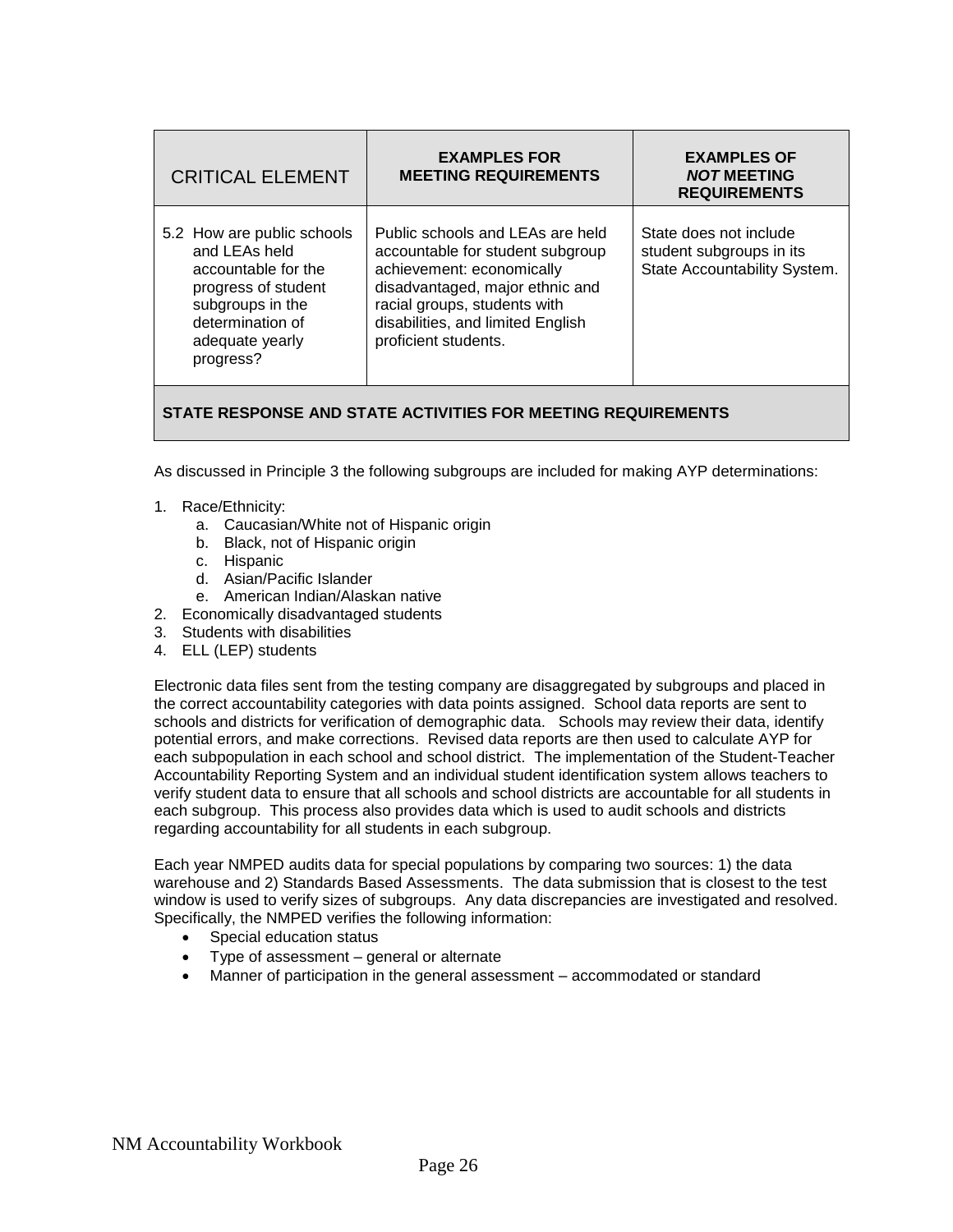| <b>CRITICAL</b><br><b>ELEMENT</b> | <b>EXAMPLES FOR</b><br><b>MEETING REQUIREMENTS</b>                              | <b>EXAMPLES OF</b><br><b>NOT MEETING</b><br><b>REQUIREMENTS</b> |
|-----------------------------------|---------------------------------------------------------------------------------|-----------------------------------------------------------------|
| 5.3 How are<br>students with      | All students with disabilities participate in<br>statewide assessments: general | The State Accountability<br>System or State policy              |
| disabilities                      | assessments with or without                                                     | excludes students with                                          |
| included in the                   | accommodations or an alternate                                                  | disabilities from participating in                              |
| State's<br>definition of          | assessment based on grade level<br>standards for the grade in which             | the statewide assessments.                                      |
| adequate yearly<br>progress?      | students are enrolled.                                                          | State cannot demonstrate that<br>alternate assessments          |
|                                   | State demonstrates that students with                                           | measure grade-level standards                                   |
|                                   | disabilities are fully included in the State<br>Accountability System.          | for the grade in which students<br>are enrolled.                |
|                                   |                                                                                 |                                                                 |

The NMPED has established statewide policies including students with disabilities in the State's assessment system:

Each local educational agency and other public agencies when applicable shall include children with disabilities in all statewide and district-wide assessment programs, with appropriate accommodations and modifications in administration if necessary. LEAs shall use the current criteria, standards, methods and instruments approved by the Department for accommodations and modifications as specified in a students's IEP and for alternate assessments for the small number of students for whom alternate assessments are appropriate. Each public agency shall collect and report performance results in compliance with the requirements of 34 CFR Sec. 300.139 and any additional requirements established by the Department.

Further, NMPED's technical assistance manual, *Participation of Students with Disabilities in the New Mexico Statewide Assessment Program,* excerpted below, provides guidance to IEP teams on how a student should participate in state-mandated testing and on selecting appropriate accommodations:

All students with disabilities will participate in the statewide assessment program in one of three ways:

- Standard administration of the general assessment in the exact same manner as their non-disabled peers (without accommodations).
- Administration of the general assessment with appropriate accommodations.
- Alternate Assessment

In order to comply with the requirements of Federal and State laws, the following procedures/guidelines apply:

- 1. Accommodations are allowed for students with disabilities on all New Mexico statemandated tests.
- 2. Each school district is responsible for determining the appropriate assessments and/or appropriate test accommodations from the checklist to be utilized for testing of Students with Disabilities.
- 3. The district must maintain documentation regarding:
	- a. Number of students provided with accommodations;
	- b. Number of students exited from requiring accommodations;
	- c. Kind(s) of accommodations provided.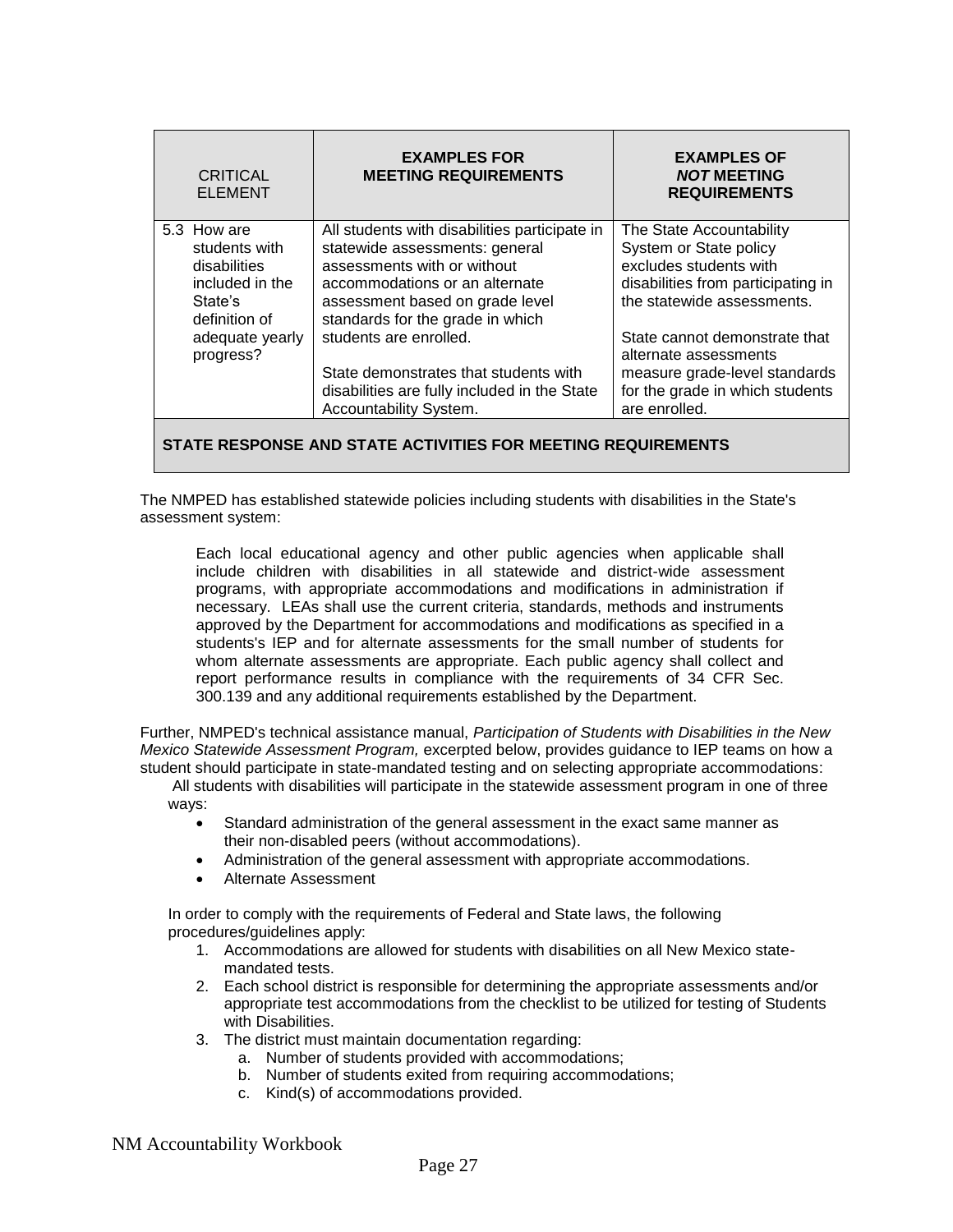- 4. The district must ensure that students do not receive accommodations without current justification supported by data**.**
- 5. Each school must appoint knowledgeable school personnel to ensure that its testing procedures comply with Federal and State requirements.
- 6. The accommodations provided should be familiar to the student from his/her classroom experience. The test situation should not be the first time the student has utilized the specific accommodation(s). Students should already have sufficient experience in the use and application of the accommodation being considered.
- 7. Out-of-level testing will not be acceptable in New Mexico public schools. That is, a student in one grade level will not be allowed to substitute a lower grade-level test for the test appropriate for his/her actual grade level.

Students with significant disabilities who are unable to participate in the general assessment, even with accommodations, may participate in the New Mexico Alternate Assessment provided they meet the participation criteria.

Students with disabilities are included in the New México's Definition of Adequate Yearly Progress through State Statute and by their participation in the state assessment program. Data generated from the Student-Teacher Accountability Reporting System and from assessment data files are used to ensure that students with disabilities are included in the New Mexico definition and application of AYP. For the purposes of AYP, New Mexico has developed Performance Level Descriptors for the Alternate Assessment which are linked to the coherent assessment plan. New Mexico will cap proficient scores resulting from all assessments based on alternate achievement standards at 1.0 percent for school districts and the state.

In 2007-08 New Mexico implemented the one-year flexibility in 2007-2008 described in Transition Option 1 of Education Secretary Margaret Spellings' letter of May 10, 2005. The option was discontinued in 2008-09.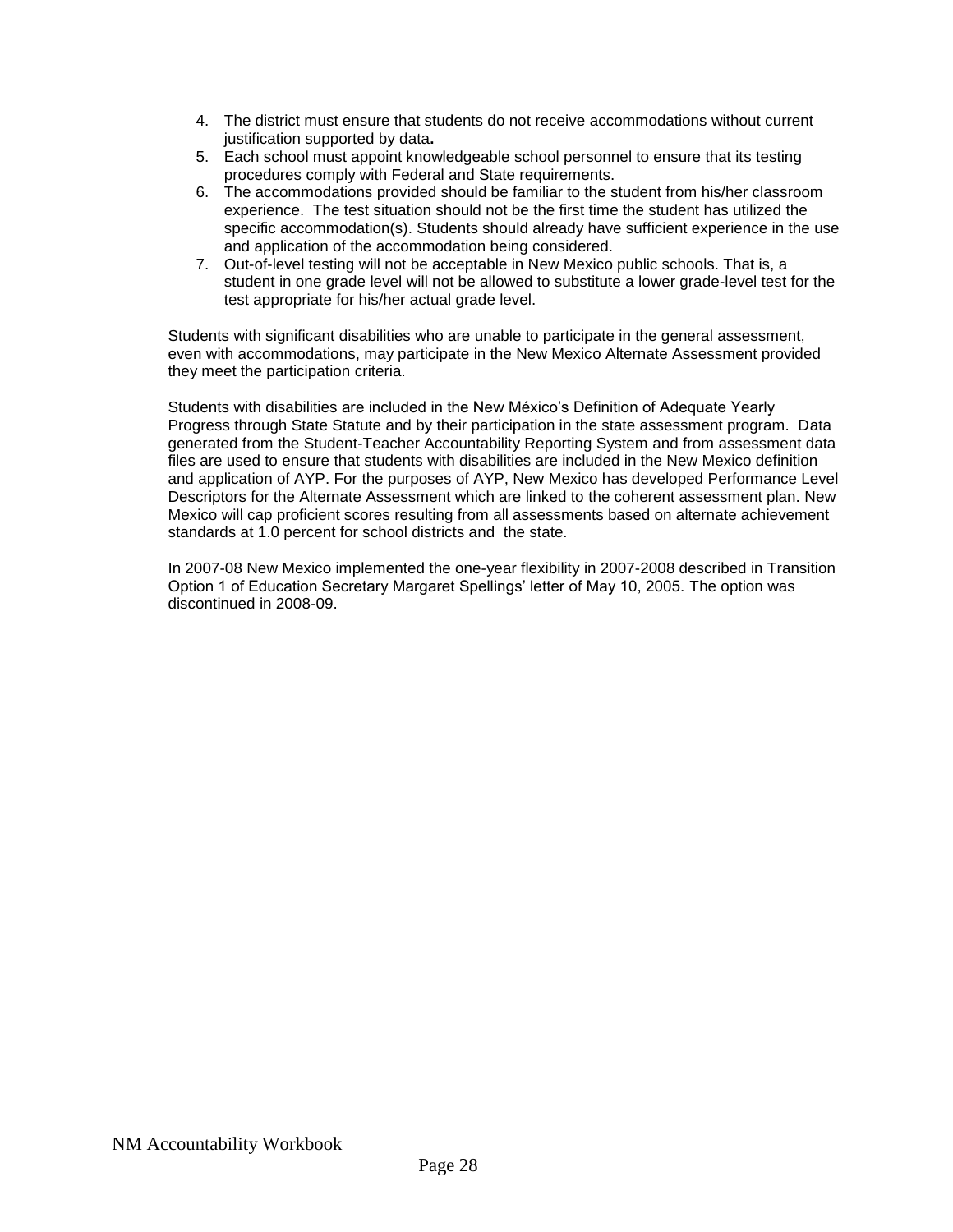| <b>CRITICAL ELEMENT</b>                                                                                                                 | <b>EXAMPLES FOR</b><br><b>MEETING REQUIREMENTS</b>                                                                                                                                                                                                                                                                  | <b>EXAMPLES OF</b><br><b>NOT MEETING</b><br><b>REQUIREMENTS</b>               |
|-----------------------------------------------------------------------------------------------------------------------------------------|---------------------------------------------------------------------------------------------------------------------------------------------------------------------------------------------------------------------------------------------------------------------------------------------------------------------|-------------------------------------------------------------------------------|
| 5.4 How are students<br>with limited English<br>proficiency<br>included in the<br>State's definition of<br>adequate yearly<br>progress? | All LEP student participate in statewide<br>assessments: general assessments with<br>or without accommodations or a native<br>language version of the general<br>assessment based on grade level<br>standards.<br>State demonstrates that LEP students<br>are fully included in the State<br>Accountability System. | LEP students are not fully<br>included in the State<br>Accountability System. |

Effective July 1, 1999, schools and school districts shall annually administer a standards-based criterion-referenced assessment to all students enrolled in a public school [NMSA 22-1-6.B].

Beginning in 2004-2005, a Spanish language test was used in calculating AYP. Policy in New Mexico stipulates that upon request and submission of appropriate documentation, an additional two years may be approved in which students may take the test in the Spanish language. Students from other language backgrounds take the English test with appropriate accommodations.

In order to comply with the requirements of Federal and State laws, the following procedures and quidelines apply:

- 1. The accommodations listed in the checklist are allowed for ELL students on all New Mexico state-mandated tests.
- 2. Each school district is responsible for determining the appropriate assessments and/or appropriate test accommodations from the checklist to be utilized for testing of English Language Learners.
- 3. The district must maintain documentation regarding:
	- Number of students provided with accommodations;
	- Number of students exited from requiring accommodations;
	- Kind(s) of accommodations provided; and
	- Student progress in English language proficiency and academic achievement.
- 4. Decisions about using accommodations must be based on:
	- Annual review of student's progress in English language proficiency and academic achievement;
	- Student's current English language proficiency level;
	- Student's expected date for exiting ELL accommodations;
	- Student's experience and time in the United States school system(s);
	- Student's familiarity with using accommodations under consideration;
	- Student's age; and
	- Student's grade level
- 5. The district must ensure that students do not receive accommodations without current justification supported by data**.**
- 6. Each school must appoint knowledgeable school personnel to ensure that its testing procedures comply with Federal and State requirements. Schools must utilize a Student Assistance Team (SAT) for the purpose of reviewing student progress and determining

NM Accountability Workbook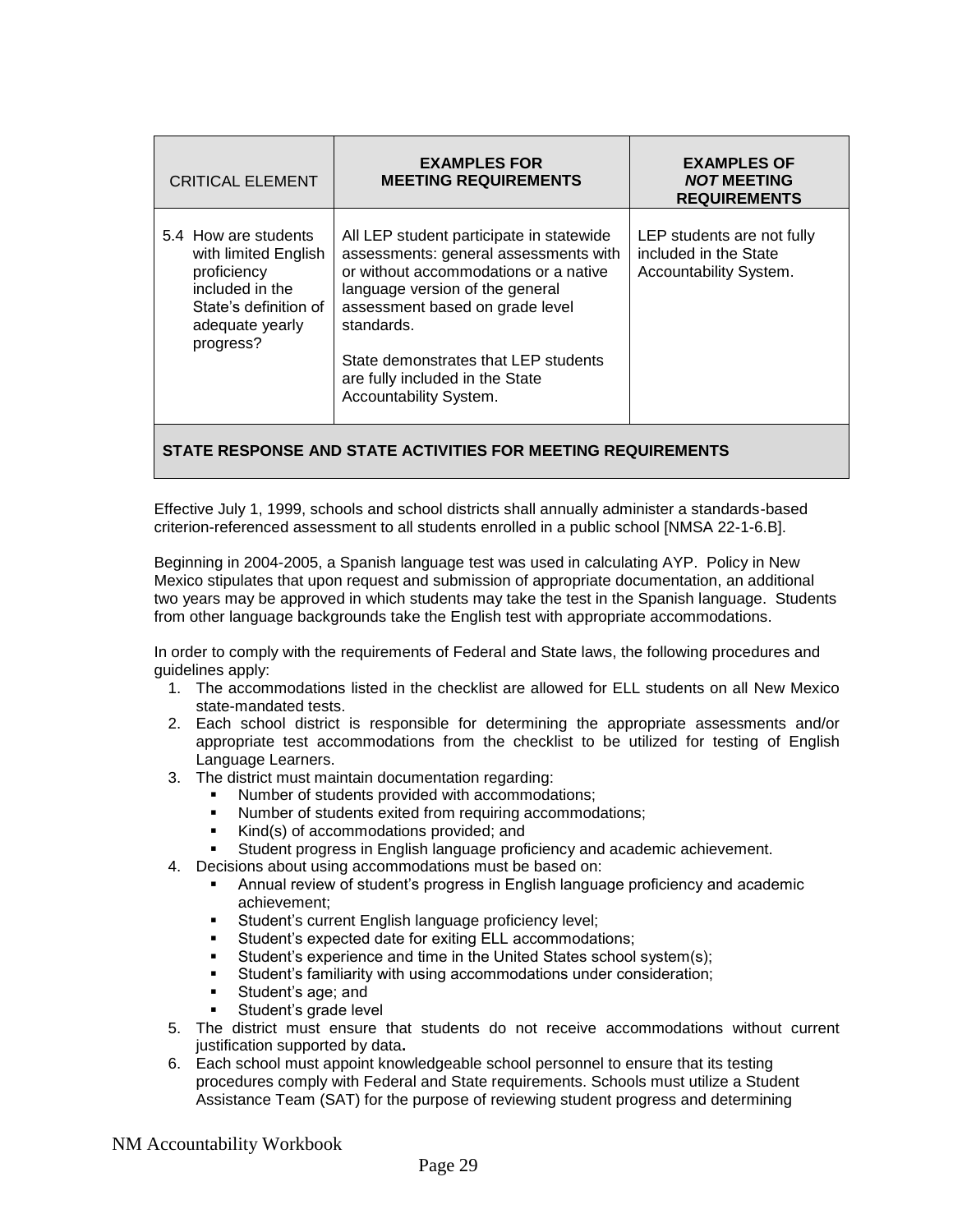needed interventions and/or accommodations. Personnel designated to determine appropriate accommodations may include:

- Student's Bilingual or ESL-endorsed teacher;
- Bilingual Education Program coordinator;
- Student's other classroom teacher(s);
- Test administrators/coordinators;
- Principal/counselor:
- Parent (when appropriate);
- Student (when appropriate).
- 7. The accommodations provided should be familiar to the student from his/her classroom experience. The test situation should not be the first time the student has utilized the specific accommodation(s). Students should already have sufficient experience in the use and application of the accommodation being considered.
- 8. Oral translation of the reading subtest passages into a student's home or native language is not allowed. Only the test directions or questions may be translated into student's home language if feasible. For other content areas, test directions, questions/items and response choice options may be translated into student's home language if feasible.
- 9. Out-of-level testing will not be acceptable in New Mexico public schools. That is, a student in one grade level will not be allowed to substitute a lower grade-level test for the test appropriate for his/her actual grade level.

ELL students included in the State's assessments are included in the New Mexico's definition of Adequate Yearly Progress through State Statute and by their participation in the state assessment program. Data generated from the Student-Teacher Accountability Reporting System and from Assessment Data Files are used to ensure that ELL students are included in the New Mexico definition and application of AYP.

The New Mexico Public Education Department will allow ELL students who are not taking the SBA in Spanish, and only during their first year of enrollment in U.S. schools, to be assessed in English with the English language proficiency assessment instead of the reading/language arts assessment.

The ELL students assessed by English language proficiency assessment can be counted toward meeting the 95 percent assessment participation requirement for AYP determinations for reading/language arts even if they did not take the reading/language arts assessment. Additionally, the first year that a student is identified as an ELL student will be counted as the first of the three years in which a student may take the reading/language arts assessment in his/her native language. Districts will be responsible for compiling and reporting data for tracking those students.

New Mexico will take advantage of flexibility provided under ESEA that all former ELL students to be counted as ELL for AYP purposes for two additional years after exiting ELL programming and services.

New Mexico adopted the definition for English language learner (previously called Limited English Proficient – ELL/LEP) students from the ESEA Act Title IX-Part A:

**English Language Learner** when used with respect to an individual, means an individual—

#### (A) who is age 3 through 21;

- (B) who is enrolled or preparing to enroll in an elementary school or secondary school;
	- (i) who was not born in the United States or whose native language is a language other than English:
	- (ii) (I) who is a Native American or Alaska Native, or a native resident of the outlying areas; and
	- (II) who comes from an environment where a language other than English has had a significant impact on the individual's level of English language proficiency; or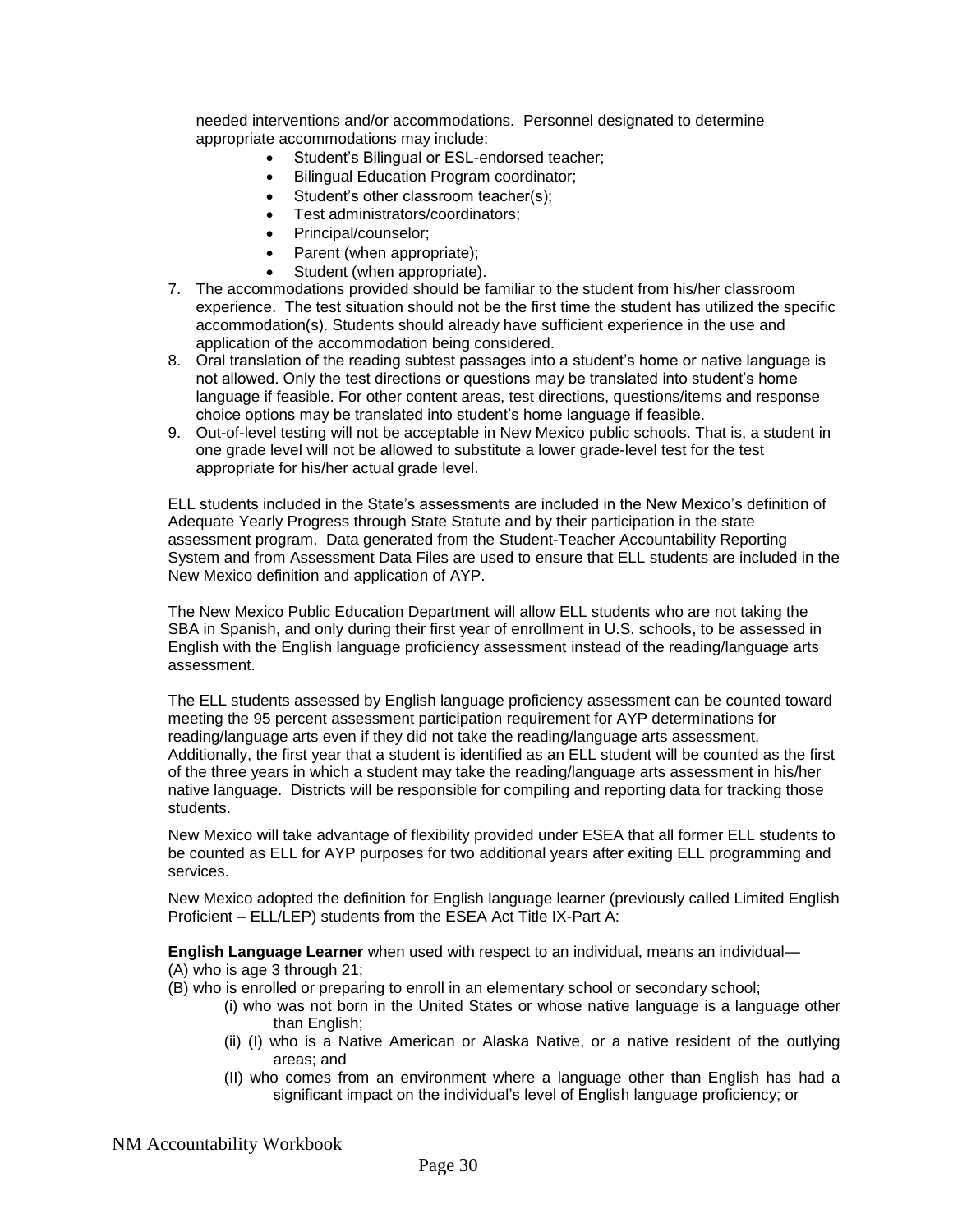- (iii) who is migratory, whose native language is a language other than English, and who comes from an environment where a language other than English is dominant; and
- (D) whose difficulties in speaking, reading, writing, or understanding the English language may be sufficient to deny the individual—
	- (i) the ability to meet the State's proficient level of achievement on State assessments described in section 1111(b)(3);
	- (ii) the ability to successfully achieve in classrooms where the language of instruction is English; or
	- (iii) the opportunity to participate fully in society.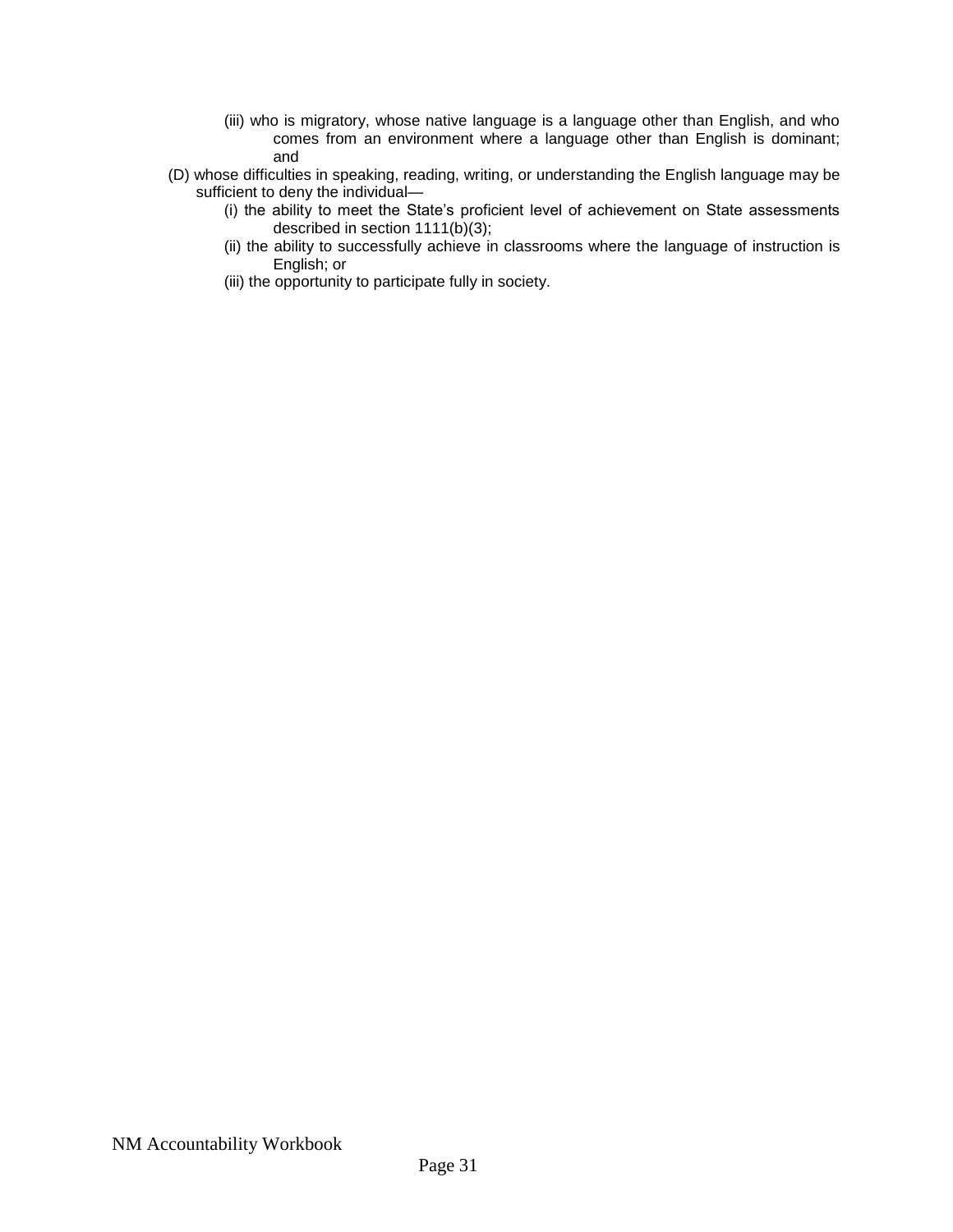| <b>CRITICAL ELEMENT</b>                                                                                                                                               | <b>EXAMPLES FOR</b><br><b>MEETING REQUIREMENTS</b>                                                                                                                                                                                                                                 | <b>EXAMPLES OF</b><br><b>NOT MEETING</b><br><b>REQUIREMENTS</b>                                                                                                                                                                                                  |  |
|-----------------------------------------------------------------------------------------------------------------------------------------------------------------------|------------------------------------------------------------------------------------------------------------------------------------------------------------------------------------------------------------------------------------------------------------------------------------|------------------------------------------------------------------------------------------------------------------------------------------------------------------------------------------------------------------------------------------------------------------|--|
| 5.5 What is the State's<br>definition of the<br>minimum number of<br>students in a<br>subgroup required for<br>reporting purposes?<br>For accountability<br>purposes? | State defines the number of<br>students required in a subgroup<br>for reporting and accountability<br>purposes, and applies this<br>definition consistently across the<br>State. <sup>5</sup><br>Definition of subgroup will result<br>in data that are statistically<br>reliable. | State does not define the<br>required number of students in a<br>subgroup for reporting and<br>accountability purposes.<br>Definition is not applied<br>consistently across the State.<br>Definition does not result in data<br>that are statistically reliable. |  |
| STATE RESPONSE AND STATE ACTIVITIES FOR MEETING REQUIREMENTS                                                                                                          |                                                                                                                                                                                                                                                                                    |                                                                                                                                                                                                                                                                  |  |

For schools and districts New Mexico will use a minimum count of 25 students in a subgroup for determining AYP, 10 for reporting purposes, and 40 for determining participation rates. Accountability ratings for small schools (with fewer than 25 students in the All Students group) and small districts (with fewer than 40 students in the All Students group) shall be allowed an alternate proficiency calculation that accumulates students. Student proficiencies will be accumulated with the previous one or two years, until a minimum group size is met, in order to provide a larger population of students for rating schools and

school districts.

NM Accountability Workbook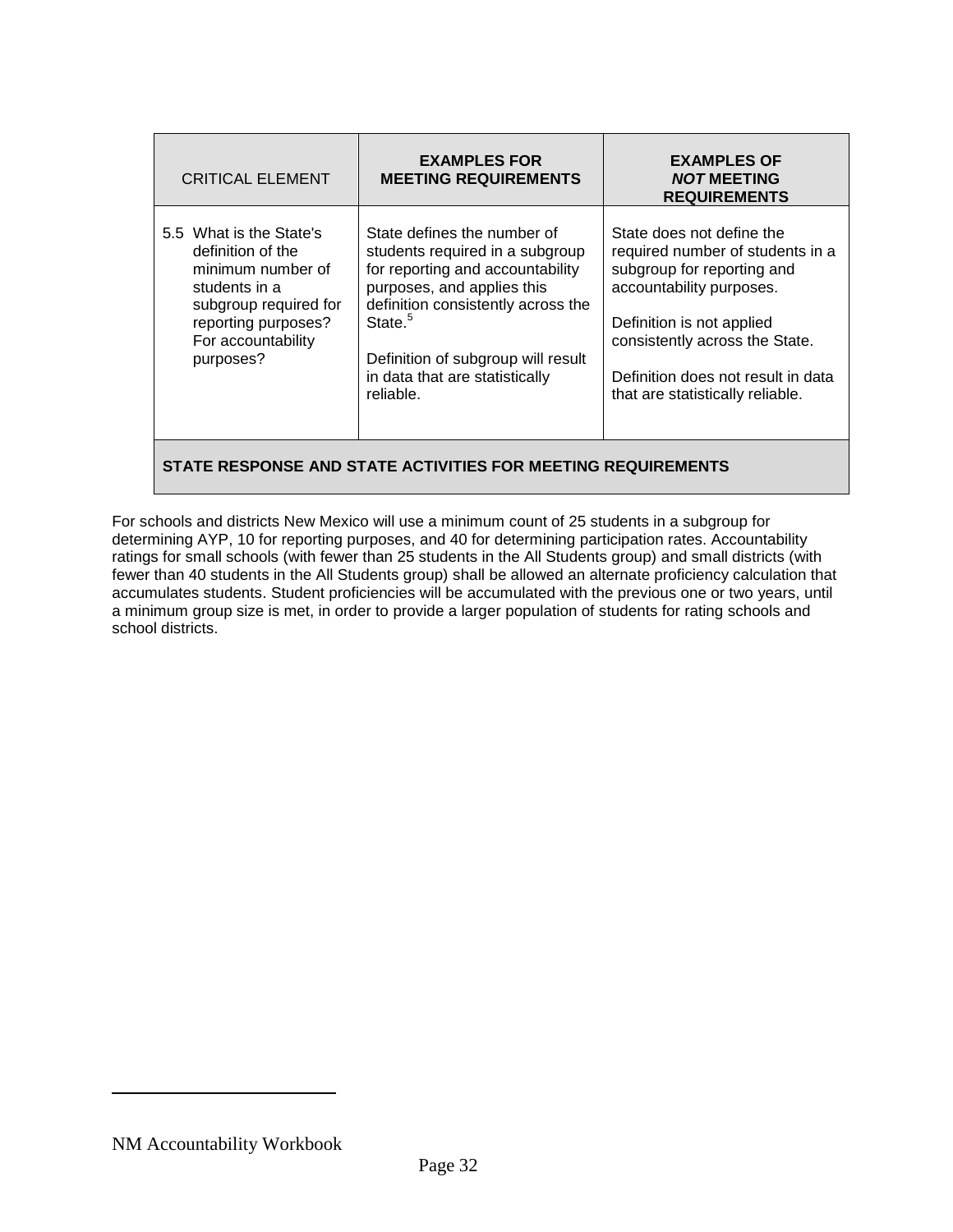| <b>CRITICAL ELEMENT</b>                                                                                                                             | <b>EXAMPLES FOR</b><br><b>MEETING</b><br><b>REQUIREMENTS</b>                       | <b>EXAMPLES OF</b><br><b>NOT MEETING REQUIREMENTS</b>      |
|-----------------------------------------------------------------------------------------------------------------------------------------------------|------------------------------------------------------------------------------------|------------------------------------------------------------|
| 5.6 How does the State<br><b>Accountability System</b><br>protect the privacy of<br>students when reporting<br>results and when<br>determining AYP? | Definition does not reveal<br>personally identifiable<br>information. <sup>6</sup> | Definition reveals personally<br>identifiable information. |
| STATE RESPONSE AND STATE ACTIVITIES FOR MEETING REQUIREMENTS                                                                                        |                                                                                    |                                                            |

New Mexico policy requires a minimum group size of 10 students for reporting results in the calculation of AYP to protect the privacy of students. The policy of New Mexico will be consistent with the Family Educational Rights and Privacy Act (FERPA) to prevent public disclosure of individual student scores.

NM Accountability Workbook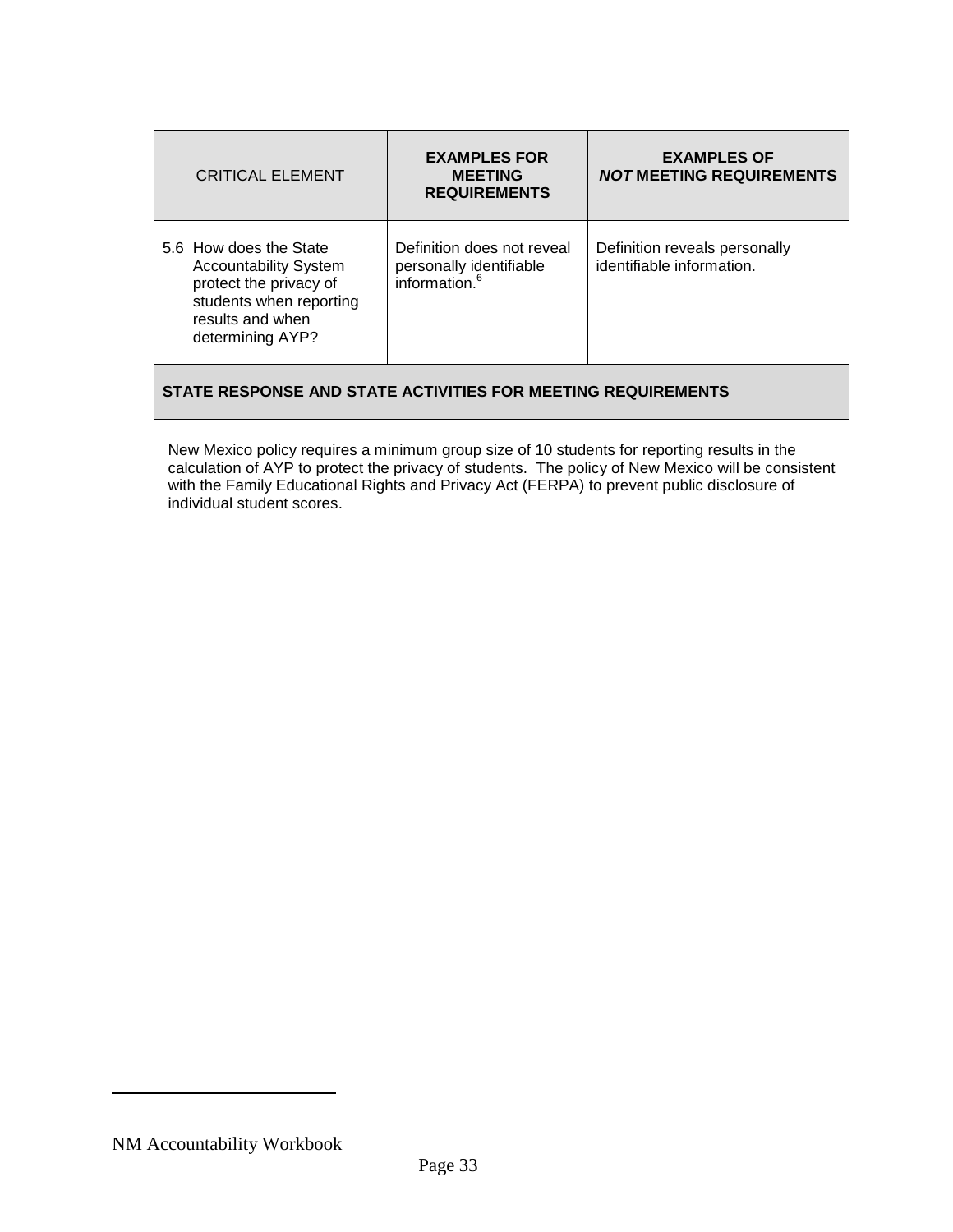## **PRINCIPLE 6. State definition of AYP is based primarily on the State's academic assessments.**

| <b>CRITICAL ELEMENT</b>                                                                                            | <b>EXAMPLES FOR</b><br><b>MEETING REQUIREMENTS</b>                                                                                                                             | <b>EXAMPLES OF</b><br><b>NOT MEETING</b><br><b>REQUIREMENTS</b>                                                                                 |
|--------------------------------------------------------------------------------------------------------------------|--------------------------------------------------------------------------------------------------------------------------------------------------------------------------------|-------------------------------------------------------------------------------------------------------------------------------------------------|
| 6.1 How is the State's<br>definition of adequate<br>yearly progress based<br>primarily on academic<br>assessments? | Formula for AYP shows that<br>decisions are based primarily on<br>assessments. <sup>7</sup><br>Plan clearly identifies which<br>assessments are included in<br>accountability. | Formula for AYP shows that<br>decisions are based<br>primarily on non-academic<br>indicators or indicators other<br>than the State assessments. |
|                                                                                                                    |                                                                                                                                                                                |                                                                                                                                                 |

**STATE RESPONSE AND STATE ACTIVITIES FOR MEETING REQUIREMENTS**

New Mexico's determination of AYP is based primarily on academic assessments, comprised of the New Mexico Standards Based Assessments (SBA), which is administered to the general student population and the New Mexico Alternate Performance Assessment (NMAPA), which is the State's alternate assessment based on alternate achievement standards for students with significant cognitive disabilities. These assessments measure student achievement in reading and mathematics in the grade levels and grade spans, as indicated in the table below.

| Assessment                  | <b>Student Population</b>                                   | Grade Levels                      | AYP Academic Content |
|-----------------------------|-------------------------------------------------------------|-----------------------------------|----------------------|
|                             |                                                             |                                   | Areas                |
| <b>New Mexico Standards</b> | General Assessment                                          | 3, 4, 5, 6, 7, 8, 11              | Reading, Mathematics |
| <b>Based Assessment</b>     |                                                             |                                   |                      |
| New Mexico Alternate        | Alternate Assessment Based on 3-4, 5-6, 7-8, 9-10, Reading; |                                   |                      |
| Performance Assessment      | Alternate Achievement                                       | 11-12                             |                      |
|                             | Standards (1%)                                              | 3-4, 5-6, 7-8, 9-12   Mathematics |                      |
|                             |                                                             |                                   |                      |

AYP is calculated based on student performance on the Standards Based Assessments as described in sections 1.3, 3.1, 3.2 , 3.2a and 3.2b of this document.

NM Accountability Workbook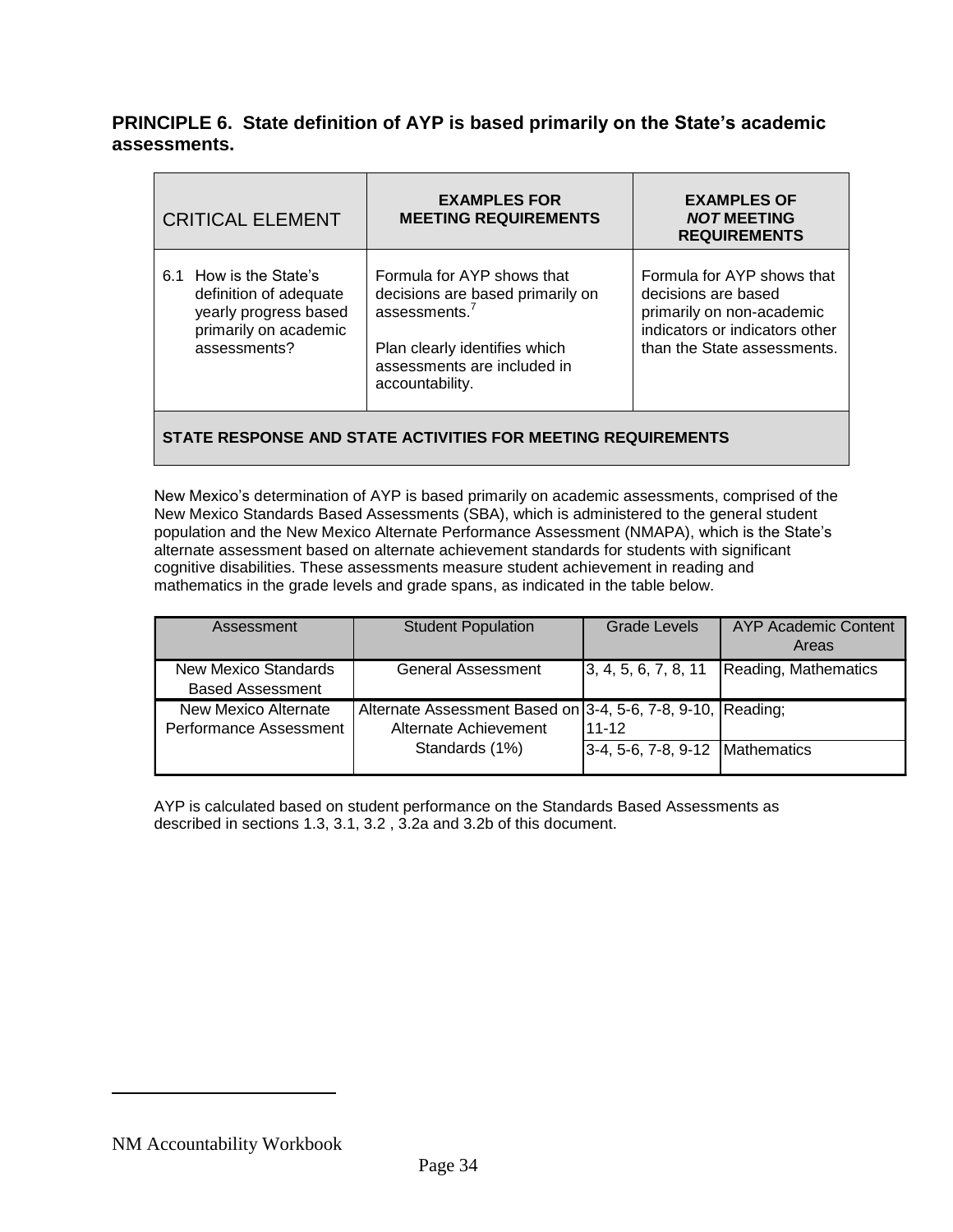## **PRINCIPLE 7. State definition of AYP includes graduation rates for public High schools and an additional indicator selected by the State for public Middle and public Elementary schools (such as attendance rates).**

| <b>CRITICAL</b><br><b>ELEMENT</b>                                                     | <b>EXAMPLES FOR</b><br><b>MEETING REQUIREMENTS</b>                                                                                                                                                                                                                                                                                                                                                                                                                                                                                                                                                                                                                                    | <b>EXAMPLES OF</b><br><b>NOT MEETING</b><br><b>REQUIREMENTS</b>                            |
|---------------------------------------------------------------------------------------|---------------------------------------------------------------------------------------------------------------------------------------------------------------------------------------------------------------------------------------------------------------------------------------------------------------------------------------------------------------------------------------------------------------------------------------------------------------------------------------------------------------------------------------------------------------------------------------------------------------------------------------------------------------------------------------|--------------------------------------------------------------------------------------------|
| 7.1 What is the State<br>definition for the<br>public high school<br>graduation rate? | State definition of graduation rate:<br>Calculates the percentage of<br>students, measured from the<br>beginning of the cohort year,<br>who graduate from public high<br>school with a regular diploma<br>(not including a GED or any<br>other diploma not fully aligned<br>with the state's academic<br>standards) in the standard<br>number of years; or,<br>Uses another more accurate<br>definition that has been<br>approved by the Secretary;<br>and<br>Must avoid counting a dropout<br>as a transfer.<br>Graduation rate is included (in the<br>aggregate) for AYP, and<br>disaggregated (as necessary) for use<br>when applying the exception clause<br>$[1]^8$ to make AYP. | State definition of public high<br>school graduation rate does<br>not meet these criteria. |

#### **STATE RESPONSE AND STATE ACTIVITIES FOR MEETING REQUIREMENTS**

New Mexico's transition to a 4-year cohort calculation began with AYP reporting in 2009. The graduation rate was comprised of the number of first time  $9<sup>th</sup>$  graders in 2004-2005 that successfully met graduation requirements by August 1, 2008. New Mexico uses the 4-year cohort graduation rate for determining adequate yearly progress. Beginning in school year 2009, New Mexico also calculates a 5-year cohort graduation rate (§22-13-1.1, NMSA 1978) that is reported in School District Report Cards and State Report Cards along with the 4-year cohort rate. The 5-year cohort is comprised of students from the 4-year cohort who have been allowed one additional year to graduate. The calculation utilizes a *Shared Accountability* method, which is fully described on the NMPED website at: <http://www.ped.state.nm.us/Graduation/index.html>

The cohort includes the following:

- $\bullet$  students enrolled as first-time  $9<sup>th</sup>$  graders in the first year of the cohort
- students entering the cohort as  $10^{th}$ ,  $11^{th}$  or  $12^{th}$  graders in subsequent years 2, 3, and 4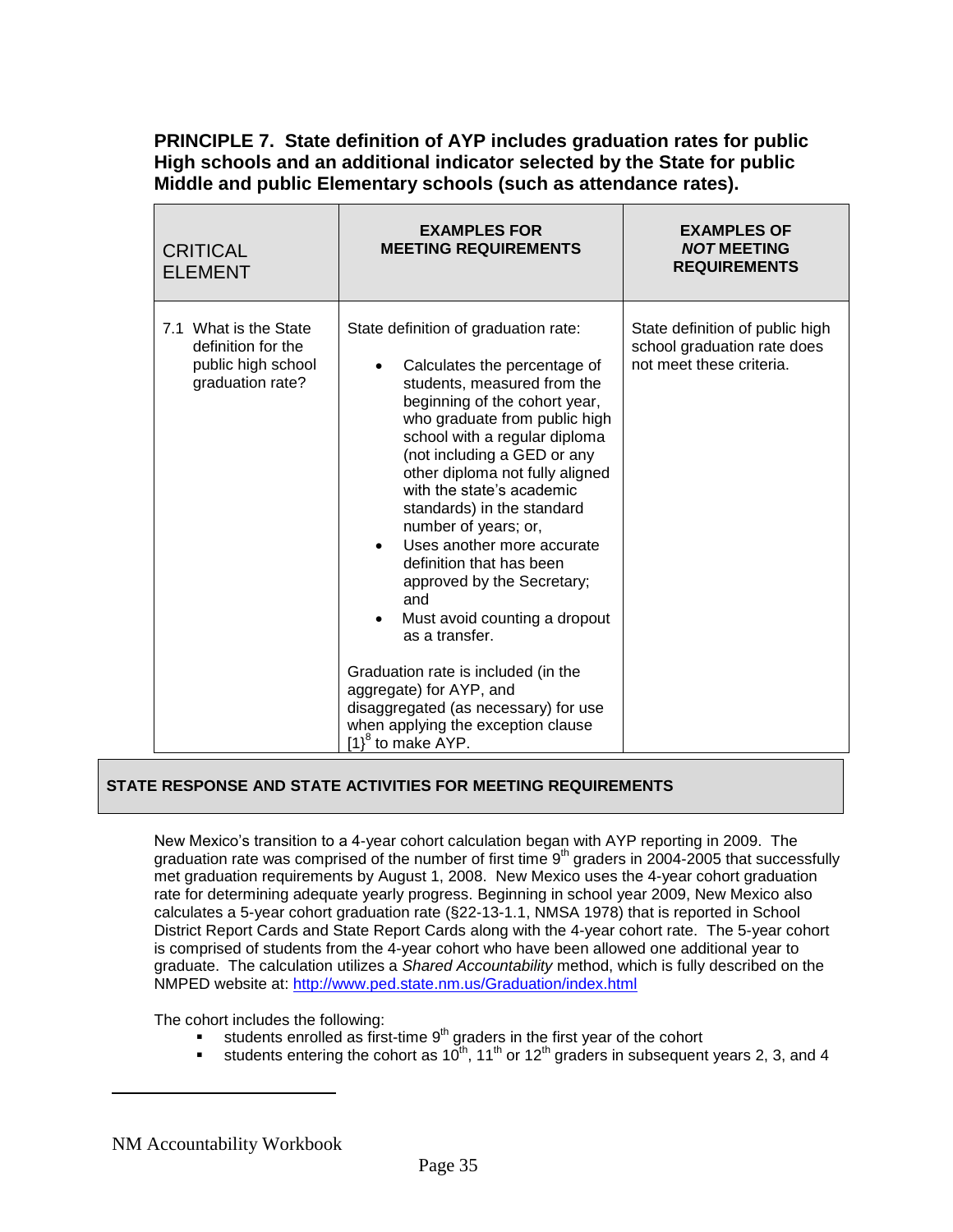students who were granted greater than 4 years to graduate by their IEP

The cohort does not include:

`

- students who transfer out to a non-PED educational setting (i.e. private, Bureau of Indian Education, out-of-state, home, or out-of-country school), or to a residential treatment center or juvenile detention without public education
- students who are deceased
- students who emigrate from the U.S. and its territories
- **foreign exchange students**

Students who drop out of school or enter a GED program or receive a GED diploma are not subtracted from the cohort and are included in the rate as a non graduate. A student with disabilities will be counted as graduating on time if the student's individualized educational plan (IEP) calls for extra years of high school beyond the age of eighteen and the student graduates with a standard diploma. Students who fail to meet their anticipated graduation year (i.e. 4-year, 5-year, or 6-year) are counted as a non-graduate in that year's rate, and are excluded from future graduation rates.

Section 22-1-8.4 NMSA 1978 of the New Mexico Public School Code defines eligibility for graduation as the successful completion of twenty-three units and passing of all portions of the New Mexico High School Competency Examination by the time students exits the 12<sup>th</sup> grade. Students who do not complete twenty-three units and pass all portions of the New Mexico High School Competency Exam are considered non-graduates in the yearly graduation rate.

Each high school will meet the Other Academic Indicator for AYP if they meet the Annual Measurable Objective for graduation. For small schools with fewer than 30 students in the cohort, an alternate method will be allowed to accumulate students over either a 2-year or 3-year retrospective span until 30 or more students are available in the cohort.

The annual measurable objectives for graduation are below. There is no confidence interval applied. Rates are rounded using

| AMO Targets for Graduation |      |                            |      |      |      |      |      |      |      |      |      |      |      |
|----------------------------|------|----------------------------|------|------|------|------|------|------|------|------|------|------|------|
|                            |      | <b>Graduating Class of</b> |      |      |      |      |      |      |      |      |      |      |      |
|                            | 2008 | 2009                       | 2010 | 2011 | 2012 | 2013 | 2014 | 2015 | 2016 | 2017 | 2018 | 2019 | 2020 |
| Graduated                  | 52%  | 63%                        | 65%  | 67%  | 69%  | 71%  | 73%  | 75%  | 77%  | 79%  | 81%  | 83%  | 85%  |
| Reporting Yr               | 2009 | 2010                       | 2011 | 2012 | 2013 | 2014 | 2015 | 2016 | 2017 | 2018 | 2019 | 2020 | 2021 |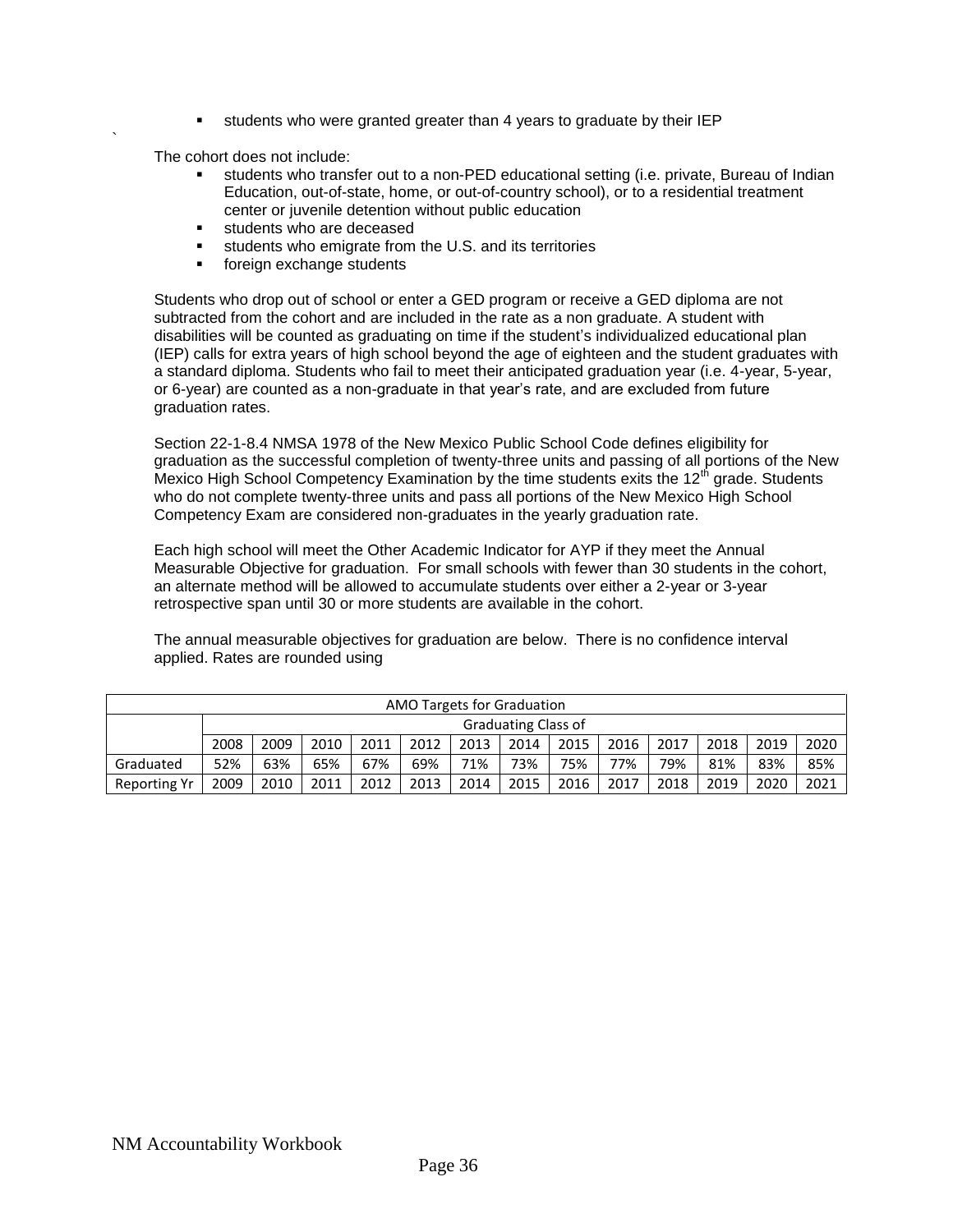| <b>CRITICAL</b><br><b>ELEMENT</b>                                                                                                                                                                 | <b>EXAMPLES FOR</b><br><b>MEETING REQUIREMENTS</b>                                                                                                                                                                                                                                                                                                                                                                         | <b>EXAMPLES OF</b><br><b>NOT MEETING</b><br><b>REQUIREMENTS</b>                                    |  |  |  |
|---------------------------------------------------------------------------------------------------------------------------------------------------------------------------------------------------|----------------------------------------------------------------------------------------------------------------------------------------------------------------------------------------------------------------------------------------------------------------------------------------------------------------------------------------------------------------------------------------------------------------------------|----------------------------------------------------------------------------------------------------|--|--|--|
| 7.2 What is the<br>State's additional<br>academic<br>indicator for<br>public elementary<br>schools for the<br>definition of<br>AYP? For public<br>middle schools<br>for the definition<br>of AYP? | State defines the additional academic<br>indicators, e.g., additional State or<br>locally administered assessments not<br>included in the State assessment<br>system, grade-to-grade retention rates<br>or attendance rates. <sup>9</sup><br>An additional academic indicator is<br>included (in the aggregate) for AYP,<br>and disaggregated (as necessary) for<br>use when applying the exception<br>clause to make AYP. | State has not defined an<br>additional academic indicator<br>for elementary and middle<br>schools. |  |  |  |
| STATE RESPONSE AND STATE ACTIVITIES FOR MEETING REQUIREMENTS                                                                                                                                      |                                                                                                                                                                                                                                                                                                                                                                                                                            |                                                                                                    |  |  |  |

The NMPED uses the additional academic indicator of attendance rates for elementary and middle schools. Schools must achieve a 92% attendance rate in grades K through 8 in order to achieve AYP. Attendance rates are disaggregated by subgroup for the safe harbor provision, but are reported only as aggregate wholes for AYP.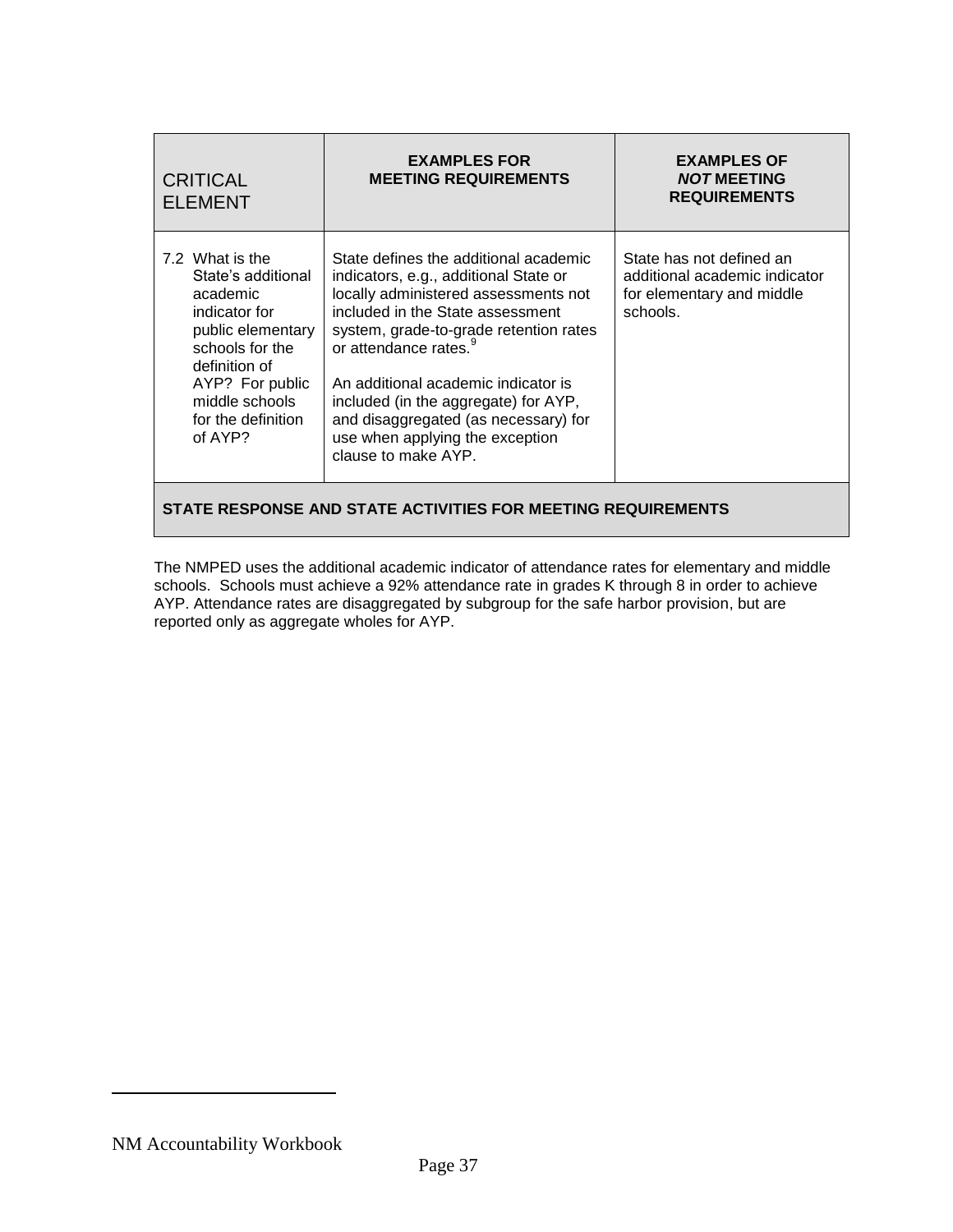| 7.3 Are the State's<br>State has defined academic<br>State has an academic indicator<br>indicators that are valid and<br>that is not valid and reliable.<br>academic indicators<br>valid and reliable?<br>reliable.<br>State has an academic indicator<br>State has defined academic<br>that is not consistent with<br>indicators that are consistent<br>nationally recognized standards. | <b>CRITICAL ELEMENT</b> | <b>EXAMPLES FOR</b><br><b>MEETING REQUIREMENTS</b> | <b>EXAMPLES OF</b><br><b>NOT MEETING REQUIREMENTS</b> |
|-------------------------------------------------------------------------------------------------------------------------------------------------------------------------------------------------------------------------------------------------------------------------------------------------------------------------------------------------------------------------------------------|-------------------------|----------------------------------------------------|-------------------------------------------------------|
| standards, if any.<br>State has an academic indicator<br>levels.                                                                                                                                                                                                                                                                                                                          |                         | with nationally recognized                         | that is not consistent within grade                   |

The additional academic indicators (attendance and graduation rates) are valid and reliable. All data are evaluated and validated using an auditing system described below:

- Data are verified through the review and analysis process implemented by NMPED statisticians.
- Data are reviewed and analyzed by a private contractor.
- Schools and districts are requested to review their data and check its accuracy in relation to school ratings.
- The attendance and graduation rates are subject to a quality check system through the Student-Teacher Accountability Reporting System where data are transmitted and checked approximately every 40 days, on December 1, and the end of each school year.
- The NMPED verifies dropout data as part of their regular, announced, random, comprehensive district audits.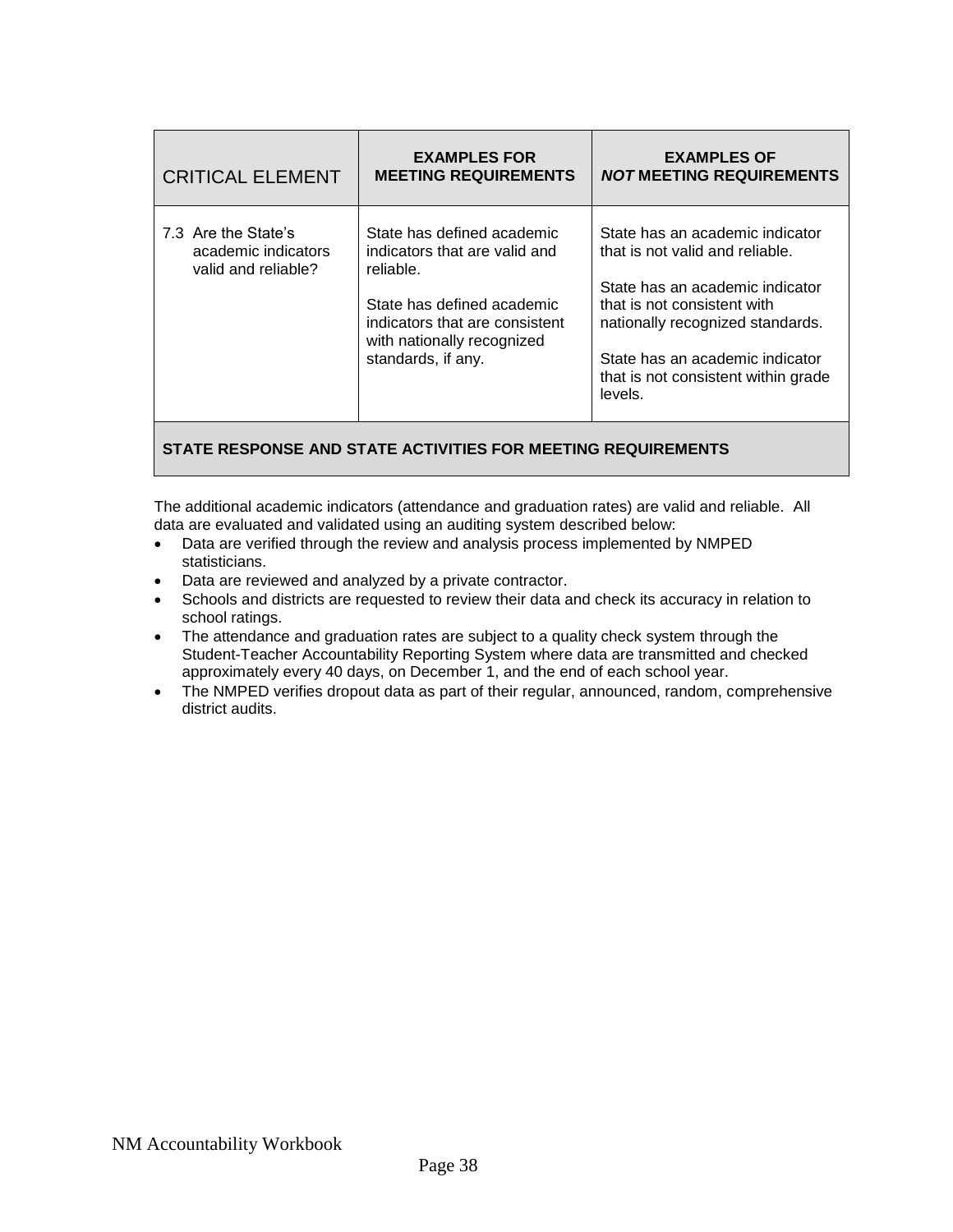## **PRINCIPLE 8. AYP is based on reading/language arts and mathematics achievement objectives.**

| <b>CRITICAL ELEMENT</b>                                                                                                        | <b>EXAMPLES FOR</b><br><b>MEETING REQUIREMENTS</b>                                                                                                                                                                                                                        | <b>EXAMPLES OF</b><br><b>NOT MEETING</b><br><b>REQUIREMENTS</b>                                                                                                      |
|--------------------------------------------------------------------------------------------------------------------------------|---------------------------------------------------------------------------------------------------------------------------------------------------------------------------------------------------------------------------------------------------------------------------|----------------------------------------------------------------------------------------------------------------------------------------------------------------------|
| 8.1 Does the state<br>measure achievement<br>in reading/language<br>arts and mathematics<br>separately for<br>determining AYP? | State AYP determination for student<br>subgroups, public schools and<br>LEAs separately measures<br>reading/language arts and<br>mathematics.<br>AYP is a separate calculation for<br>reading/language arts and<br>mathematics for each group, public<br>school, and LEA. | State AYP determination for<br>student subgroups, public<br>schools and LEAs averages<br>or combines achievement<br>across reading/language arts<br>and mathematics. |
|                                                                                                                                |                                                                                                                                                                                                                                                                           |                                                                                                                                                                      |

## **STATE RESPONSE AND STATE ACTIVITIES FOR MEETING REQUIREMENTS**

New Mexico measures academic achievement in reading/language arts and mathematics separately through its standards based assessments in grades 3 through 8, and 11. All AYP ratings for these measures are determined separately.

In calculating AYP, schools and districts are identified for improvement based on failing AYP for two (2) consecutive years on the same subject.

NM Accountability Workbook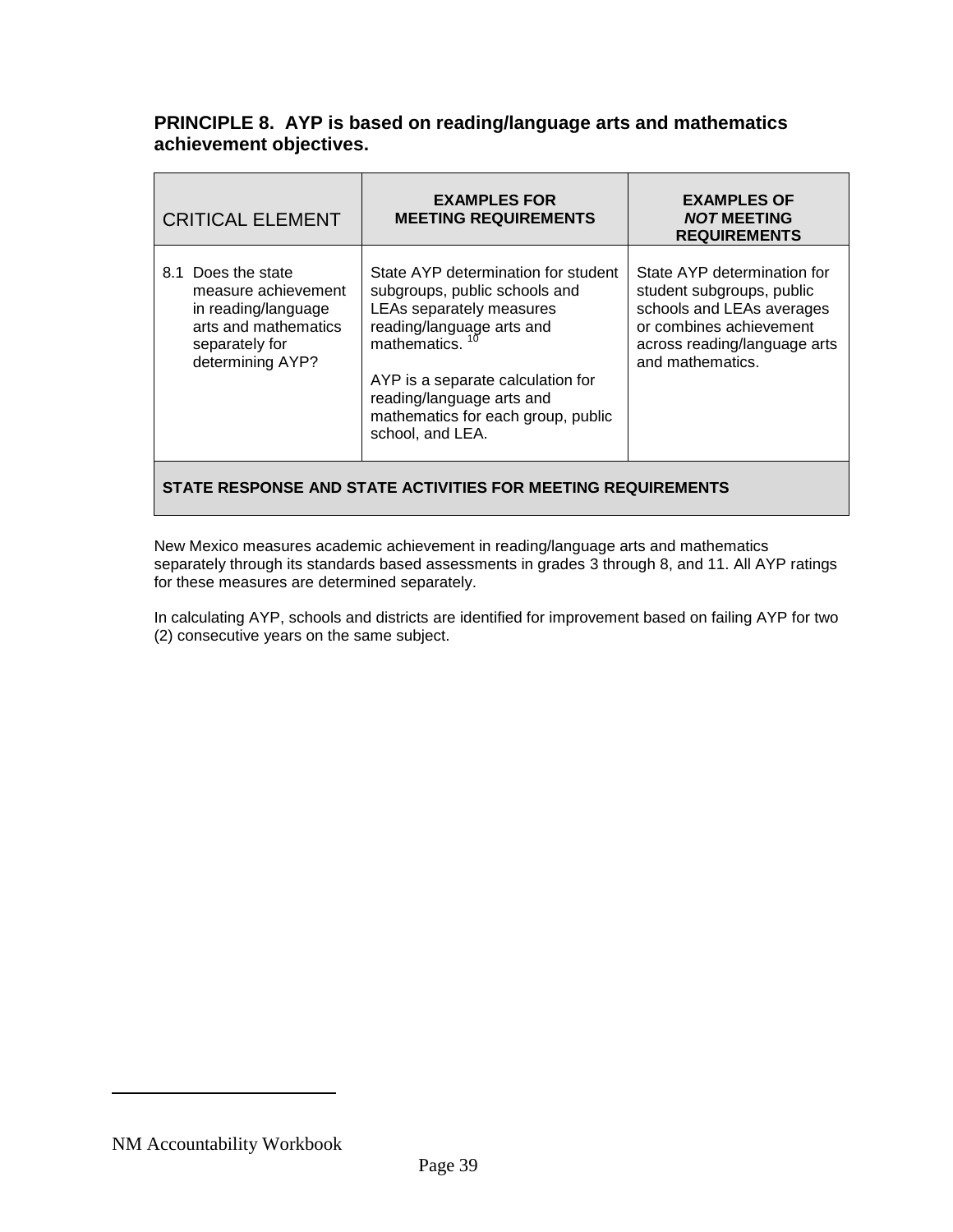|  | PRINCIPLE 9. State Accountability System is statistically valid and reliable. |  |  |  |
|--|-------------------------------------------------------------------------------|--|--|--|
|--|-------------------------------------------------------------------------------|--|--|--|

| <b>CRITICAL</b><br><b>ELEMENT</b>                                                                     | <b>EXAMPLES FOR</b><br><b>MEETING REQUIREMENTS</b>                                                                                                                                                                                                                                                                                                                                                                                                                                                                                                     | <b>EXAMPLES OF</b><br><b>NOT MEETING</b><br><b>REQUIREMENTS</b>                                                                                                                                                                                                                                                                                                                                                                                                                |
|-------------------------------------------------------------------------------------------------------|--------------------------------------------------------------------------------------------------------------------------------------------------------------------------------------------------------------------------------------------------------------------------------------------------------------------------------------------------------------------------------------------------------------------------------------------------------------------------------------------------------------------------------------------------------|--------------------------------------------------------------------------------------------------------------------------------------------------------------------------------------------------------------------------------------------------------------------------------------------------------------------------------------------------------------------------------------------------------------------------------------------------------------------------------|
| How do AYP<br>9.1<br>determinations<br>meet the State's<br>standard for<br>acceptable<br>reliability? | State has defined a method for<br>determining an acceptable level of<br>reliability (decision consistency) for<br>AYP decisions.<br>State provides evidence that<br>decision consistency is (1) within the<br>range deemed acceptable to the<br>State, and (2) meets professional<br>standards and practice.<br>State publicly reports the estimate of<br>decision consistency, and<br>incorporates it appropriately into<br>accountability decisions.<br>State updates analysis and reporting<br>of decision consistency at<br>appropriate intervals. | State does not have an<br>acceptable method for<br>determining reliability (decision<br>consistency) of accountability<br>decisions, e.g., it reports only<br>reliability coefficients for its<br>assessments.<br>State has parameters for<br>acceptable reliability; however,<br>the actual reliability (decision<br>consistency) falls outside those<br>parameters.<br>State's evidence regarding<br>accountability reliability<br>(decision consistency) is not<br>updated. |

The assessments meet nationally recognized standards for technical quality. The additional academic indicators (attendance and high school graduation rates) are also valid and reliable. These data are evaluated and validated using an auditing system described below in addition to the statistical measures provided by the testing company:

- Data are verified through the review and analysis process implemented by NMPED statisticians.
- Data are reviewed and analyzed by a local private contractor.
- Schools and districts are requested to review their data and check its accuracy in relation to school ratings.
- The attendance, dropout, and graduation rates are subject to a quality check system through the Student-Teacher Accountability Reporting System where data are transmitted and checked every 40 days, on December 1, and the end of each school year.
- The NMPED verifies data as part of their regular, announced, random, comprehensive district audits.

Upon notification of their identification as a school in need of improvement; schools may request a data review if they believe that the data used in calculating their performance is inaccurate or has been calculated incorrectly. The school has ten working days to request a data review and the NMPED has 30 days to review the data. Final determination does not occur until the completion of this review; if the school is proven correct its designation will be changed accordingly.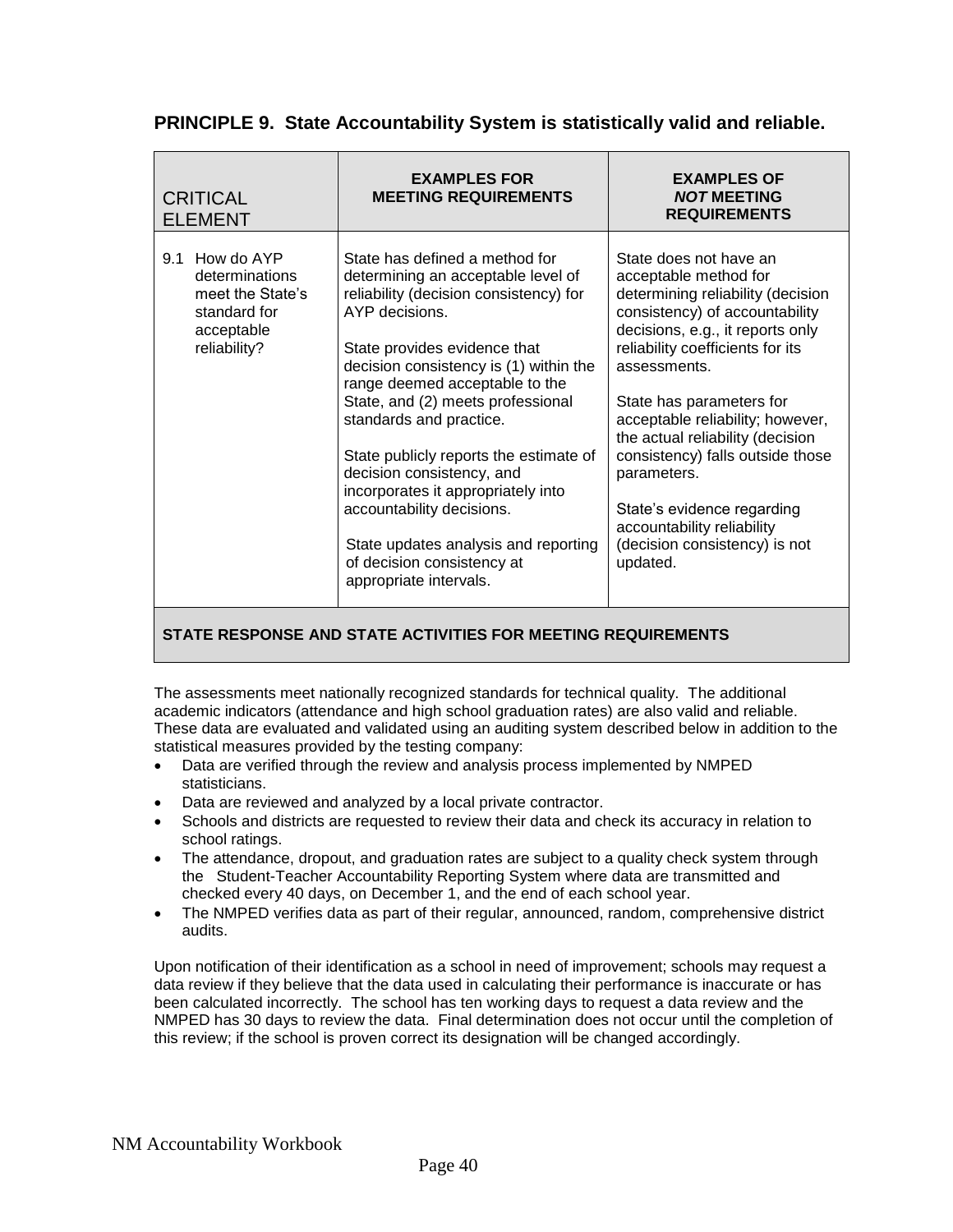| <b>CRITICAL</b><br><b>ELEMENT</b>                                          | <b>EXAMPLES FOR</b><br><b>MEETING</b><br><b>REQUIREMENTS</b>                                            | <b>EXAMPLES OF NOT</b><br><b>MEETING</b><br><b>REQUIREMENTS</b>                      |  |  |  |
|----------------------------------------------------------------------------|---------------------------------------------------------------------------------------------------------|--------------------------------------------------------------------------------------|--|--|--|
| 9.2 What is the State's<br>process for making valid<br>AYP determinations? | State has established a process<br>for public schools and LEAs to<br>appeal an accountability decision. | State does not have a<br>system for handling appeals<br>of accountability decisions. |  |  |  |
| STATE RESPONSE AND STATE ACTIVITIES FOR MEETING REQUIREMENTS               |                                                                                                         |                                                                                      |  |  |  |

The assessments meet nationally recognized standards for technical quality. These data are evaluated and validated using an auditing system described below in addition to the statistical measures provided by the testing company:

- 1. NMPED in cooperation with the test publishers provides pre-coded labels with unique individual student identification numbers and other demographic data.
- 2. Schools and districts review their data and check its accuracy in relation to school demographics before assessments are returned to the publisher for scoring.
- 3. NMPED provides schools and districts a mechanism to review demographic data while assessments are being scored to ensure that the data matches data in the Student-Teacher Accountability Reporting System.
- 4. The attendance and graduation rates are subject to a quality check system through the Student-Teacher Accountability Reporting System where data are transmitted and checked every 40 days, on December 1, and the end of each school year.
- 5. Schools and districts are required to verify the accuracy of data in relation to school ratings prior to final certification.

New Mexico uses a minimum group size of 25 and a 99% confidence interval in performing school AYP calculations. New Mexico applies the confidence interval to AYP performance calculations and not to safe harbor calculations. The purpose of applying a confidence interval is to improve the reliability of accountability determinations, particularly when group sizes are small.

Upon notification of their identification as a school in need of improvement; schools may request a data review if they believe that the data used in calculating their performance is inaccurate or has been calculated incorrectly. The school has ten working days to request a data review and the NMPED has 30 days to review the data. Final determination will not occur until the completion of this review; if the school is proven correct its designation will be changed accordingly.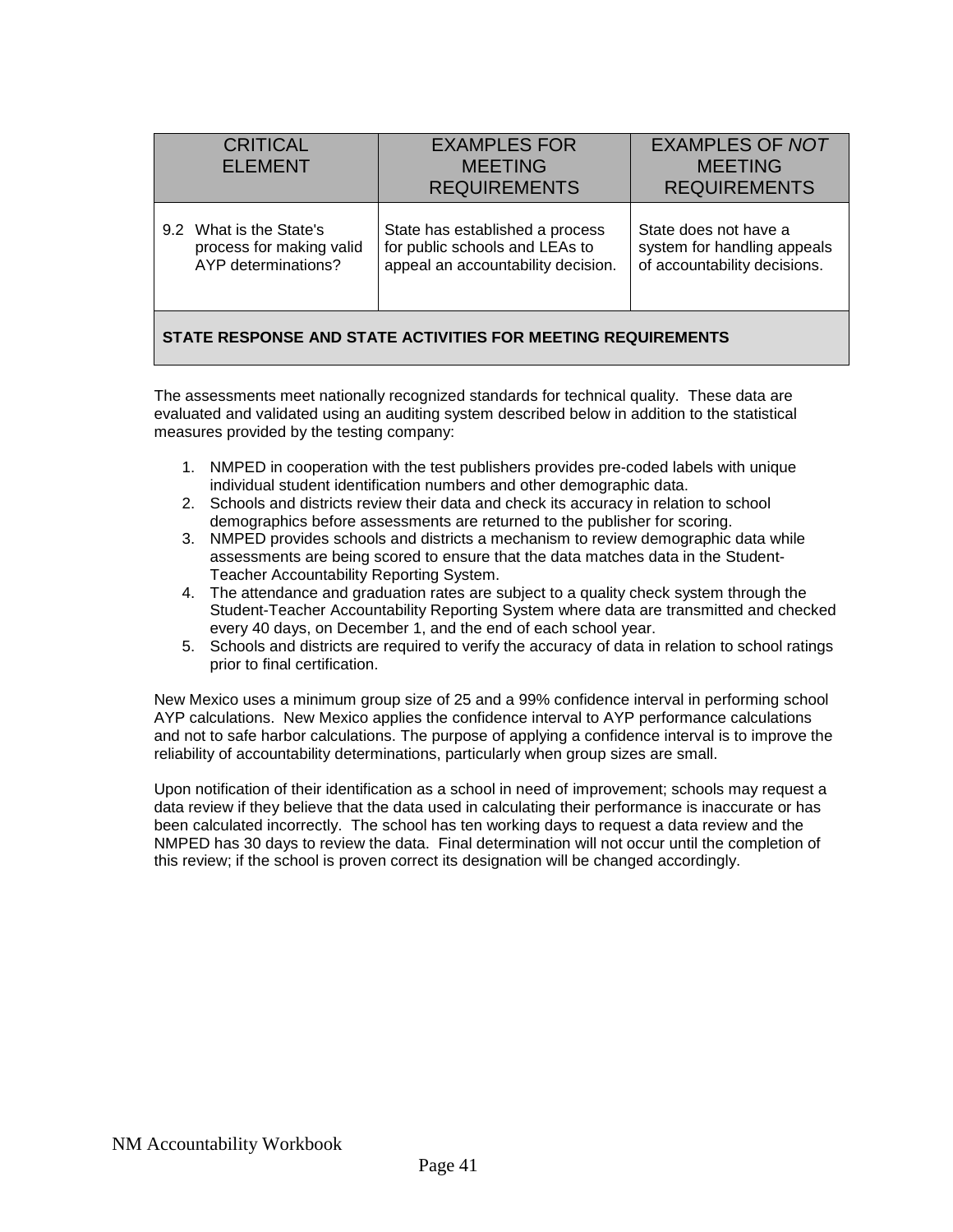| <b>CRITICAL ELEMENT</b>                                                                                                    | <b>EXAMPLES FOR</b><br><b>MEETING REQUIREMENTS</b>                                                                                                                                                                                                                                                                                                                                                                                        | <b>EXAMPLES OF</b><br><b>NOT MEETING</b><br><b>REQUIREMENTS</b>                                                                                                                                              |  |  |
|----------------------------------------------------------------------------------------------------------------------------|-------------------------------------------------------------------------------------------------------------------------------------------------------------------------------------------------------------------------------------------------------------------------------------------------------------------------------------------------------------------------------------------------------------------------------------------|--------------------------------------------------------------------------------------------------------------------------------------------------------------------------------------------------------------|--|--|
| 9.3 How has the State<br>planned for incorporating<br>into its definition of AYP<br>anticipated changes in<br>assessments? | State has a plan to maintain<br>continuity in AYP decisions<br>necessary for validity through<br>planned assessment changes,<br>and other changes necessary to<br>comply fully with ESEA.<br>State has a plan for including<br>new public schools in the State<br>Accountability System.<br>State has a plan for periodically<br>reviewing its State Accountability<br>System, so that unforeseen<br>changes can be quickly<br>addressed. | State's transition plan<br>interrupts annual<br>determination of AYP.<br>State does not have a plan for<br>handling changes: e.g., to its<br>assessment system, or the<br>addition of new public<br>schools. |  |  |
| STATE RESPONSE AND STATE ACTIVITIES FOR MEETING REQUIREMENTS                                                               |                                                                                                                                                                                                                                                                                                                                                                                                                                           |                                                                                                                                                                                                              |  |  |

New Mexico analyzes its assessments and works with the psychometricians of testing companies to ensure comparability and compatibility of assessments and expectations as test are refined and modified. New Mexico applied this process as it transitioned from assessments at grades 4 and 8 to assessments in grades 3 through 9. Changing the  $11<sup>th</sup>$  grade assessment from fall to spring required that New Mexico work with the publisher to accommodate the required changes.

The NMPED examines changes in assessments transferred to a new contractor and the impact of cut scores on those assessments. Bridging studies are utilized to assure continuity of proficiency determinations.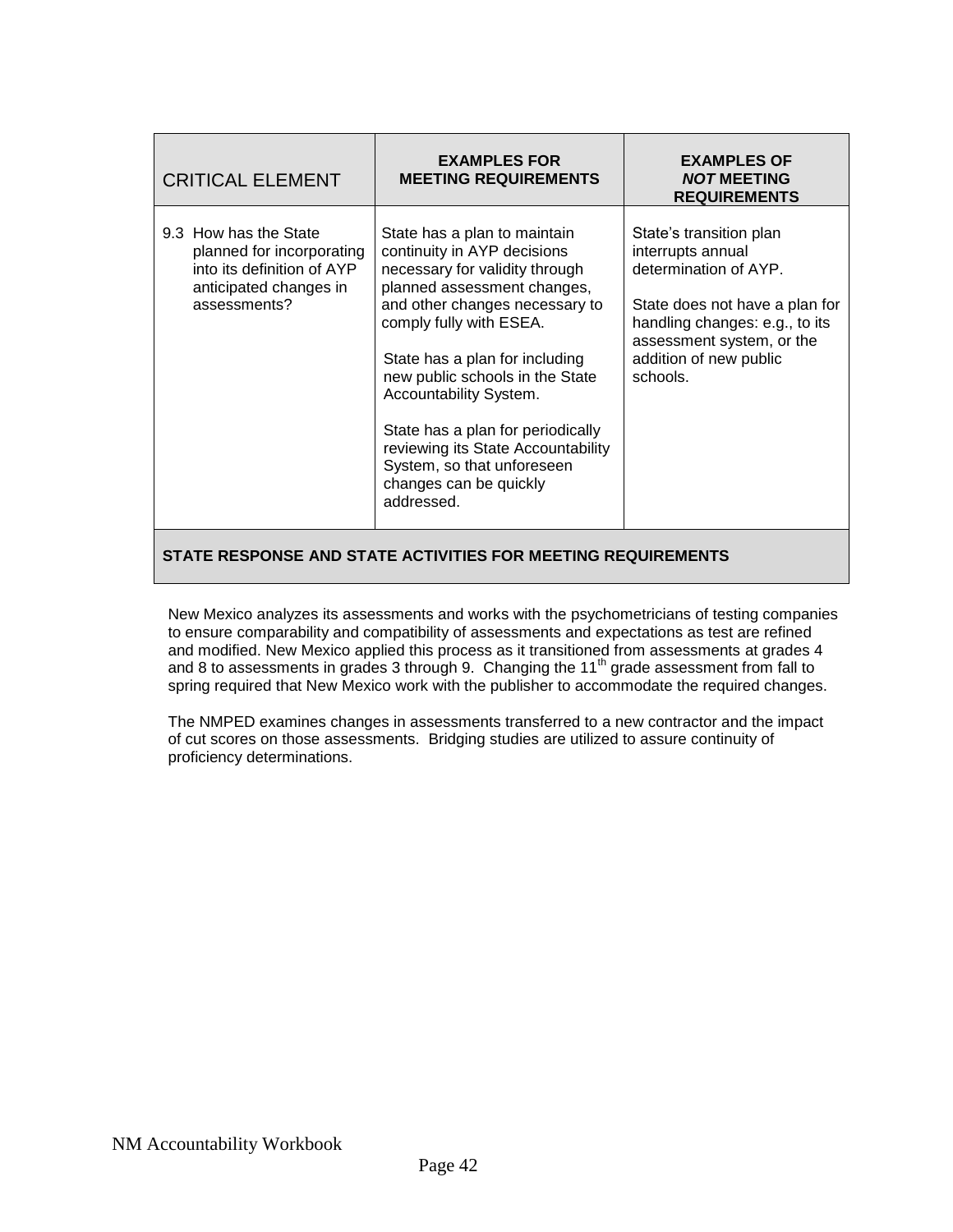## **PRINCIPLE 10. In order for a public school or LEA to make AYP, the State ensures that it assessed at least 95% of the students enrolled in each subgroup.**

| <b>CRITICAL ELEMENT</b>                                                                                                                          | <b>EXAMPLES FOR</b><br><b>MEETING REQUIREMENTS</b>                                                                                                                                                                                                                                                                                                  | <b>EXAMPLES OF</b><br><b>NOT MEETING</b><br><b>REQUIREMENTS</b>                                                                                                                                                                       |
|--------------------------------------------------------------------------------------------------------------------------------------------------|-----------------------------------------------------------------------------------------------------------------------------------------------------------------------------------------------------------------------------------------------------------------------------------------------------------------------------------------------------|---------------------------------------------------------------------------------------------------------------------------------------------------------------------------------------------------------------------------------------|
| 10.1 What is the State's<br>method for<br>calculating<br>participation rates in<br>the State<br>assessments for use<br>in AYP<br>determinations? | State has a procedure to determine<br>the number of absent or untested<br>students (by subgroup and<br>aggregate).<br>State has a procedure to determine<br>the denominator (total enrollment) for<br>the 95% calculation (by subgroup and<br>aggregate).<br>Public schools and LEAs are held<br>accountable for reaching the 95%<br>assessed goal. | The state does not have a<br>procedure for determining<br>the rate of students<br>participating in statewide<br>assessments.<br>Public schools and LEAs<br>are not held accountable<br>for testing at least 95% of<br>their students. |
|                                                                                                                                                  |                                                                                                                                                                                                                                                                                                                                                     |                                                                                                                                                                                                                                       |

#### **STATE RESPONSE AND STATE ACTIVITIES FOR MEETING REQUIREMENTS**

The NMPED determines participation rates in the state assessments for use in AYP determinations. Schools are provided with a sufficient number of test booklets for every student enrolled in the school in the grades tested at the time of testing. All test booklets are returned to the publisher with appropriate demographic data completed. Completed tests are scored, and the reason for not testing or completing the test is recorded on test booklets that were not completed. The numerator is the scored tests. The denominator is the total number of test booklets. Only a limited number of reasons, such as withdrawn from school prior to the completion of testing, merit a student being excluded from the denominator. Comparisons to the Student-Teacher Accountability Reporting System on the enrollment closest to the testing window provides a validity check to verify that schools have returned test booklets for all enrolled students.

Public schools and school districts are held accountable for reaching the 95% assessed goal, in both aggregated and sub-groups. New Mexico uses Department of Education guidance allowing the use of two and three year averages of participation rates to meet the 95% target.